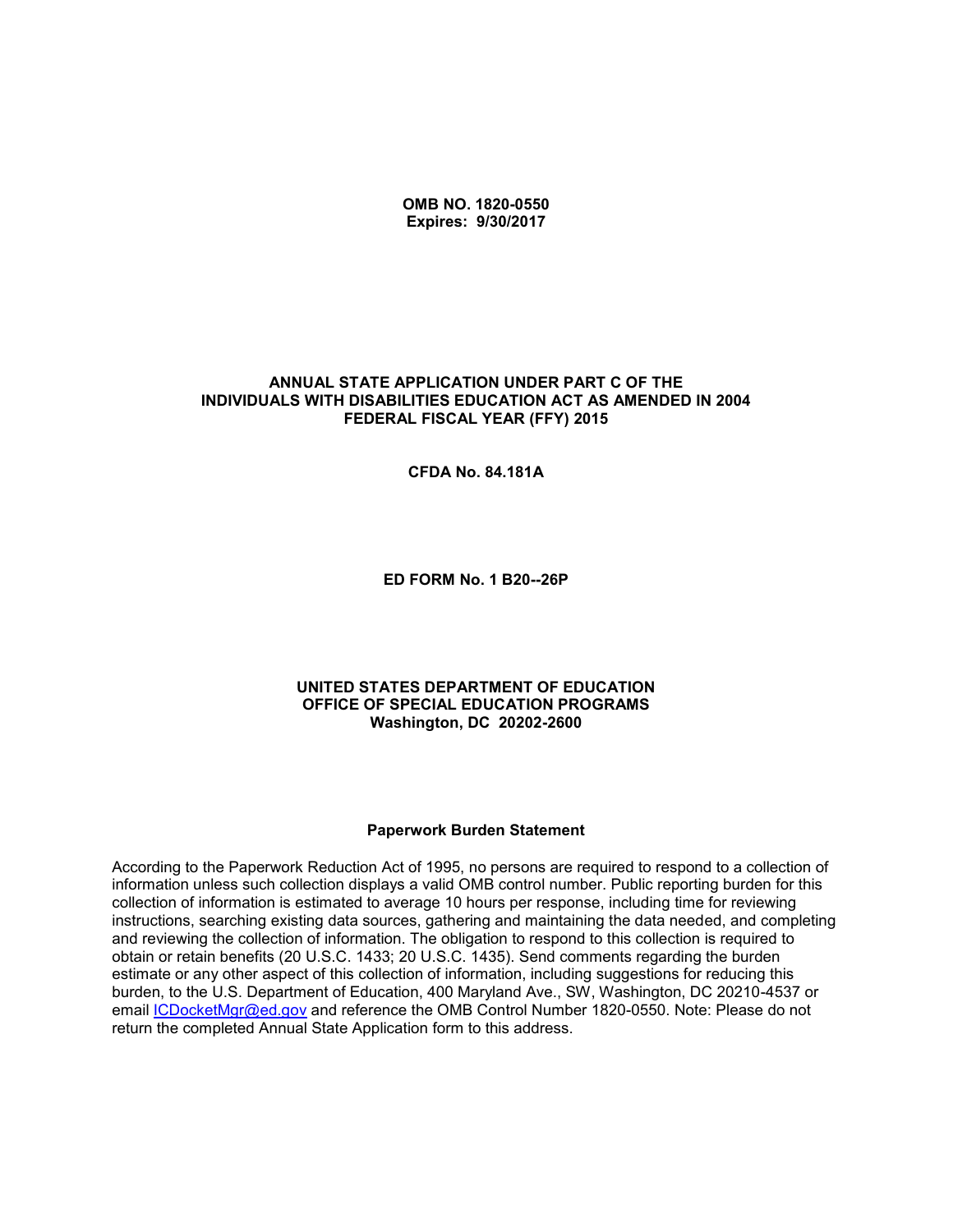### **Section I**

# **A. Submission Statements for Part C of IDEA**

Select 1 or 2 below. Check 3 if appropriate.

1. \_\_\_\_\_ The State's policies, procedures, methods, descriptions, certifications, and assurances meet all application requirements of Part C of the Act as found in the Individuals with Disabilities Education Act (IDEA), codified at 20 U.S.C. 1431 through 1443 and the Part C regulations in 34 CFR Part 303. The State is able to provide and/or meet all policies, procedures, methods, descriptions, and assurances, found in Sections II.A and II.B of this Application.

> By selecting this submission statement the State either has on file with the Secretary or has submitted new or revised State policies, procedures, methods, and descriptions that meet all requirements found in Section II.A.

2.  $X$  The State cannot provide the policies, procedures, methods, descriptions, and/or assurances for all application requirements of Part C of the Act as found in Part C of the IDEA, 20 U.S.C. 1431 through 1443 and the Part C regulations in 34 CFR Part 303. The State has determined that it is unable to provide the policies, procedures, methods, descriptions, and/or assurances that are checked 'No' in Sections II.A and II.B. However, the State assures that throughout the period of this grant award the State will operate consistent with all requirements of IDEA in 20 U.S.C. 1431 through 1443 and the final Part C regulations in 34 CFR Part 303. The State will develop and/or make such changes to existing policies, procedures, methods, descriptions, and assurances as are necessary to bring the policies, procedures, methods, descriptions, and assurances into compliance with the requirements of the IDEA Part C Act and regulations, as amended, as soon as possible, and not later than June 30, 2016. The State has included the date by which it expects to complete necessary changes associated with policies, procedures, methods, descriptions, and assurances marked 'No'. The items checked 'Yes' in Section II.A are enclosed with this application as revised or new or are identified as "OF" already on file with the Secretary.<sup>1</sup>

#### Optional:

3. \_\_\_\_\_ The State is submitting new or modified State policies and procedures previously submitted to the Department and checked in Section II.A, "N", "R" or "OF" cell(s) found in the 'Yes' column. These modifications are a result of: (1) the State revising its applicable State law or regulations; (2) changes required by the Secretary due to new interpretation of the Act or regulations by a Federal court or the State's highest court; and/or (3) because of an official finding of noncompliance with Federal law or regulation.

#### **B. Conditional Approval for Current Grant Year**

#### **If the State received conditional approval for the current grant year, check the statement(s) below:**

#### **1. Conditional Approval Related to Assurances in Section II.A:**

- \_\_\_\_\_ a. Sections II.A and II.B reflect completion of all issues identified in the FFY 2014 conditional approval letter (attach any additional documentation required by the FFY 2014 letter).
- $X$ <sub>\_</sub> b. As noted in Sections II.A and II.B, the State has not completed all issues identified in the FFY 2014 conditional approval letter.

#### 2. **Conditional Approval Related to Other Issues:**

- \_\_\_\_\_ a. The State previously submitted documentation of completion of all issues identified in the FFY 2014 conditional approval letter.
- b. The State is attaching documentation of completion of all issues identified in the FFY 2014 conditional approval letter. *(Attach documentation showing completion of all issues.)*
- \_\_\_\_\_ c. The State has not completed all issues identified in the FFY 2014 conditional approval letter. *(Attach documentation showing completion of any issues and a list of items not yet completed.)*

Part C Annual State Application: FFY 2015 Section I -1 l 1 If Option 2 is checked, the State is to provide dates in Sections II.A and II.B as to when the required policies, procedures, methods, descriptions, and assurances will be provided, which date can be no later than June 30, 2016.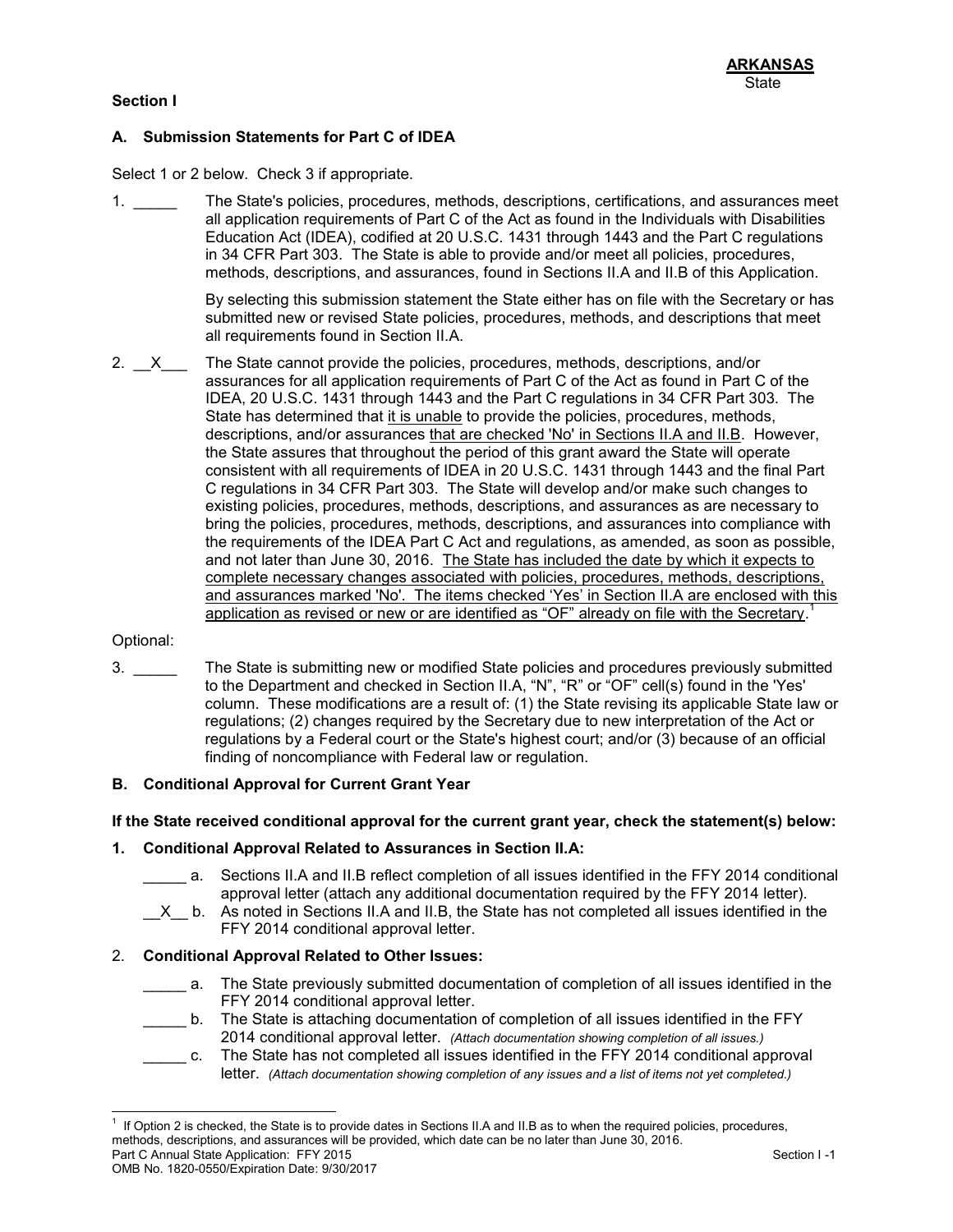## **Section II**

### **A. State Policies, Procedures, Methods, and Descriptions**

As checked below, the State hereby declares that it has or has not filed the following policies, procedures, methods, and descriptions with the U.S. Department of Education, and, as of the date of the signature below, affirms and incorporates by reference those policies, procedures, methods, and descriptions with respect to Part C of the Individuals with Disabilities Education Act (IDEA or Act) in 20 U.S.C. 1431 - 1443 and the final Part C regulations in 34 CFR Part 303 (Part C). By submission of this Section II, the State assures that throughout the period of this FFY 2014 grant award, the State will operate consistent with all requirements of Part C of the IDEA in 20 U.S.C. 1431 through 1443 and the final Part C regulations in 34 CFR Part 303. The State will develop and/or make such changes to existing policies, procedures, methods, descriptions, and assurances as are necessary to bring the policies, procedures, methods, descriptions, and assurances into compliance with the requirements of the IDEA Part C Act and final regulations by the date indicated below and not later than June 30, 2016.

|                                                                                                                                                                                                                                                                      |   | Enclose relevant documents. | Check and enter date(s) as applicable.                                                                                                                                                 | $N = 'New' Policy and/or Procedure$<br>R = 'Revised' Policy and/or Procedure<br>OF = Policy and/or Procedure is already 'On File' with the USDE                                                                                                                                                                                                                                                                                                      |
|----------------------------------------------------------------------------------------------------------------------------------------------------------------------------------------------------------------------------------------------------------------------|---|-----------------------------|----------------------------------------------------------------------------------------------------------------------------------------------------------------------------------------|------------------------------------------------------------------------------------------------------------------------------------------------------------------------------------------------------------------------------------------------------------------------------------------------------------------------------------------------------------------------------------------------------------------------------------------------------|
| <b>Yes</b><br>No<br>(If New or Revised is<br>(Policies,<br>checked, the State is<br>submitting policies,<br>procedures, methods,<br>and descriptions with this<br>not been<br>application. If already<br>provided.<br>'On File with OSEP',<br>check OF.)<br>required |   |                             | procedures,<br>methods, and<br>descriptions have<br>Provide date by<br>which State will<br>submit to OSEP<br>documentation,<br>which date shall<br>be no later than<br>June 30, 2016.) |                                                                                                                                                                                                                                                                                                                                                                                                                                                      |
| N                                                                                                                                                                                                                                                                    | R | <b>OF</b>                   |                                                                                                                                                                                        | <b>State Policies, Procedures, Methods, and Descriptions</b>                                                                                                                                                                                                                                                                                                                                                                                         |
|                                                                                                                                                                                                                                                                      |   |                             |                                                                                                                                                                                        | <b>Subpart C - State Policies and Procedures</b>                                                                                                                                                                                                                                                                                                                                                                                                     |
|                                                                                                                                                                                                                                                                      |   | X                           |                                                                                                                                                                                        | Each application must include the name of the State<br>1.<br>lead agency, as designated under §303.120, that will<br>be responsible for the administration of funds provided<br>under this part. (34 CFR §303.201)                                                                                                                                                                                                                                   |
|                                                                                                                                                                                                                                                                      |   | X                           |                                                                                                                                                                                        | Each application must include a description of<br>2.<br>services to be provided under Part C to infants and<br>toddlers with disabilities and their families through the<br>State's system. (34 CFR §303.203(a))                                                                                                                                                                                                                                     |
|                                                                                                                                                                                                                                                                      |   |                             |                                                                                                                                                                                        | 3.<br>Each application must include the State's policies and<br>procedures regarding the identification and<br>coordination of all available resources within the State<br>from Federal, State, local, and private sources as<br>required under subpart F of 34 CFR Part 303.<br>The State must have policies and procedures that<br>meet the requirements listed in 3(a) and the methods<br>identified in 3(b), and must provide responses to those |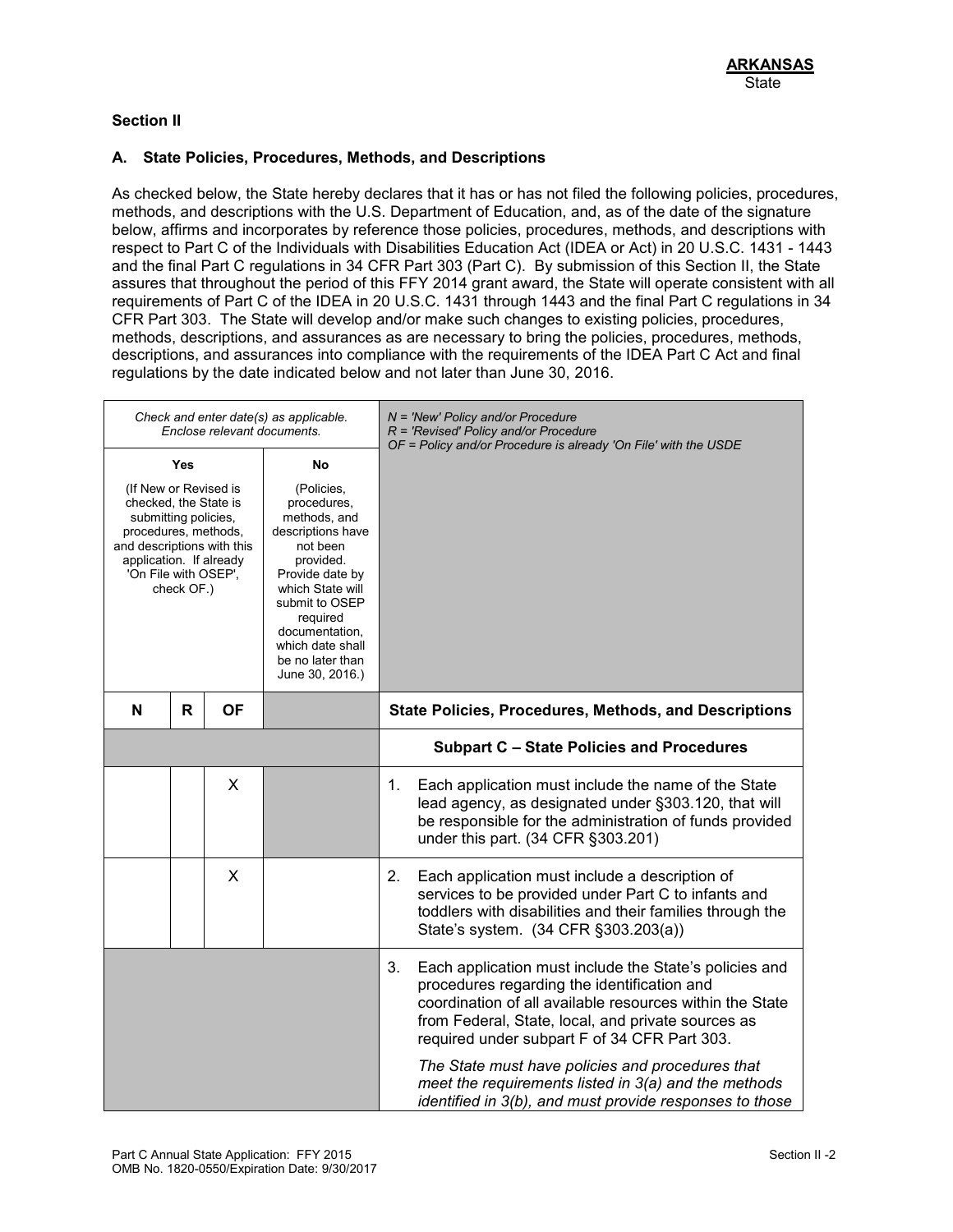*Check and enter date(s) as applicable. Enclose relevant documents. N = 'New' Policy and/or Procedure R = 'Revised' Policy and/or Procedure OF = Policy and/or Procedure is already 'On File' with the USDE* **Yes** (If New or Revised is checked, the State is submitting policies, procedures, methods, and descriptions with this application. If already 'On File with OSEP', check OF.) **No** (Policies, procedures, methods, and descriptions have not been provided. Provide date by which State will submit to OSEP required documentation, which date shall be no later than June 30, 2016.) **N R OF State Policies, Procedures, Methods, and Descriptions** *entries. If the State has not adopted a system of payments, it may respond "NA" to 3(a).*   $X \parallel$  (a) If the State has adopted a system of payments, each application must include any policies or procedures adopted by the State as its system of payments and those policies and procedures must meet the requirements in §§303.510, 303.520 and 303.521 (regarding the use of public insurance or benefits, private insurance, or family costs or fees). (34 CFR §303.203(b)(1)) *The policies and procedures listed in 3(a) are optional. Enter 'NA' in the cells to the left if the State has elected not to adopt a system of payments (which includes a system to use public insurance or benefits or private insurance or family fees to pay for Part C services); otherwise check the appropriate response under the 'Yes' column and, if checking 'N' or 'R', attach policies and procedures. The State's response under 3(a) of Section II.A must match the State's response under Section IV.A.* **'N/A'** (b) Each application must include the methods (State law, regulation, signed interagency or intraagency agreements or other appropriate written method(s) approved by the Secretary) used by the State to implement the payor of last resort and fiscal responsibility requirements in §303.511(b)(2) and (3). (34 CFR §303.203(b)(2)) *If the State uses signed interagency agreements or "other appropriate written method(s)" to meet*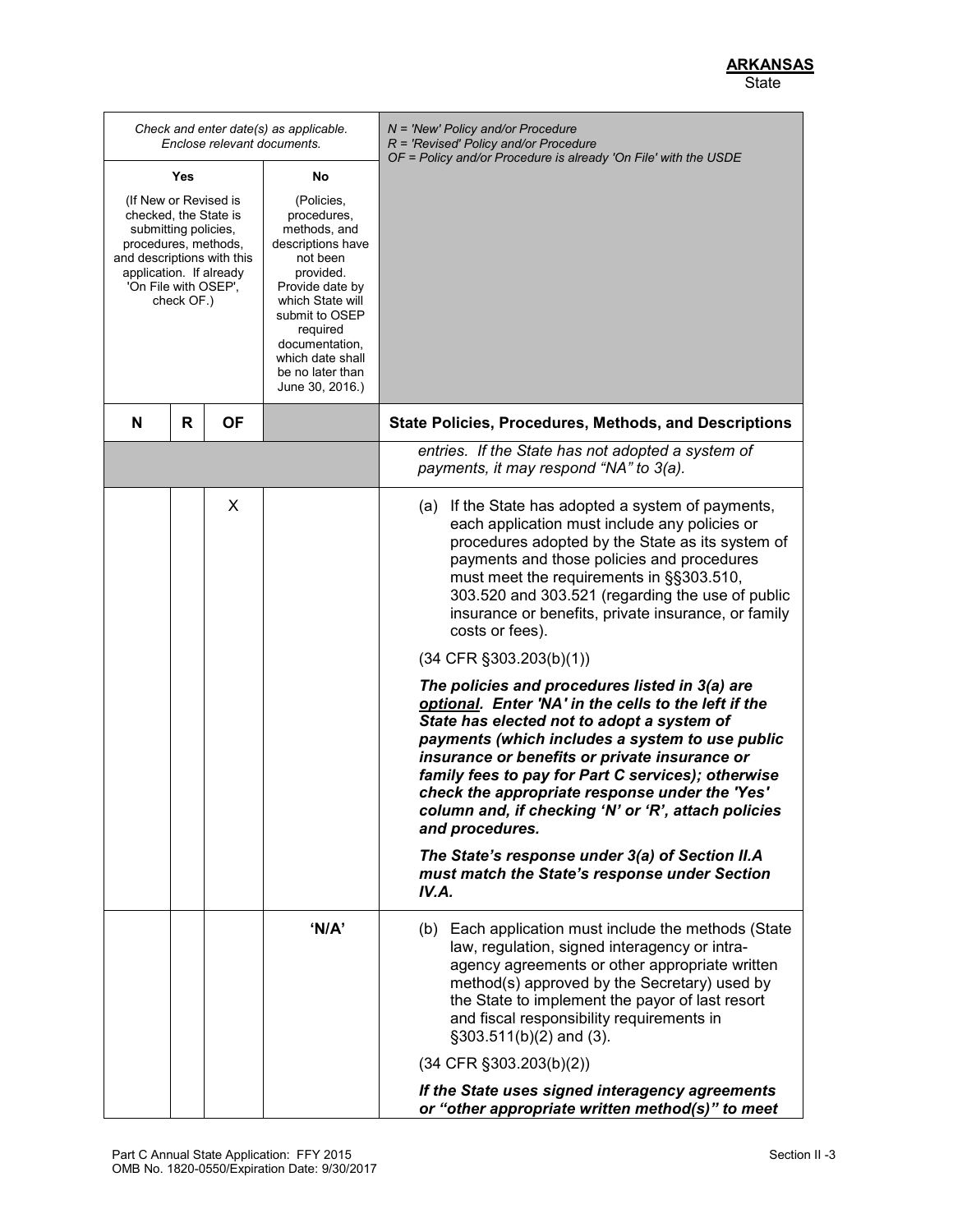*Check and enter date(s) as applicable. Enclose relevant documents. N = 'New' Policy and/or Procedure R = 'Revised' Policy and/or Procedure OF = Policy and/or Procedure is already 'On File' with the USDE* **Yes** (If New or Revised is checked, the State is submitting policies, procedures, methods, and descriptions with this application. If already 'On File with OSEP', check OF.) **No** (Policies, procedures, methods, and descriptions have not been provided. Provide date by which State will submit to OSEP required documentation, which date shall be no later than June 30, 2016.) **N R OF State Policies, Procedures, Methods, and Descriptions** *the requirements in 3(b), please check 'N' or 'R' and submit with the application. If the State's method is a State statute or regulation, the State does not need to submit that method (the statute or regulation) with its application.* **June 30, 2016** 4. Each application must include the State's rigorous definition of developmental delay as required under §§303.10 and 303.111. Each Statewide system must include the State's rigorous definition of developmental delay, consistent with §§303.10 and 303.203(c), that will be used by the State in carrying out programs under Part C of the Act in order to appropriately identify infants and toddlers with disabilities who are in need of services under Part C of the Act. The definition must-- (a) Describe, for each of the areas listed in §303.21(a)(1), the evaluation and assessment procedures, consistent with §303.321, that will be used to measure a child's development; and (b) Specify the level of developmental delay in functioning or other comparable criteria that constitute a developmental delay in one or more of the developmental areas identified in §303.21(a)(1). (34 CFR §§303.203(c) & 303.111) **" N/A"** 5. If the State provides services under Part C to at-risk infants and toddlers through the statewide system, the application must include-- (a) The State's definition of at-risk infants and toddlers with disabilities who are eligible in the State for services under Part C (consistent with §§303.5 and 303.21(b)); and (b) A description of the early intervention services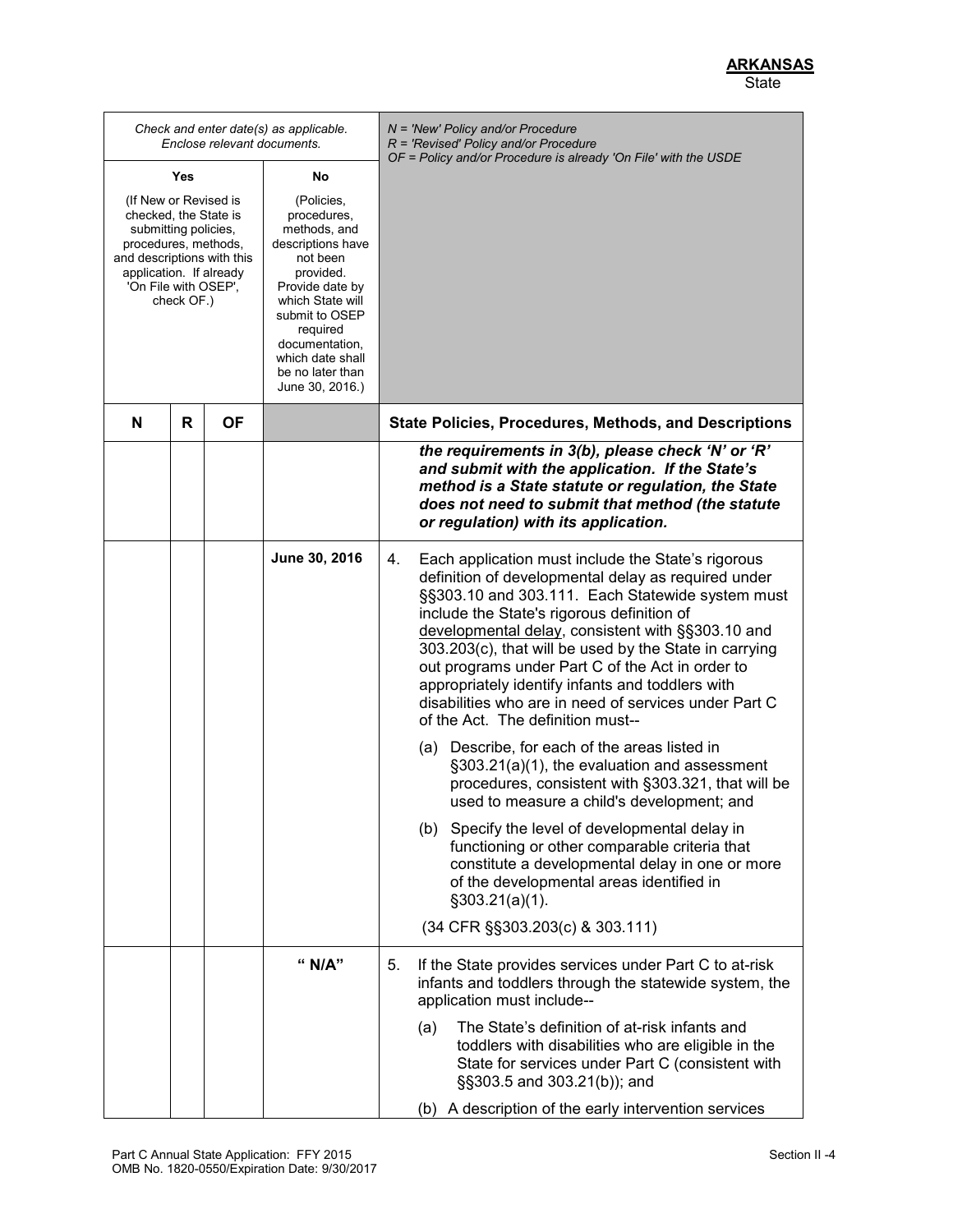*Check and enter date(s) as applicable. Enclose relevant documents. N = 'New' Policy and/or Procedure R = 'Revised' Policy and/or Procedure OF = Policy and/or Procedure is already 'On File' with the USDE* **Yes** (If New or Revised is checked, the State is submitting policies, procedures, methods, and descriptions with this application. If already 'On File with OSEP', check OF.) **No** (Policies, procedures, methods, and descriptions have not been provided. Provide date by which State will submit to OSEP required documentation, which date shall be no later than June 30, 2016.) **N R OF State Policies, Procedures, Methods, and Descriptions** provided under Part C to at-risk infants and toddlers with disabilities who meet the State's definition described in §303.204(a). (34 CFR §303.204). *The policies and procedures listed in 5 are optional (i.e., they only apply if the State opts to serve at-risk children). Enter 'NA' in the cells to the left if the State has elected not to provide services under Part C to at-risk infants and toddlers; otherwise check the appropriate response under the 'Yes' column and, if checking 'N' or 'R', attach the definition and description.* X  $\vert$  6. Each State application must include a description of the State's use of funds under Part C for the fiscal year or years covered by the application. The description must be presented separately for the lead agency and the State Interagency Coordinating Council (Council), and include the information required in attached Section III of this application. (34 CFR §303.205) X  $\vert$  7. Each application must include the State's policies and procedures that require the referral for early intervention services under Part C of specific children under the age of three, as described in §303.303(b) (which includes children who are the subject of a substantiated case of abuse or neglect, or directly affected by illegal substance abuse or withdrawal symptoms resulting from prenatal drug exposure). (34 CFR §303.206) X | S. Each application must include a description of the procedure used by the State to ensure that resources are made available under Part C for all geographic areas within the State. (34 CFR §303.207)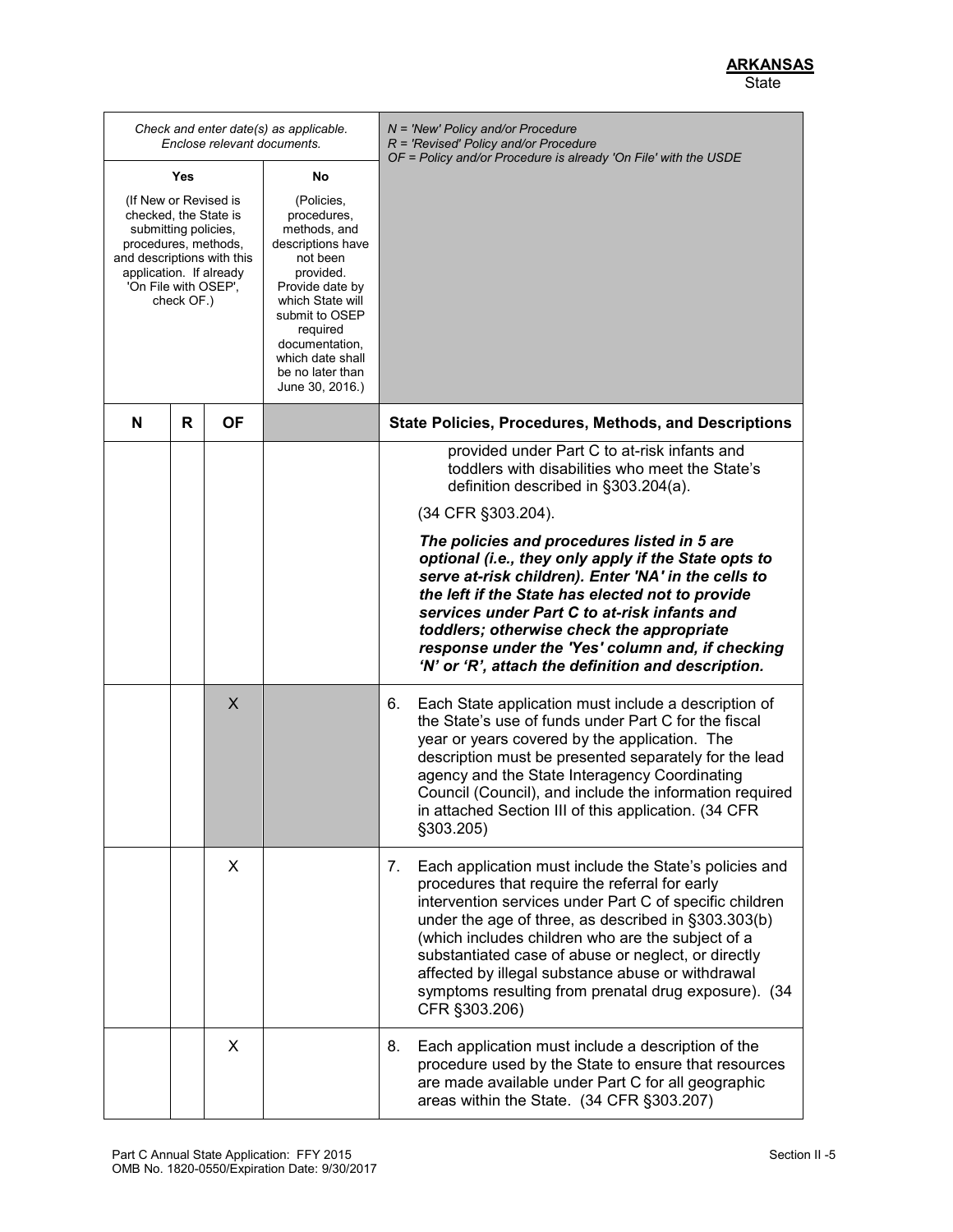|                                                                                                                                                                                               |   |    | Check and enter date(s) as applicable.<br>Enclose relevant documents.                                                                                                                                                                     | N = 'New' Policy and/or Procedure<br>$R$ = 'Revised' Policy and/or Procedure<br>OF = Policy and/or Procedure is already 'On File' with the USDE                                                                                                                                                                                                                                                                                                                                                                                                                                                                                                                                                                                                                                                                                     |
|-----------------------------------------------------------------------------------------------------------------------------------------------------------------------------------------------|---|----|-------------------------------------------------------------------------------------------------------------------------------------------------------------------------------------------------------------------------------------------|-------------------------------------------------------------------------------------------------------------------------------------------------------------------------------------------------------------------------------------------------------------------------------------------------------------------------------------------------------------------------------------------------------------------------------------------------------------------------------------------------------------------------------------------------------------------------------------------------------------------------------------------------------------------------------------------------------------------------------------------------------------------------------------------------------------------------------------|
| Yes<br>No                                                                                                                                                                                     |   |    |                                                                                                                                                                                                                                           |                                                                                                                                                                                                                                                                                                                                                                                                                                                                                                                                                                                                                                                                                                                                                                                                                                     |
| (If New or Revised is<br>checked, the State is<br>submitting policies,<br>procedures, methods,<br>and descriptions with this<br>application. If already<br>'On File with OSEP',<br>check OF.) |   |    | (Policies,<br>procedures,<br>methods, and<br>descriptions have<br>not been<br>provided.<br>Provide date by<br>which State will<br>submit to OSEP<br>required<br>documentation,<br>which date shall<br>be no later than<br>June 30, 2016.) |                                                                                                                                                                                                                                                                                                                                                                                                                                                                                                                                                                                                                                                                                                                                                                                                                                     |
| N                                                                                                                                                                                             | R | ΟF |                                                                                                                                                                                                                                           | State Policies, Procedures, Methods, and Descriptions                                                                                                                                                                                                                                                                                                                                                                                                                                                                                                                                                                                                                                                                                                                                                                               |
|                                                                                                                                                                                               |   | X  |                                                                                                                                                                                                                                           | 9.<br>Each application must include a description of the<br>policies and procedures used by the State to ensure<br>that, before adopting any new policy or procedure<br>(including any revision to an existing policy or<br>procedure) needed to comply with Part C of the Act<br>and 34 CFR Part 303, the lead agency--<br>(1) Holds public hearings on the new policy or<br>procedure (including any revision to an<br>existing policy or procedure);<br>(2) Provides notice of the hearings held in<br>accordance with §303.208(b)(1) at least 30<br>days before the hearings are conducted to<br>enable public participation; and<br>Provides an opportunity for the general<br>(3)<br>public, including individuals with disabilities,<br>parents of infants and toddlers with<br>disabilities, EIS providers, and the members |
|                                                                                                                                                                                               |   |    |                                                                                                                                                                                                                                           | of the Council, to comment for at least 30<br>days on the new policy or procedure<br>(including any revision to an existing policy or<br>procedure) needed to comply with Part C of<br>the Act and 34 CFR Part 303.                                                                                                                                                                                                                                                                                                                                                                                                                                                                                                                                                                                                                 |
|                                                                                                                                                                                               |   |    |                                                                                                                                                                                                                                           | $(34$ CFR $\S 303.208(b))$                                                                                                                                                                                                                                                                                                                                                                                                                                                                                                                                                                                                                                                                                                                                                                                                          |
|                                                                                                                                                                                               |   | X  |                                                                                                                                                                                                                                           | 10. (a) Application Requirements: Each State must<br>include the following in its application:<br>(1) A description of the policies and procedures it<br>will use to ensure a smooth transition for<br>infants and toddlers with disabilities under the<br>age of three and their families from receiving<br>early intervention services under Part C to<br>preschool or other appropriate services (for                                                                                                                                                                                                                                                                                                                                                                                                                            |
|                                                                                                                                                                                               |   |    |                                                                                                                                                                                                                                           | toddlers with disabilities) or exiting the<br>program for infants and toddlers with<br>disabilities.                                                                                                                                                                                                                                                                                                                                                                                                                                                                                                                                                                                                                                                                                                                                |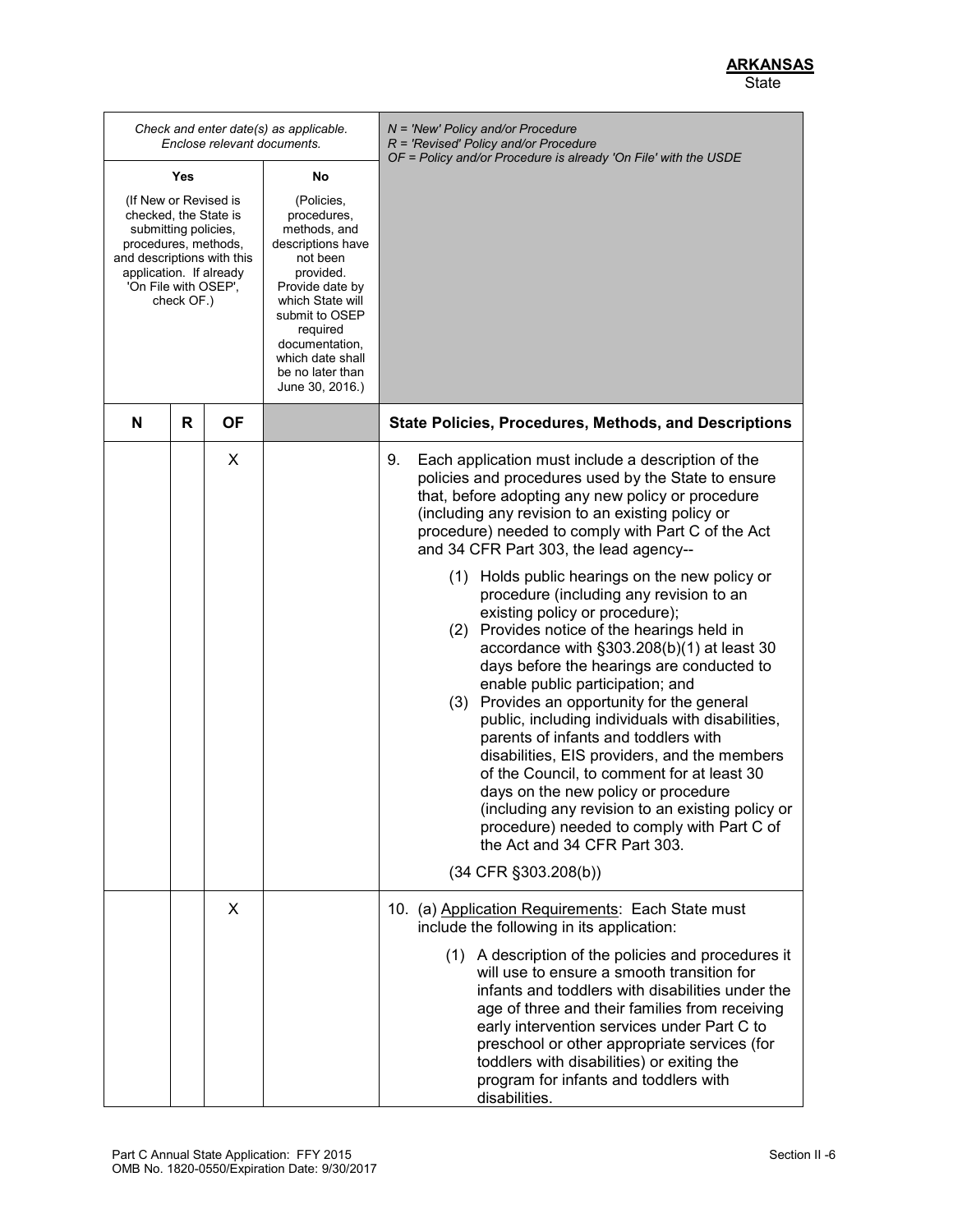*Check and enter date(s) as applicable. Enclose relevant documents. N = 'New' Policy and/or Procedure R = 'Revised' Policy and/or Procedure OF = Policy and/or Procedure is already 'On File' with the USDE* **Yes** (If New or Revised is checked, the State is submitting policies, procedures, methods, and descriptions with this application. If already 'On File with OSEP', check OF.) **No** (Policies, procedures, methods, and descriptions have not been provided. Provide date by which State will submit to OSEP required documentation, which date shall be no later than June 30, 2016.) **N R OF State Policies, Procedures, Methods, and Descriptions** (2) A description of how the State will meet each requirement in §303.209(b) through (f). (3) (i)(A) If the lead agency is not the SEA, an interagency agreement between the lead agency and the SEA; or (B) If the lead agency is the SEA, an intra-agency agreement between the program within that agency that administers Part C of the Act and the program within the agency that administers section 619 of the Act (ii) To ensure a seamless transition between services under Part C and under Part B of the Act, an interagency agreement under paragraph (a)(3)(i)(A) of this section or an intra-agency agreement under paragraph (a)(3)(i)(B) of this section must address how the lead agency and the SEA will meet the requirements of paragraphs (b) through (f) of this section (including any policies adopted by the lead agency under §303.401(d) and (e)), §303.344(h), and 34 CFR 300.101(b), 300.124, 300.321(f) and 300.323(b). (4) Any policy the lead agency has adopted under §303.401(d) and (e). (b) Notification to the SEA and appropriate LEA. The State must ensure that-- (1) Subject to paragraph (b)(4) of this section, not fewer than 90 days before the third birthday of the toddler with a disability if that toddler may be eligible for preschool services under Part B of the Act, the lead agency notifies the SEA and the LEA for the area in which the toddler resides that the toddler on his or her third birthday will reach the age of eligibility for services under Part B of the Act, as determined in accordance with State law; or (2) Subject to paragraph (b)(4) of this section, if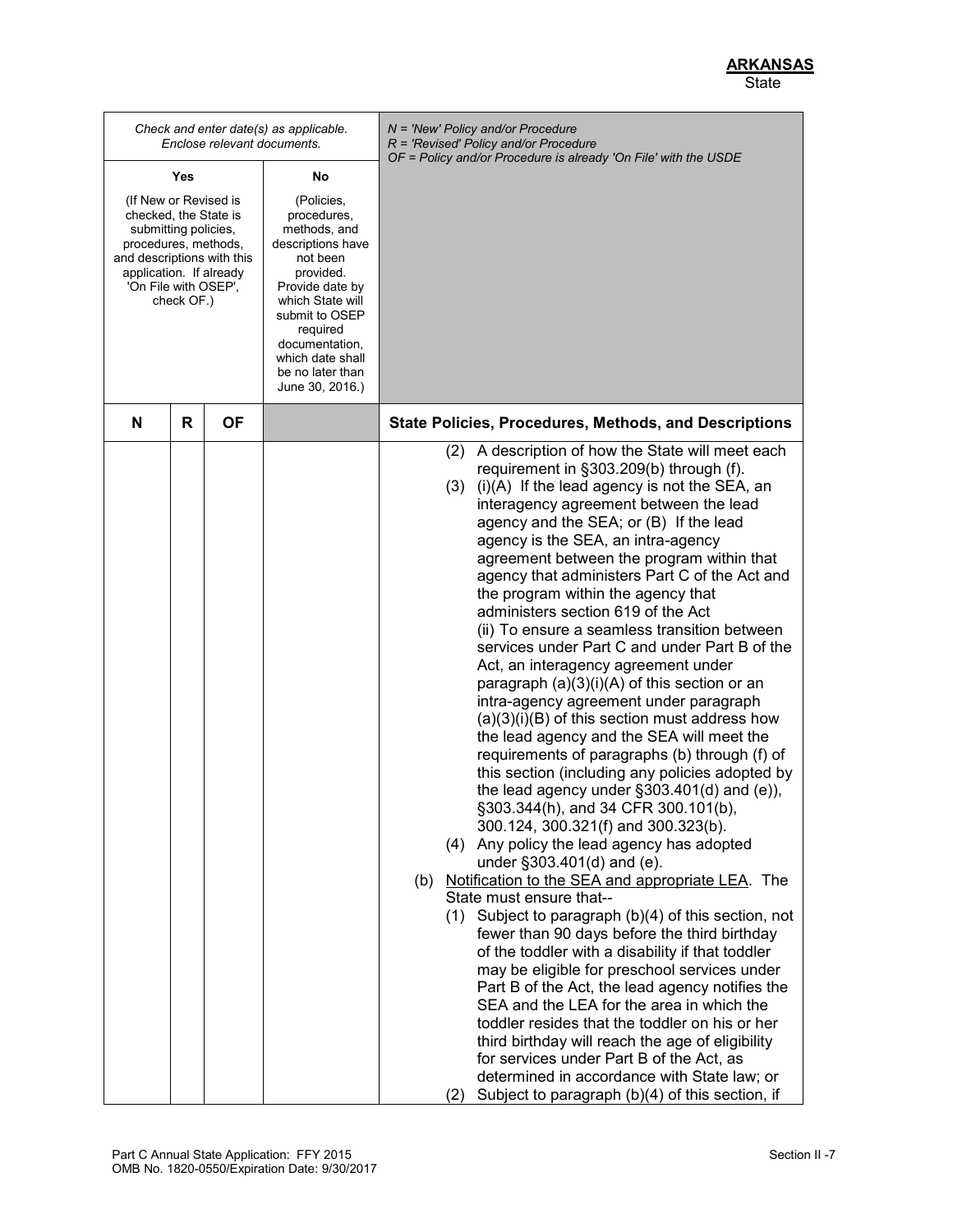|                                                                                                                                                                                               |           | Check and enter date(s) as applicable.<br>Enclose relevant documents.                                                                                                                                                                     | $N =$ 'New' Policy and/or Procedure<br>R = 'Revised' Policy and/or Procedure                                                                                                                                                                                                                                                                                                                                                                                                                                                                                                                                                                                                                                                                                                                                                                                                                                                                                                                                                                                                                                                                                                                                                                                                                                                                                                                                                                                                                                                                                                                                                                                                                                                               |
|-----------------------------------------------------------------------------------------------------------------------------------------------------------------------------------------------|-----------|-------------------------------------------------------------------------------------------------------------------------------------------------------------------------------------------------------------------------------------------|--------------------------------------------------------------------------------------------------------------------------------------------------------------------------------------------------------------------------------------------------------------------------------------------------------------------------------------------------------------------------------------------------------------------------------------------------------------------------------------------------------------------------------------------------------------------------------------------------------------------------------------------------------------------------------------------------------------------------------------------------------------------------------------------------------------------------------------------------------------------------------------------------------------------------------------------------------------------------------------------------------------------------------------------------------------------------------------------------------------------------------------------------------------------------------------------------------------------------------------------------------------------------------------------------------------------------------------------------------------------------------------------------------------------------------------------------------------------------------------------------------------------------------------------------------------------------------------------------------------------------------------------------------------------------------------------------------------------------------------------|
| Yes                                                                                                                                                                                           |           | No                                                                                                                                                                                                                                        | OF = Policy and/or Procedure is already 'On File' with the USDE                                                                                                                                                                                                                                                                                                                                                                                                                                                                                                                                                                                                                                                                                                                                                                                                                                                                                                                                                                                                                                                                                                                                                                                                                                                                                                                                                                                                                                                                                                                                                                                                                                                                            |
| (If New or Revised is<br>checked, the State is<br>submitting policies,<br>procedures, methods,<br>and descriptions with this<br>application. If already<br>'On File with OSEP',<br>check OF.) |           | (Policies,<br>procedures,<br>methods, and<br>descriptions have<br>not been<br>provided.<br>Provide date by<br>which State will<br>submit to OSEP<br>required<br>documentation,<br>which date shall<br>be no later than<br>June 30, 2016.) |                                                                                                                                                                                                                                                                                                                                                                                                                                                                                                                                                                                                                                                                                                                                                                                                                                                                                                                                                                                                                                                                                                                                                                                                                                                                                                                                                                                                                                                                                                                                                                                                                                                                                                                                            |
| R<br>N                                                                                                                                                                                        | <b>OF</b> |                                                                                                                                                                                                                                           | <b>State Policies, Procedures, Methods, and Descriptions</b>                                                                                                                                                                                                                                                                                                                                                                                                                                                                                                                                                                                                                                                                                                                                                                                                                                                                                                                                                                                                                                                                                                                                                                                                                                                                                                                                                                                                                                                                                                                                                                                                                                                                               |
|                                                                                                                                                                                               |           |                                                                                                                                                                                                                                           | the lead agency determines that the toddler is<br>eligible for early intervention services under<br>Part C of the Act more than 45 but less than<br>90 days before that toddler's third birthday<br>and if that toddler may be eligible for<br>preschool services under Part B of the Act,<br>the lead agency, as soon as possible after<br>determining the child's eligibility, notifies the<br>SEA and the LEA for the area in which the<br>toddler with a disability resides that the<br>toddler on his or her third birthday will reach<br>the age of eligibility for services under Part B<br>of the Act, as determined in accordance with<br>State law; or<br>(3) Subject to paragraph (b)(4) of this section, if a<br>toddler is referred to the lead agency fewer<br>than 45 days before that toddler's third<br>birthday and that toddler may be eligible for<br>preschool services under Part B of the Act,<br>the lead agency, with parental consent<br>required under §303.414, refers the toddler to<br>the SEA and the LEA for the area in which<br>the toddler resides; but, the lead agency is<br>not required to conduct an evaluation,<br>assessment, or an initial IFSP meeting under<br>these circumstances;<br>(4) The notification required under paragraphs<br>$(b)(1)$ , $(2)$ , and $(3)$ of this section is consistent<br>with any policy that the State has adopted,<br>under §303.401(e), permitting a parent to<br>object to disclosure of personally identifiable<br>information.<br>(c) Conference to discuss services. The State must<br>ensure that-<br>If a toddler with a disability may be eligible<br>(1)<br>for preschool services under Part B of the<br>Act, the lead agency, with the approval of |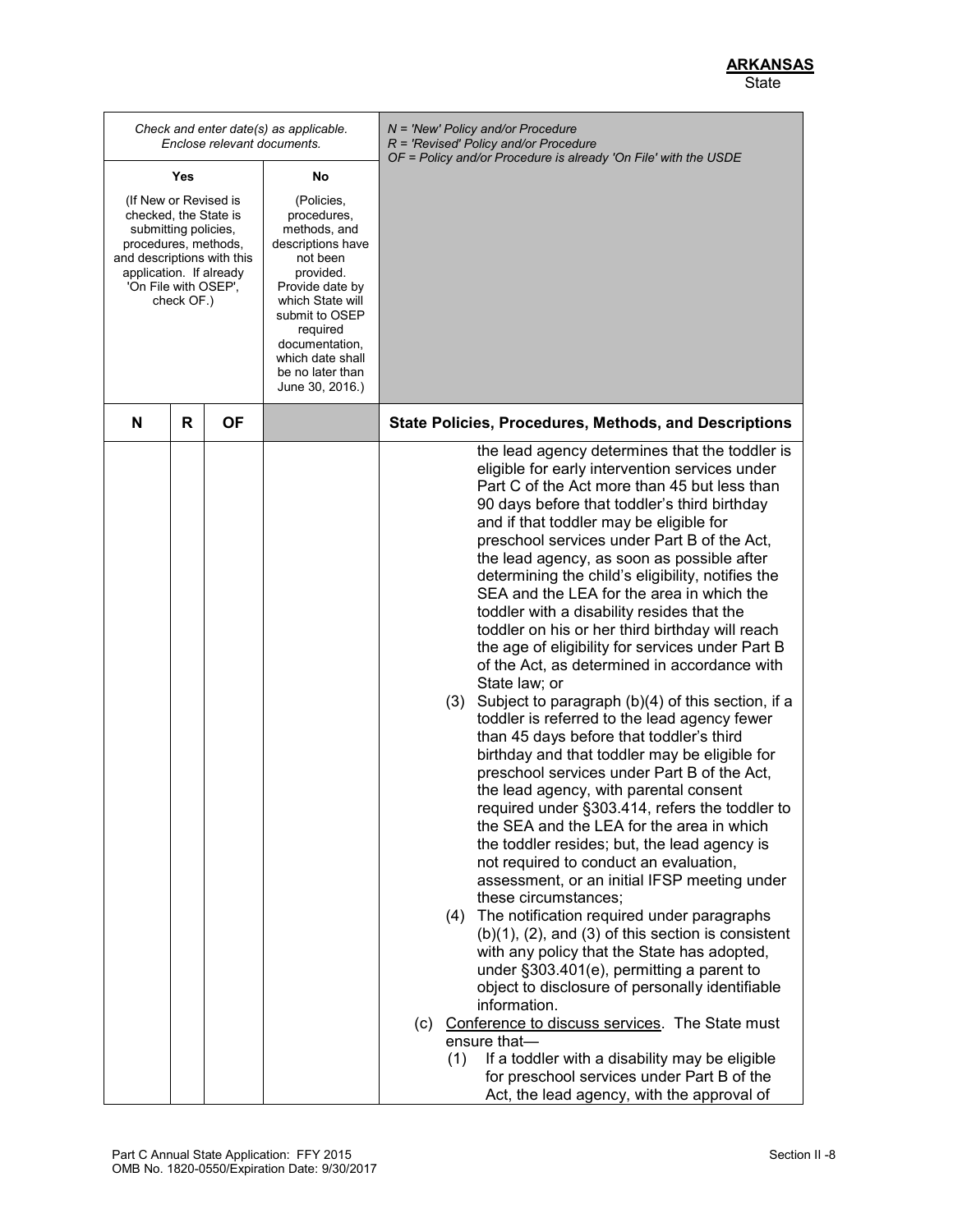|                                                                                                                                                                                               |   | Enclose relevant documents. | Check and enter date(s) as applicable.                                                                                                                                                                                                    | N = 'New' Policy and/or Procedure<br>R = 'Revised' Policy and/or Procedure<br>OF = Policy and/or Procedure is already 'On File' with the USDE                                                                                                                                                                                                                                                                                                                                                                                                                                                                                                                                                                                                                                                                                                                                                                                                                                                                                                                                                                                                                                                                                                                                                                                                                                                                                                                                                                                                                                                                                         |
|-----------------------------------------------------------------------------------------------------------------------------------------------------------------------------------------------|---|-----------------------------|-------------------------------------------------------------------------------------------------------------------------------------------------------------------------------------------------------------------------------------------|---------------------------------------------------------------------------------------------------------------------------------------------------------------------------------------------------------------------------------------------------------------------------------------------------------------------------------------------------------------------------------------------------------------------------------------------------------------------------------------------------------------------------------------------------------------------------------------------------------------------------------------------------------------------------------------------------------------------------------------------------------------------------------------------------------------------------------------------------------------------------------------------------------------------------------------------------------------------------------------------------------------------------------------------------------------------------------------------------------------------------------------------------------------------------------------------------------------------------------------------------------------------------------------------------------------------------------------------------------------------------------------------------------------------------------------------------------------------------------------------------------------------------------------------------------------------------------------------------------------------------------------|
| Yes<br>No                                                                                                                                                                                     |   |                             |                                                                                                                                                                                                                                           |                                                                                                                                                                                                                                                                                                                                                                                                                                                                                                                                                                                                                                                                                                                                                                                                                                                                                                                                                                                                                                                                                                                                                                                                                                                                                                                                                                                                                                                                                                                                                                                                                                       |
| (If New or Revised is<br>checked, the State is<br>submitting policies,<br>procedures, methods,<br>and descriptions with this<br>application. If already<br>'On File with OSEP',<br>check OF.) |   |                             | (Policies,<br>procedures,<br>methods, and<br>descriptions have<br>not been<br>provided.<br>Provide date by<br>which State will<br>submit to OSEP<br>required<br>documentation,<br>which date shall<br>be no later than<br>June 30, 2016.) |                                                                                                                                                                                                                                                                                                                                                                                                                                                                                                                                                                                                                                                                                                                                                                                                                                                                                                                                                                                                                                                                                                                                                                                                                                                                                                                                                                                                                                                                                                                                                                                                                                       |
| N                                                                                                                                                                                             | R | OF                          |                                                                                                                                                                                                                                           | <b>State Policies, Procedures, Methods, and Descriptions</b>                                                                                                                                                                                                                                                                                                                                                                                                                                                                                                                                                                                                                                                                                                                                                                                                                                                                                                                                                                                                                                                                                                                                                                                                                                                                                                                                                                                                                                                                                                                                                                          |
|                                                                                                                                                                                               |   |                             |                                                                                                                                                                                                                                           | the family of the toddler, convenes a<br>conference, among the lead agency, the<br>family, and the LEA not fewer than 90 days--<br>and, at the discretion of all of the parties, not<br>more than 9 months--before the toddler's<br>third birthday to discuss any services the<br>toddler may receive under Part B of the Act.<br>If a toddler with a disability is determined to<br>(2)<br>not be potentially eligible for preschool<br>services under Part B of the Act, the lead<br>agency, with the approval of the family of<br>that toddler, makes reasonable efforts to<br>convene a conference among the lead<br>agency, the family, and providers of other<br>appropriate services for the toddler to<br>discuss appropriate services that the toddler<br>may receive.<br>(d)<br>Transition plan. The State must ensure that for all<br>toddlers with disabilities -<br>$(1)(i)$ It reviews the program options for the<br>toddler with a disability for the period from<br>the toddler's third birthday through the<br>remainder of the school year; and<br>Each family of a toddler with a<br>(ii)<br>disability who is served under Part C is<br>included in the development of the<br>transition plan required under this<br>section and §303.344(h);<br>It establishes a transition plan in the IFSP<br>(2)<br>not fewer than 90 days--and, at the<br>discretion of all of the parties, not more than<br>9 months--before the toddler's third birthday;<br>and<br>The transition plan in the IFSP includes,<br>(3)<br>consistent with §303.344(h), as<br>appropriate-<br>Steps for the toddler with a disability<br>(i) |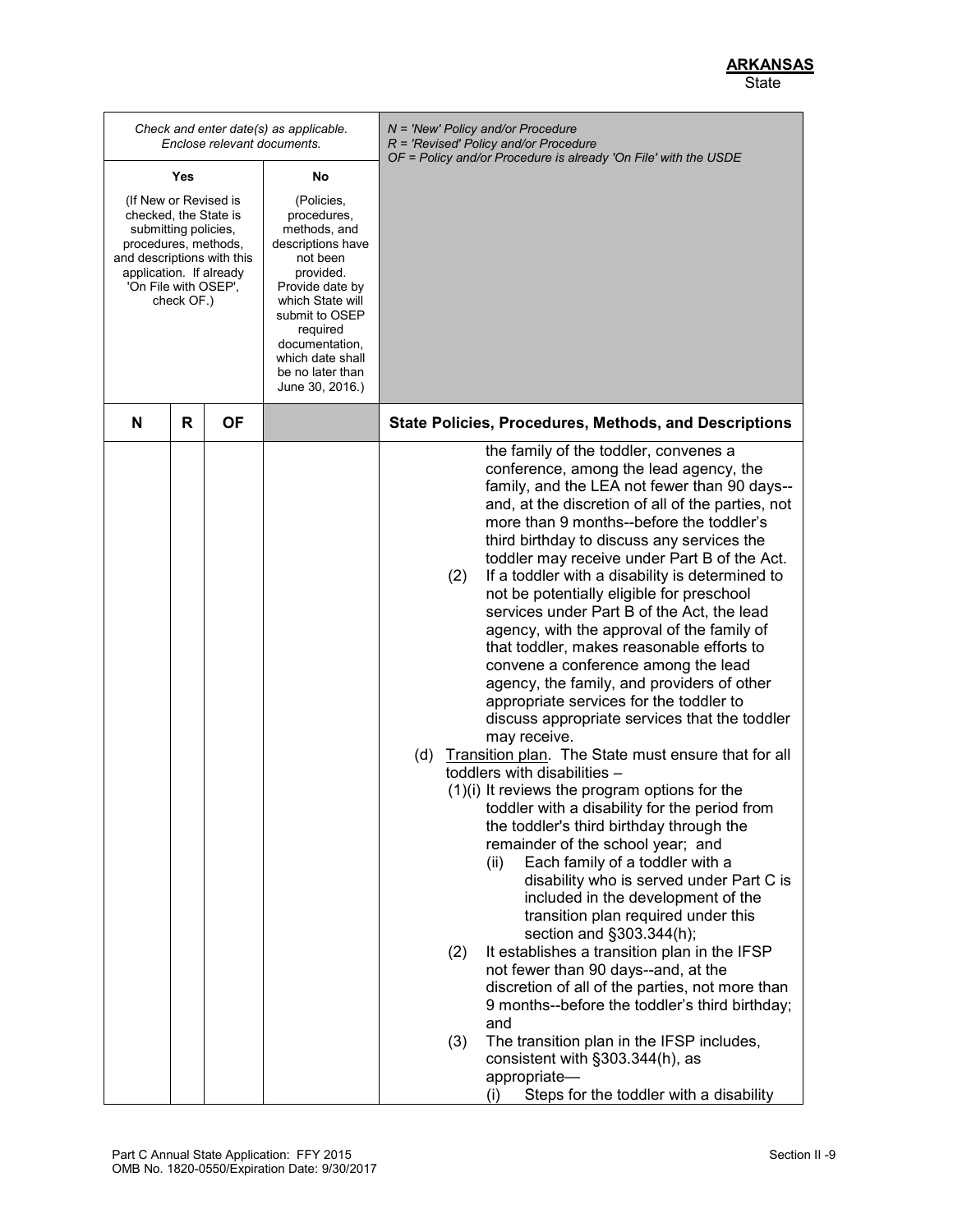|                                                                                                                                                                                               |   | Enclose relevant documents. | Check and enter date(s) as applicable.                                                                                                                                                                                                    | $N = 'New' Policy and/or Procedure$<br>$R$ = 'Revised' Policy and/or Procedure<br>OF = Policy and/or Procedure is already 'On File' with the USDE                                                                                                                                                                                                                                                                                                                                                                                                                                                                                                                                                                                                                                                                                                                                                                                                                                                                                                                                                                                                                                                                                                                                                                                                                                                                                                                                                                                                                                                                                                                                                                                                                           |
|-----------------------------------------------------------------------------------------------------------------------------------------------------------------------------------------------|---|-----------------------------|-------------------------------------------------------------------------------------------------------------------------------------------------------------------------------------------------------------------------------------------|-----------------------------------------------------------------------------------------------------------------------------------------------------------------------------------------------------------------------------------------------------------------------------------------------------------------------------------------------------------------------------------------------------------------------------------------------------------------------------------------------------------------------------------------------------------------------------------------------------------------------------------------------------------------------------------------------------------------------------------------------------------------------------------------------------------------------------------------------------------------------------------------------------------------------------------------------------------------------------------------------------------------------------------------------------------------------------------------------------------------------------------------------------------------------------------------------------------------------------------------------------------------------------------------------------------------------------------------------------------------------------------------------------------------------------------------------------------------------------------------------------------------------------------------------------------------------------------------------------------------------------------------------------------------------------------------------------------------------------------------------------------------------------|
| Yes                                                                                                                                                                                           |   | No                          |                                                                                                                                                                                                                                           |                                                                                                                                                                                                                                                                                                                                                                                                                                                                                                                                                                                                                                                                                                                                                                                                                                                                                                                                                                                                                                                                                                                                                                                                                                                                                                                                                                                                                                                                                                                                                                                                                                                                                                                                                                             |
| (If New or Revised is<br>checked, the State is<br>submitting policies,<br>procedures, methods,<br>and descriptions with this<br>application. If already<br>'On File with OSEP',<br>check OF.) |   |                             | (Policies,<br>procedures,<br>methods, and<br>descriptions have<br>not been<br>provided.<br>Provide date by<br>which State will<br>submit to OSEP<br>required<br>documentation,<br>which date shall<br>be no later than<br>June 30, 2016.) |                                                                                                                                                                                                                                                                                                                                                                                                                                                                                                                                                                                                                                                                                                                                                                                                                                                                                                                                                                                                                                                                                                                                                                                                                                                                                                                                                                                                                                                                                                                                                                                                                                                                                                                                                                             |
| N                                                                                                                                                                                             | R | OF                          |                                                                                                                                                                                                                                           | <b>State Policies, Procedures, Methods, and Descriptions</b>                                                                                                                                                                                                                                                                                                                                                                                                                                                                                                                                                                                                                                                                                                                                                                                                                                                                                                                                                                                                                                                                                                                                                                                                                                                                                                                                                                                                                                                                                                                                                                                                                                                                                                                |
|                                                                                                                                                                                               |   |                             |                                                                                                                                                                                                                                           | and his or her family to exit from the<br>Part C program; and<br>Any transition services that the IFSP<br>(ii)<br>Team identifies as needed by that<br>toddler and his or her family.<br>(e) Transition conference and plan meeting<br>requirements. Any conference conducted under<br>paragraph (c) of this section or meeting to develop<br>the transition plan under paragraph (d) of this<br>section (which conference and meeting may be<br>combined into one meeting) must meet the<br>requirements in §§303.342(d) and (e) and<br>$303.343(a)$ .<br>(f) Applicability of transition requirements.<br>(1) The transition requirements in paragraphs<br>$(b)(1)$ and $(2)$ , $(c)(1)$ , and $(d)$ of this section apply<br>to all toddlers with disabilities receiving services<br>under this part before those toddlers turn age<br>three, including any toddler with a disability under<br>the age of three who is served by a State that<br>offers services under §303.211.<br>(2) In a State that offers services under §303.211,<br>for toddlers with disabilities identified in paragraph<br>(b)(1) of this section, the parent must be provided<br>at the transition conference conducted under<br>paragraph (c)(1) of this section: (i) An<br>explanation, consistent with §303.211(b)(1)(ii), of<br>the toddler's options to continue to receive early<br>intervention services under this part or preschool<br>services under section 619 of the Act; (ii) The<br>initial annual notice referenced in §303.211(b)(1).<br>(3) For children with disabilities age three and<br>older who receive services pursuant to §303.211,<br>the State must ensure that it satisfies the separate<br>transition requirements in §303.211(b)(6)(ii).<br>(34 CFR §303.209) |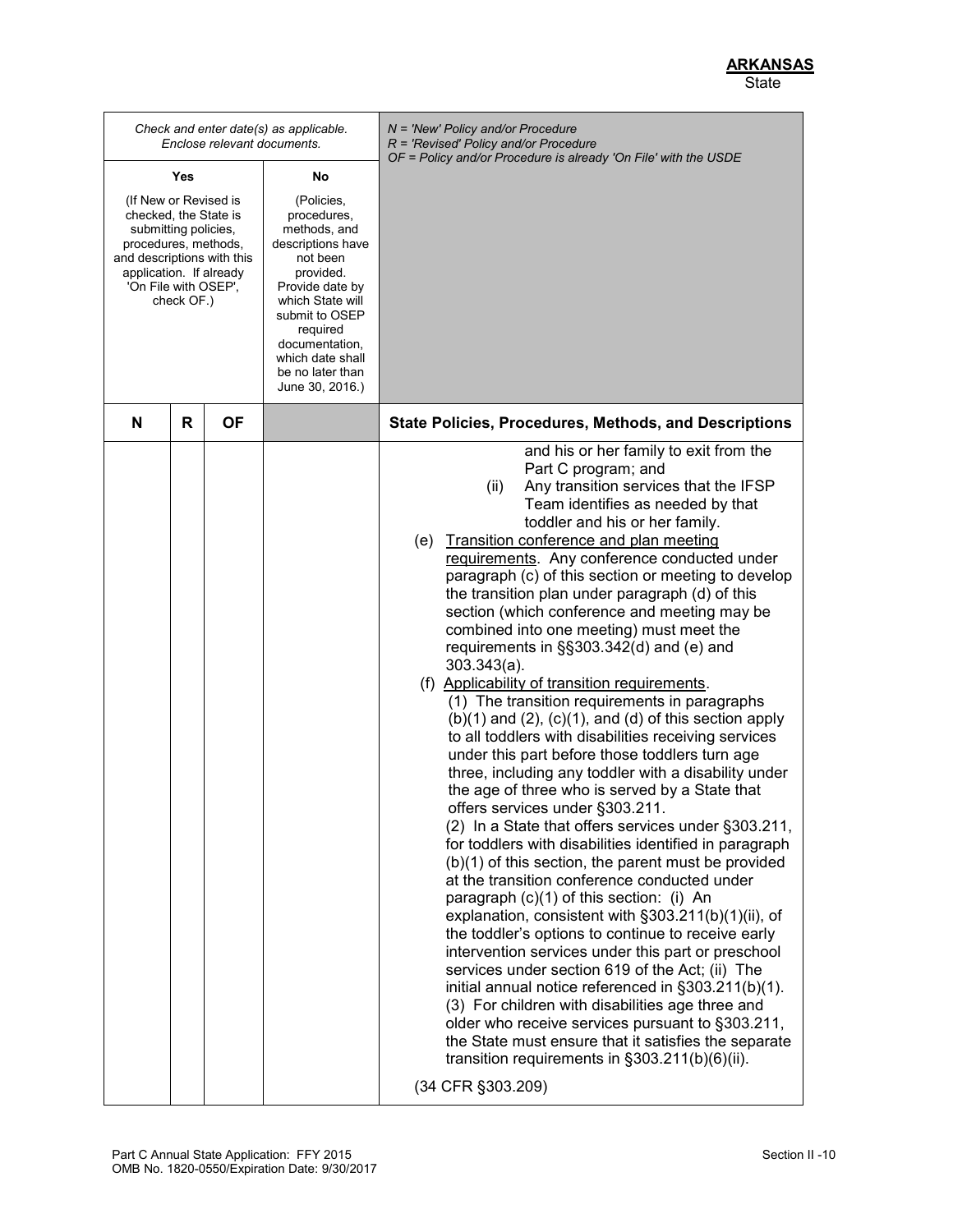*Check and enter date(s) as applicable. Enclose relevant documents. N = 'New' Policy and/or Procedure R = 'Revised' Policy and/or Procedure OF = Policy and/or Procedure is already 'On File' with the USDE* **Yes** (If New or Revised is checked, the State is submitting policies, procedures, methods, and descriptions with this application. If already 'On File with OSEP', check OF.) **No** (Policies, procedures, methods, and descriptions have not been provided. Provide date by which State will submit to OSEP required documentation, which date shall be no later than June 30, 2016.) **N R OF State Policies, Procedures, Methods, and Descriptions** X 11. Each application must contain a description of State efforts to promote collaboration among Head Start and Early Head Start programs under the Head Start Act (42 U.S.C. 9801, et seq., as amended), early education and child care programs, and services under Part C. (34 CFR §303.210) X | 12. Each application must include, as required by Section 427 of the General Education Provisions Act (GEPA), a description of how the State has identified barriers and developed strategies to address the barriers and has provided a description of the steps the State is taking to ensure equitable access to, and participation in, Part C. (34 CFR §303.212(a)) **" N/A"** 13. (a) (1) A State may elect to include in its application for a grant under Part C a State policy, developed and implemented jointly by the lead agency and the SEA, under which a parent of a child with a disability who is eligible for preschool services under section 619 of the Act and who previously received early intervention services under Part C, may choose the continuation of early intervention services under Part C for his or her child after the child turns three until the child enters, or is eligible under State law to enter, kindergarten or elementary school. (2) A State that adopts the policy described in paragraph (a)(1) of this section may determine whether it applies to children with disabilities-- (i) From age three until the beginning of the school year following the child's third birthday; (ii) From age three until the beginning of the school year following the child's fourth birthday; or (iii) From age three until the beginning of the school year following the child's fifth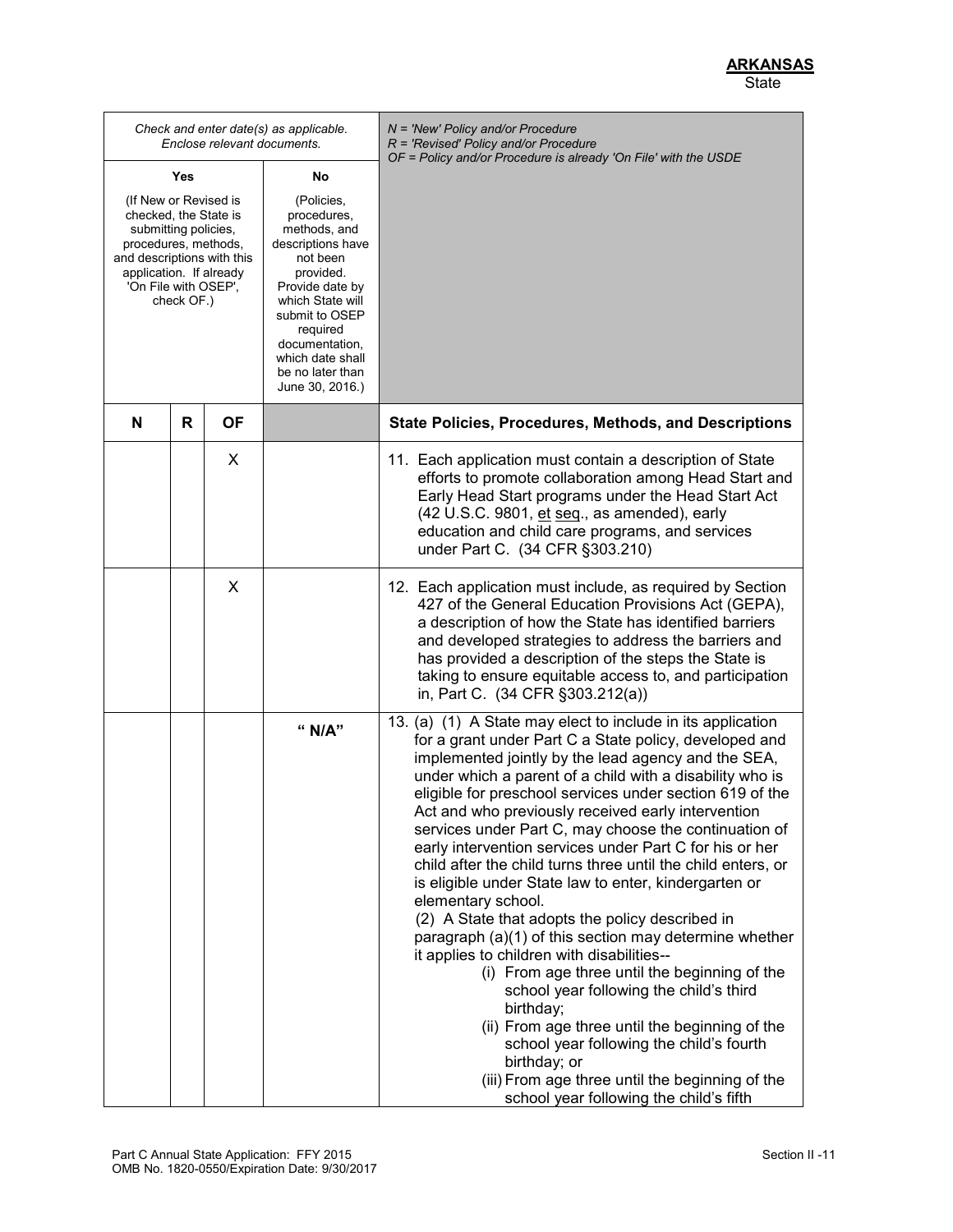|                                                                                                                                                                                               |   | Enclose relevant documents. | Check and enter date(s) as applicable.                                                                                                                                                                                                    | N = 'New' Policy and/or Procedure<br>R = 'Revised' Policy and/or Procedure<br>OF = Policy and/or Procedure is already 'On File' with the USDE                                                                                                                                                                                                                                                                                                                                                                                                                                                                                                                                                                                                                                                                                                                                                                                                                                                                                                                                                                                                                                                                                                                                                                                                                                                                                                                                                                                                                                                                    |
|-----------------------------------------------------------------------------------------------------------------------------------------------------------------------------------------------|---|-----------------------------|-------------------------------------------------------------------------------------------------------------------------------------------------------------------------------------------------------------------------------------------|------------------------------------------------------------------------------------------------------------------------------------------------------------------------------------------------------------------------------------------------------------------------------------------------------------------------------------------------------------------------------------------------------------------------------------------------------------------------------------------------------------------------------------------------------------------------------------------------------------------------------------------------------------------------------------------------------------------------------------------------------------------------------------------------------------------------------------------------------------------------------------------------------------------------------------------------------------------------------------------------------------------------------------------------------------------------------------------------------------------------------------------------------------------------------------------------------------------------------------------------------------------------------------------------------------------------------------------------------------------------------------------------------------------------------------------------------------------------------------------------------------------------------------------------------------------------------------------------------------------|
| Yes<br>No                                                                                                                                                                                     |   |                             |                                                                                                                                                                                                                                           |                                                                                                                                                                                                                                                                                                                                                                                                                                                                                                                                                                                                                                                                                                                                                                                                                                                                                                                                                                                                                                                                                                                                                                                                                                                                                                                                                                                                                                                                                                                                                                                                                  |
| (If New or Revised is<br>checked, the State is<br>submitting policies,<br>procedures, methods,<br>and descriptions with this<br>application. If already<br>'On File with OSEP',<br>check OF.) |   |                             | (Policies,<br>procedures,<br>methods, and<br>descriptions have<br>not been<br>provided.<br>Provide date by<br>which State will<br>submit to OSEP<br>required<br>documentation,<br>which date shall<br>be no later than<br>June 30, 2016.) |                                                                                                                                                                                                                                                                                                                                                                                                                                                                                                                                                                                                                                                                                                                                                                                                                                                                                                                                                                                                                                                                                                                                                                                                                                                                                                                                                                                                                                                                                                                                                                                                                  |
| N                                                                                                                                                                                             | R | OF                          |                                                                                                                                                                                                                                           | <b>State Policies, Procedures, Methods, and Descriptions</b>                                                                                                                                                                                                                                                                                                                                                                                                                                                                                                                                                                                                                                                                                                                                                                                                                                                                                                                                                                                                                                                                                                                                                                                                                                                                                                                                                                                                                                                                                                                                                     |
|                                                                                                                                                                                               |   |                             |                                                                                                                                                                                                                                           | birthday.<br>(3) However, in no case may a State provide services<br>under this section beyond the age at which the child<br>actually enrolls in, or is eligible under State law to<br>enter, kindergarten or elementary school in the State.<br>(b) Requirements. If a State's application for a grant<br>under Part C includes the State policy described<br>in paragraph (a) of this section, the system must<br>ensure the following:<br>(1) Parents of children with disabilities who are<br>eligible for services under section 619 of the<br>Act and who previously received early<br>intervention services under Part C will be<br>provided annual notice (the initial annual<br>notice must be provided as set forth in<br>§303.209(f)(2)(ii)) that contains--<br>(i) A description of the rights of the parents<br>to elect to receive services pursuant to<br>§303.211 or under Part B of the Act; and<br>(ii) An explanation of the differences<br>between services provided pursuant to<br>§303.211 and services provided under<br>Part B of the Act, including--<br>(A) The types of services and the<br>locations at which the services are<br>provided;<br>The procedural safeguards that<br>(B)<br>apply; and<br>(C) Possible costs (including the costs<br>or fees to be charged to families as<br>described in §§303.520 and<br>303.521), if any, to parents; and<br>Consistent with §303.344(d), services<br>(2)<br>provided pursuant to §303.211 will include an<br>educational component that promotes school<br>readiness and incorporates preliteracy,<br>language, and numeracy skills. |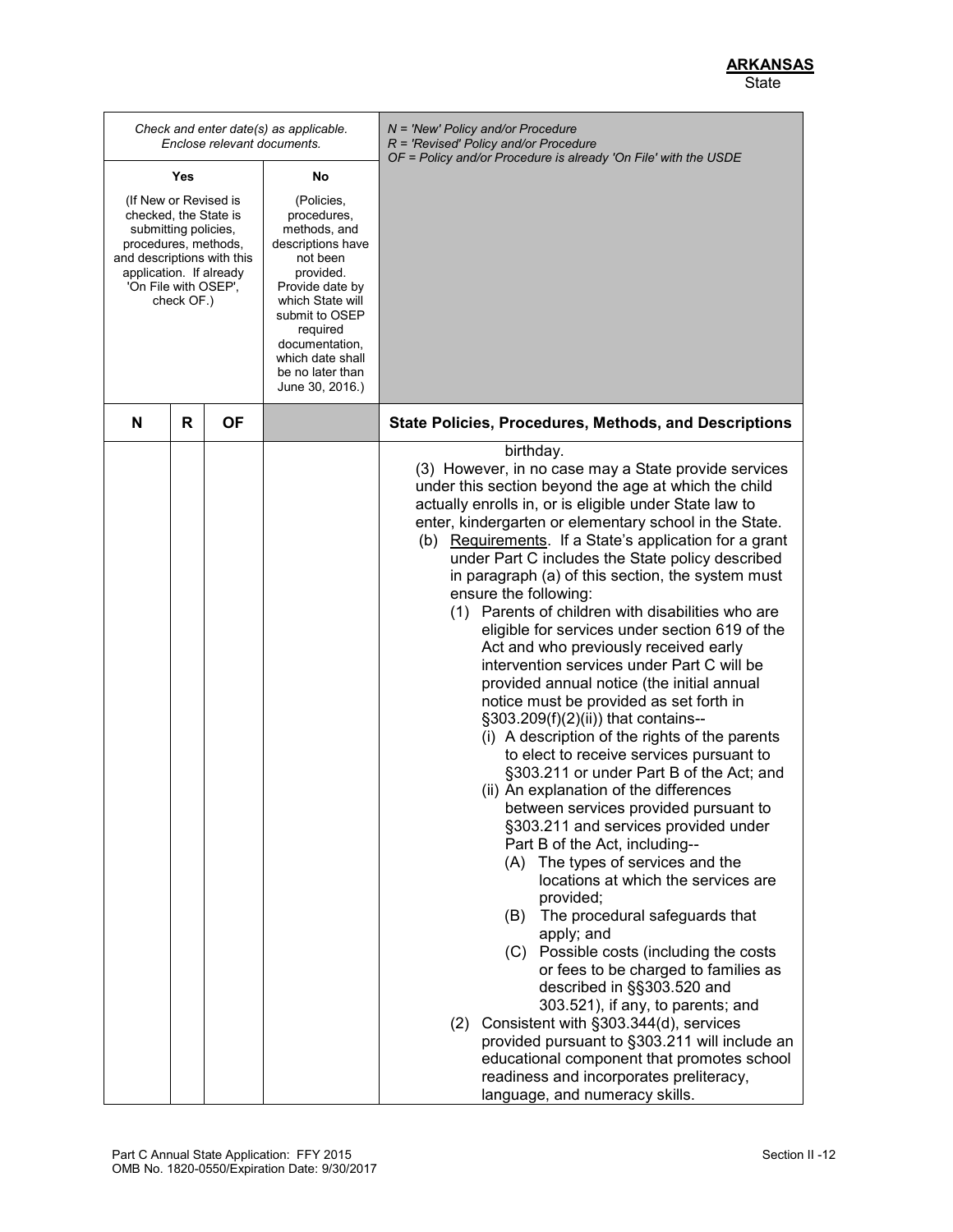|                                                                                                                                                                                               |   | Enclose relevant documents. | Check and enter date(s) as applicable.                                                                                                                                                                                                    | $N =$ 'New' Policy and/or Procedure<br>$R$ = 'Revised' Policy and/or Procedure<br>OF = Policy and/or Procedure is already 'On File' with the USDE                                                                                                                                                                                                                                                                                                                                                                                                                                                                                                                                                                                                                                                                                                                                                                                                                                                                                                                                                                                                                                                                                                                                                                                                                                                                                                                                                                                                                                                                                                                                                                                                              |
|-----------------------------------------------------------------------------------------------------------------------------------------------------------------------------------------------|---|-----------------------------|-------------------------------------------------------------------------------------------------------------------------------------------------------------------------------------------------------------------------------------------|----------------------------------------------------------------------------------------------------------------------------------------------------------------------------------------------------------------------------------------------------------------------------------------------------------------------------------------------------------------------------------------------------------------------------------------------------------------------------------------------------------------------------------------------------------------------------------------------------------------------------------------------------------------------------------------------------------------------------------------------------------------------------------------------------------------------------------------------------------------------------------------------------------------------------------------------------------------------------------------------------------------------------------------------------------------------------------------------------------------------------------------------------------------------------------------------------------------------------------------------------------------------------------------------------------------------------------------------------------------------------------------------------------------------------------------------------------------------------------------------------------------------------------------------------------------------------------------------------------------------------------------------------------------------------------------------------------------------------------------------------------------|
| Yes                                                                                                                                                                                           |   | No                          |                                                                                                                                                                                                                                           |                                                                                                                                                                                                                                                                                                                                                                                                                                                                                                                                                                                                                                                                                                                                                                                                                                                                                                                                                                                                                                                                                                                                                                                                                                                                                                                                                                                                                                                                                                                                                                                                                                                                                                                                                                |
| (If New or Revised is<br>checked, the State is<br>submitting policies,<br>procedures, methods,<br>and descriptions with this<br>application. If already<br>'On File with OSEP',<br>check OF.) |   |                             | (Policies,<br>procedures,<br>methods, and<br>descriptions have<br>not been<br>provided.<br>Provide date by<br>which State will<br>submit to OSEP<br>required<br>documentation,<br>which date shall<br>be no later than<br>June 30, 2016.) |                                                                                                                                                                                                                                                                                                                                                                                                                                                                                                                                                                                                                                                                                                                                                                                                                                                                                                                                                                                                                                                                                                                                                                                                                                                                                                                                                                                                                                                                                                                                                                                                                                                                                                                                                                |
| N                                                                                                                                                                                             | R | <b>OF</b>                   |                                                                                                                                                                                                                                           | State Policies, Procedures, Methods, and Descriptions                                                                                                                                                                                                                                                                                                                                                                                                                                                                                                                                                                                                                                                                                                                                                                                                                                                                                                                                                                                                                                                                                                                                                                                                                                                                                                                                                                                                                                                                                                                                                                                                                                                                                                          |
|                                                                                                                                                                                               |   |                             |                                                                                                                                                                                                                                           | The State policy ensures that any child<br>(3)<br>served pursuant to this section has the right,<br>at any time, to receive FAPE (as that term is<br>defined at §303.15) under Part B of the Act<br>instead of early intervention services under<br>Part C of the Act under §303.211.<br>(4) The lead agency must continue to provide all<br>early intervention services identified in the<br>toddler with a disability's IFSP under<br>§303.344 (and consented to by the parent<br>under §303.342(e)) beyond age three until<br>that toddler's initial eligibility determination<br>under Part B of the Act is made under 34<br>CFR §300.306. This provision does not<br>apply if the LEA has requested parental<br>consent for the initial evaluation under<br>§300.300(a) and the parent has not provided<br>that consent.<br>(5) The lead agency must obtain informed<br>consent from the parent of any child with a<br>disability for the continuation of early<br>intervention services pursuant to this section<br>for that child. Consent must be obtained<br>before the child reaches three years of age,<br>where practicable.<br>(6)(i) For toddlers with disabilities under the age<br>of three in a State that offers services under this<br>section, the lead agency ensures that the<br>transition requirements in $\S 303.209(b)(1)$ and (2),<br>$(c)(1)$ and $(d)$ are met.<br>(ii) For toddlers with disabilities age three and<br>older in a State that offers services under this<br>section, the lead agency ensures a smooth<br>transition from services under this section to<br>preschool, kindergarten or elementary school by:<br>(A) Providing the SEA and LEA where the child<br>resides, consistent with any State policy adopted |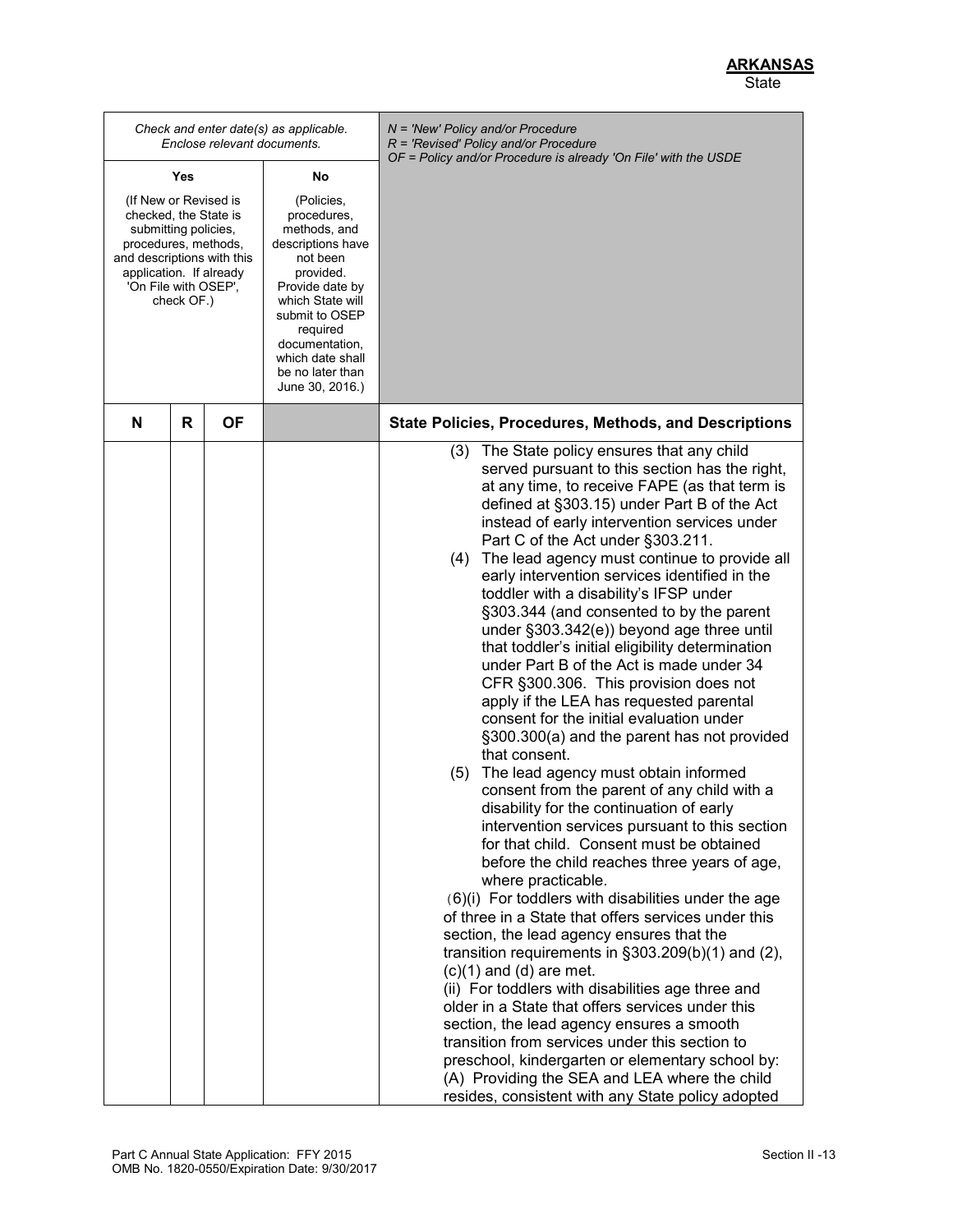*Check and enter date(s) as applicable. Enclose relevant documents. N = 'New' Policy and/or Procedure R = 'Revised' Policy and/or Procedure OF = Policy and/or Procedure is already 'On File' with the USDE* **Yes** (If New or Revised is checked, the State is submitting policies, procedures, methods, and descriptions with this application. If already 'On File with OSEP', check OF.) **No** (Policies, procedures, methods, and descriptions have not been provided. Provide date by which State will submit to OSEP required documentation, which date shall be no later than June 30, 2016.) **N R OF State Policies, Procedures, Methods, and Descriptions** under §303.401(e), the information listed in §303.401(d)(1) not fewer than 90 days before the child will no longer be eligible under subsection (a)(2) of this section to receive early intervention services under this section; (B) With the approval of the parents of the child, convening a transition conference, among the lead agency, the parents, and the LEA, not fewer than 90 days--and, at the discretion of all parties, not more than 9 months- before the child will no longer be eligible under subsection (a)(2) of this section to receive, or will no longer receive, early intervention services under this section, to discuss any services that the child may receive under Part B of the Act; and (C) Establishing a transition plan in the IFSP not fewer than 90 days--and, at the discretion of all parties, not more than 9 months--before the child will no longer be eligible under subsection (a)(2) of this section to receive, or no longer receives, early intervention services under this section. (7) In States that adopt the option to make services under Part C available to children ages three and older pursuant to §303.211, there will be a referral to the Part C system, dependent upon parental consent, of a child under the age of three who directly experiences a substantiated case of trauma due to exposure to family violence, as defined in section 320 of the Family Violence Prevention and Services Act, 42 U.S.C. 10401, et seq. (c) Reporting requirement. If a State includes in its application a State policy described in §303.211(a), the State must submit to the Secretary, in the State's report under §303.124, the number and percentage of children with disabilities who are eligible for services under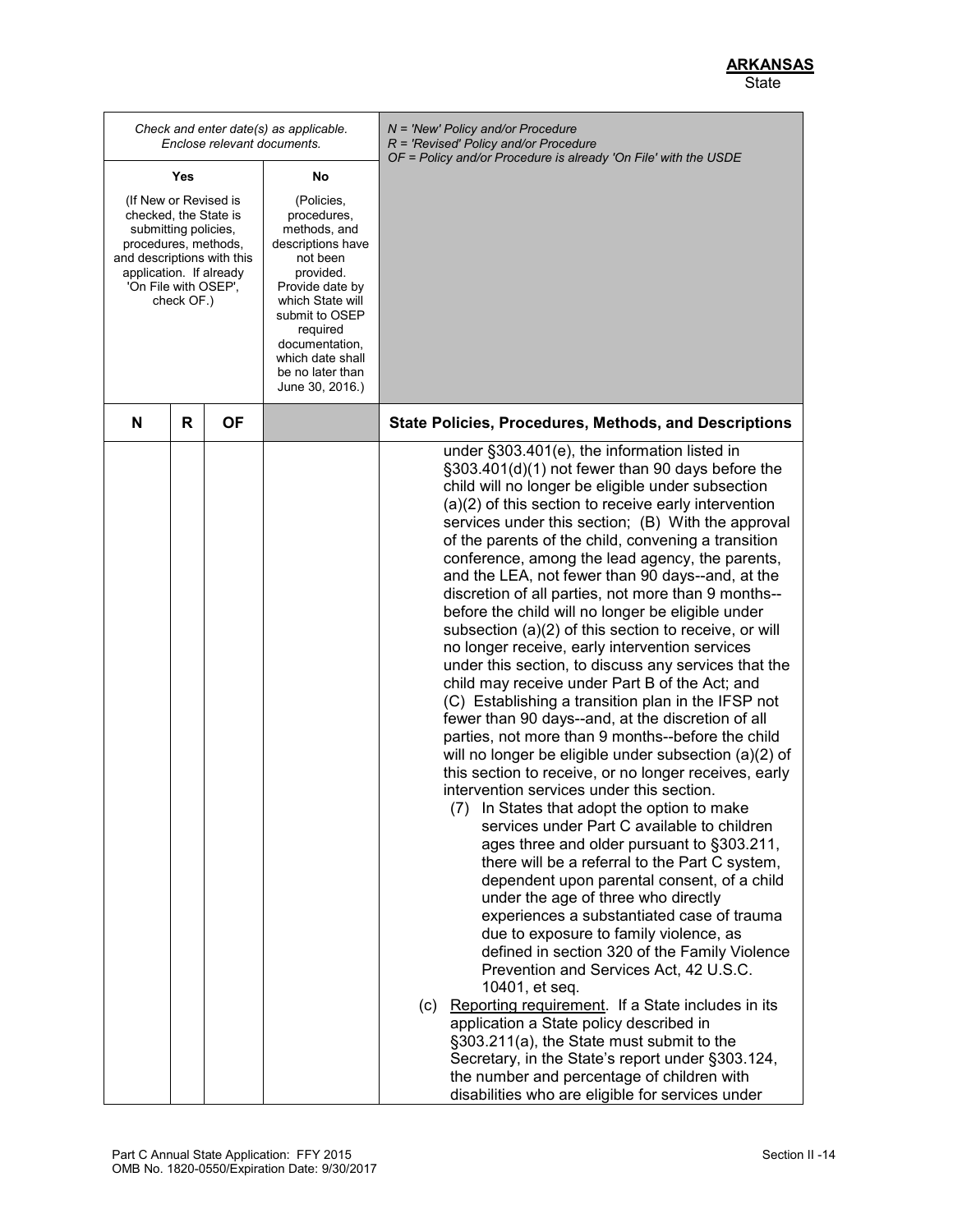|                                                                                                                                                                                               |   |              | Enclose relevant documents. | Check and enter date(s) as applicable.                                                                                                                                                                                                    | $N = 'New' Policy and/or Procedure$<br>R = 'Revised' Policy and/or Procedure<br>OF = Policy and/or Procedure is already 'On File' with the USDE                                                                                                                                                                                                                                                                                                                                                                                                                                                                                                                                                                                                                                                                                                                                                                                                                                                                                                                                                                                                                                                                                                                                                                                                                                                                                                                                                                                                                                                       |  |
|-----------------------------------------------------------------------------------------------------------------------------------------------------------------------------------------------|---|--------------|-----------------------------|-------------------------------------------------------------------------------------------------------------------------------------------------------------------------------------------------------------------------------------------|-------------------------------------------------------------------------------------------------------------------------------------------------------------------------------------------------------------------------------------------------------------------------------------------------------------------------------------------------------------------------------------------------------------------------------------------------------------------------------------------------------------------------------------------------------------------------------------------------------------------------------------------------------------------------------------------------------------------------------------------------------------------------------------------------------------------------------------------------------------------------------------------------------------------------------------------------------------------------------------------------------------------------------------------------------------------------------------------------------------------------------------------------------------------------------------------------------------------------------------------------------------------------------------------------------------------------------------------------------------------------------------------------------------------------------------------------------------------------------------------------------------------------------------------------------------------------------------------------------|--|
| Yes                                                                                                                                                                                           |   | No           |                             |                                                                                                                                                                                                                                           |                                                                                                                                                                                                                                                                                                                                                                                                                                                                                                                                                                                                                                                                                                                                                                                                                                                                                                                                                                                                                                                                                                                                                                                                                                                                                                                                                                                                                                                                                                                                                                                                       |  |
| (If New or Revised is<br>checked, the State is<br>submitting policies,<br>procedures, methods,<br>and descriptions with this<br>application. If already<br>'On File with OSEP',<br>check OF.) |   |              |                             | (Policies,<br>procedures,<br>methods, and<br>descriptions have<br>not been<br>provided.<br>Provide date by<br>which State will<br>submit to OSEP<br>required<br>documentation,<br>which date shall<br>be no later than<br>June 30, 2016.) |                                                                                                                                                                                                                                                                                                                                                                                                                                                                                                                                                                                                                                                                                                                                                                                                                                                                                                                                                                                                                                                                                                                                                                                                                                                                                                                                                                                                                                                                                                                                                                                                       |  |
|                                                                                                                                                                                               | N | $\mathsf{R}$ | ΟF                          |                                                                                                                                                                                                                                           | <b>State Policies, Procedures, Methods, and Descriptions</b>                                                                                                                                                                                                                                                                                                                                                                                                                                                                                                                                                                                                                                                                                                                                                                                                                                                                                                                                                                                                                                                                                                                                                                                                                                                                                                                                                                                                                                                                                                                                          |  |
|                                                                                                                                                                                               |   |              |                             |                                                                                                                                                                                                                                           | section 619 of the Act but whose parents choose<br>for their children to continue to receive early<br>intervention services under §303.211.<br>(d) Available funds. The State policy described in<br>§303.211(a) must describe the funds--including<br>an identification as Federal, State, or local funds--<br>that will be used to ensure that the option<br>described in §303.211(a) is available to eligible<br>children and families who provide the consent<br>described in §303.211(b)(5), including fees, if<br>any, to be charged to families as described in<br>§§303.520 and 303.521.<br>(e) Rules of construction. (1) If a statewide system<br>includes a State policy described in §303.211(a),<br>a State that provides services in accordance with<br>this section to a child with a disability who is<br>eligible for services under section 619 of the Act<br>will not be required to provide the child FAPE<br>under Part B of the Act for the period of time in<br>which the child is receiving services under<br>§303.211<br>(2) Nothing in this section may be construed to<br>require a provider of services under Part C to<br>provide a child served under Part C with<br>FAPE.<br>(34 CFR §303.211)<br>The policies and procedures listed in 13 are<br>optional. Enter 'NA' in the cells to the left if the<br>State has elected not to develop and implement a<br>policy under 34 CFR §303.211 to make Part C<br>services to children beyond age three; otherwise<br>check the appropriate response under the 'Yes'<br>column and, if checking 'N' or 'R', attach policies |  |
|                                                                                                                                                                                               |   |              |                             |                                                                                                                                                                                                                                           | and procedures.                                                                                                                                                                                                                                                                                                                                                                                                                                                                                                                                                                                                                                                                                                                                                                                                                                                                                                                                                                                                                                                                                                                                                                                                                                                                                                                                                                                                                                                                                                                                                                                       |  |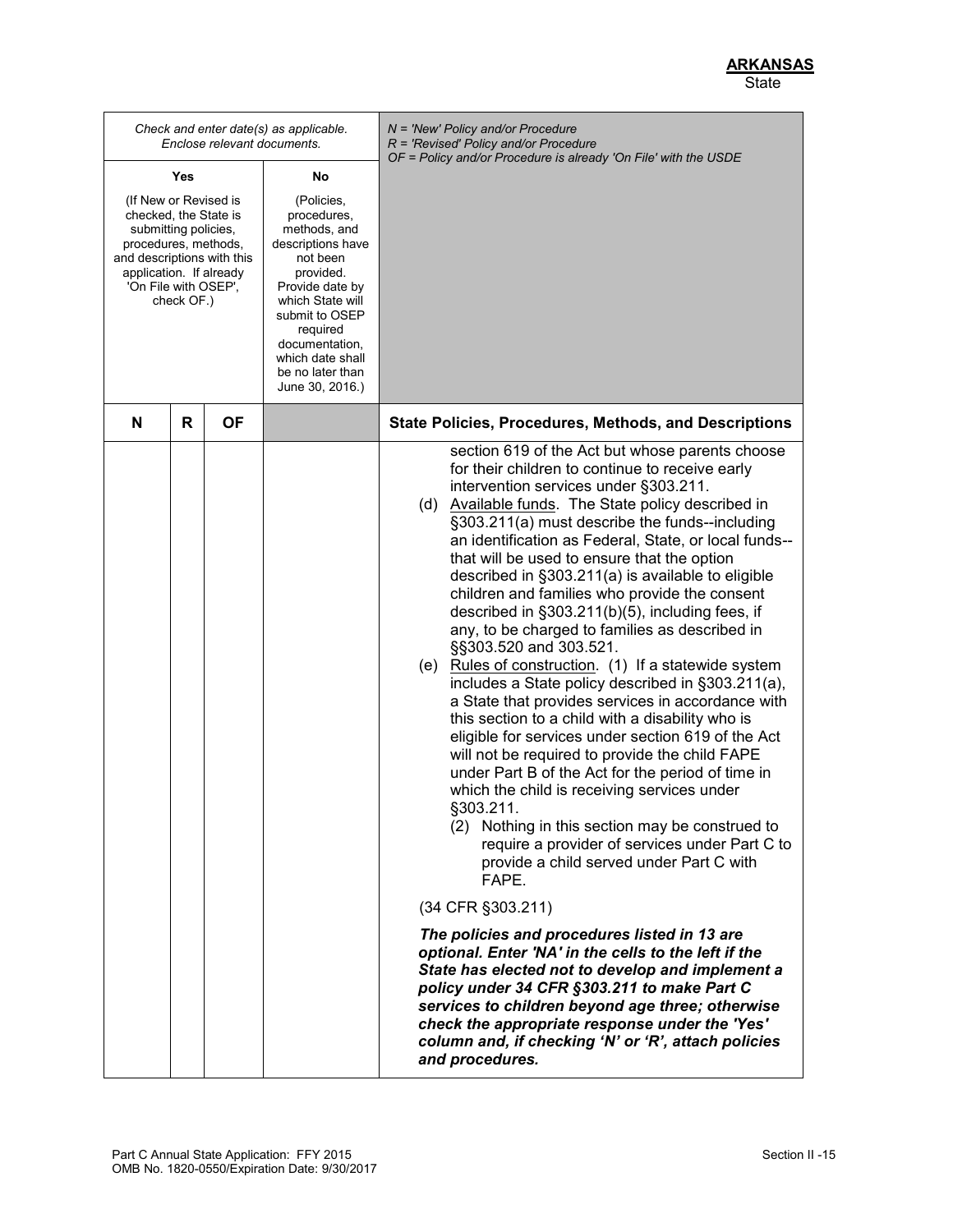# **B. Assurances and Optional Assurance**

The State makes the following assurances and provisions as required by Part C of the Individuals with Disabilities Education Act. (20 U.S.C. 1431 et. seq.; 34 CFR §§303.101-126; 303.220; 303.227)

| Check and enter date(s) as<br>applicable     |                                                                                                                                      | <b>Subpart B - Assurances</b><br>(20 U.S.C. 1434; 1435; and 1437(b); 34 CFR §§303.101-126; 303.220; 303.227)                                                                                                                                                                                                                                                                                                                     |
|----------------------------------------------|--------------------------------------------------------------------------------------------------------------------------------------|----------------------------------------------------------------------------------------------------------------------------------------------------------------------------------------------------------------------------------------------------------------------------------------------------------------------------------------------------------------------------------------------------------------------------------|
| Yes<br>(Assurance is<br>hereby<br>provided.) | No<br>(Assurance<br>cannot be<br>ensured.<br>Provide date<br>on which<br>State will<br>complete<br>changes in<br>order to<br>provide |                                                                                                                                                                                                                                                                                                                                                                                                                                  |
| X                                            | assurance.)                                                                                                                          | The State has adopted a policy that appropriate early intervention<br>1.<br>services, as defined in 34 CFR §303.13, are available to all infants and<br>toddlers with disabilities in the State and their families, including--                                                                                                                                                                                                  |
|                                              |                                                                                                                                      | Indian infants and toddlers with disabilities and their families<br>(a)<br>residing on a reservation geographically located in the State;<br>Infants and toddlers with disabilities who are homeless children<br>(b)<br>and their families; and<br>Infants and toddlers with disabilities who are wards of the State.<br>(c)<br>$(34$ CFR $\S 303.101(a))$                                                                       |
| X                                            |                                                                                                                                      | 2.<br>The State has in effect a statewide system of early intervention services<br>that meets the requirements of section 635 of the Act, including policies<br>and procedures that address, at a minimum, the components required in<br>34 CFR §§303.111 through 303.126. (34 CFR §303.101(a))                                                                                                                                  |
| X                                            |                                                                                                                                      | 3.<br>The State ensures that any State rules, regulations, policies and<br>procedures relating to 34 CFR Part 303 conform to the purposes and<br>requirements of 34 CFR Part 303. (34 CFR §303.102)                                                                                                                                                                                                                              |
| X                                            |                                                                                                                                      | Each statewide system (system) must include, at a minimum, the<br>4.<br>components described in §§303.111 through 303.126. (34 CFR<br>§303.110)                                                                                                                                                                                                                                                                                  |
| X                                            |                                                                                                                                      | The State has a policy in effect that ensures that appropriate early<br>5.<br>intervention services are based on scientifically based research, to the<br>extent practicable, and are available to all infants and toddlers with<br>disabilities and their families, including-<br>Indian infants and toddlers with disabilities and their families<br>(a)<br>residing on a reservation geographically located in the State; and |
|                                              |                                                                                                                                      | Infants and toddlers with disabilities who are homeless children<br>(b)<br>and their families. (34 CFR §303.112)                                                                                                                                                                                                                                                                                                                 |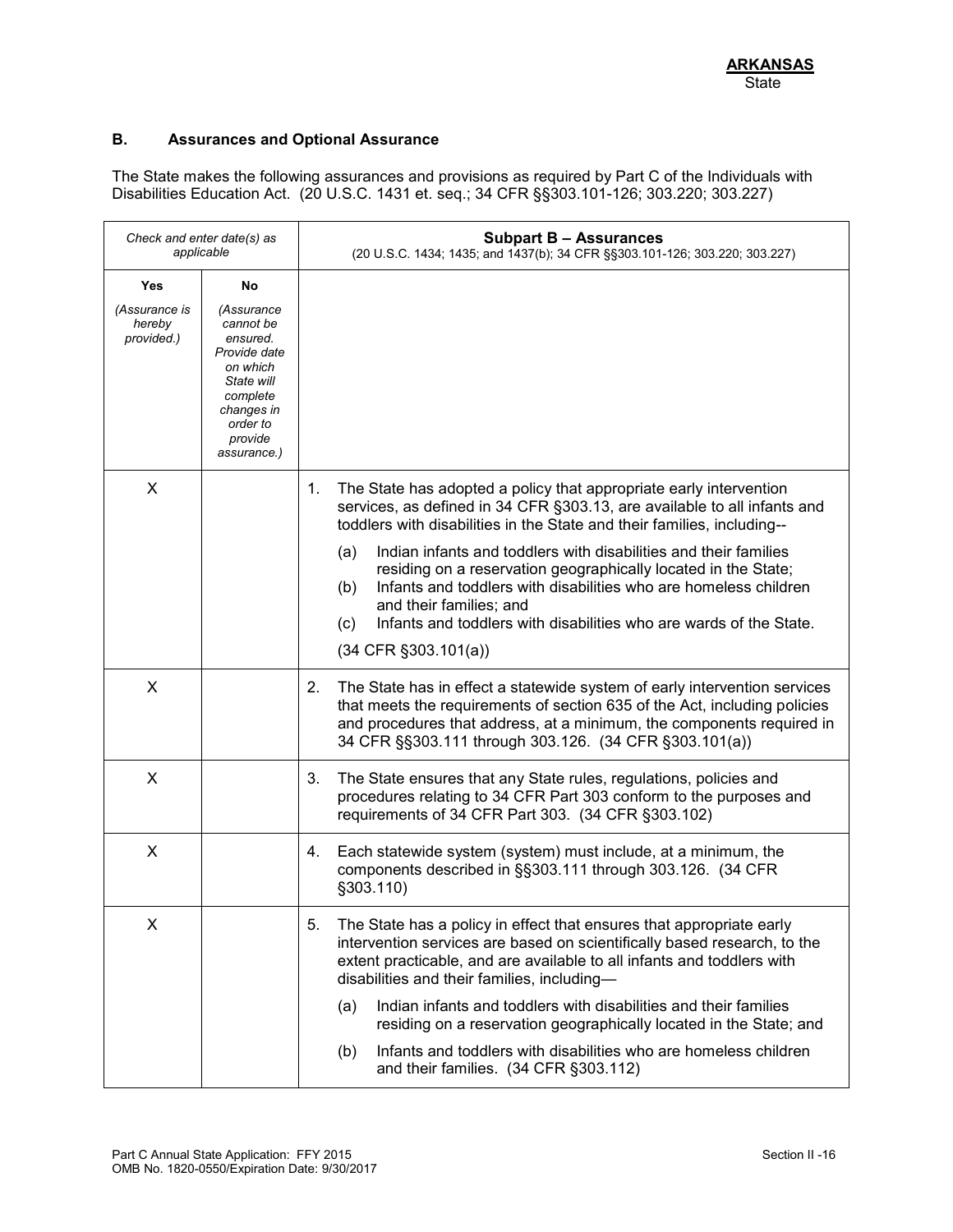|                                              | Check and enter date(s) as<br>applicable                                                                                                      | <b>Subpart B - Assurances</b><br>(20 U.S.C. 1434; 1435; and 1437(b); 34 CFR §§303.101-126; 303.220; 303.227)                                                                                                                                                                                                                                                                                                                                                                                                                                                     |
|----------------------------------------------|-----------------------------------------------------------------------------------------------------------------------------------------------|------------------------------------------------------------------------------------------------------------------------------------------------------------------------------------------------------------------------------------------------------------------------------------------------------------------------------------------------------------------------------------------------------------------------------------------------------------------------------------------------------------------------------------------------------------------|
| Yes                                          | No                                                                                                                                            |                                                                                                                                                                                                                                                                                                                                                                                                                                                                                                                                                                  |
| <i>(Assurance is</i><br>hereby<br>provided.) | (Assurance<br>cannot be<br>ensured.<br>Provide date<br>on which<br>State will<br>complete<br>changes in<br>order to<br>provide<br>assurance.) |                                                                                                                                                                                                                                                                                                                                                                                                                                                                                                                                                                  |
| X                                            |                                                                                                                                               | (a) The Statewide system ensures the performance of--<br>6.                                                                                                                                                                                                                                                                                                                                                                                                                                                                                                      |
|                                              |                                                                                                                                               | A timely, comprehensive, multidisciplinary evaluation of the<br>(1)<br>functioning of each infant or toddler with a disability in the<br>State; and<br>A family-directed identification of the needs of the family of<br>(2)<br>the infant or toddler to assist appropriately in the<br>development of the infant or toddler.<br>The evaluation and family-directed identification required in<br>(b)<br>paragraph (a) of this section must meet the requirements of 34<br>CFR §303.321.                                                                         |
|                                              |                                                                                                                                               | (34 CFR §303.113)                                                                                                                                                                                                                                                                                                                                                                                                                                                                                                                                                |
| X                                            |                                                                                                                                               | 7.<br>The Statewide system ensures that, for each infant or toddler with a<br>disability and his or her family in the State, an IFSP, as defined in 34<br>CFR §303.20, is developed and implemented that meets the<br>requirements of 34 CFR §§303.340 through 303.345 and that includes<br>service coordination services, as defined in 34 CFR §303.34. (34 CFR<br>§303.114)                                                                                                                                                                                    |
| X                                            |                                                                                                                                               | 8.<br>The Statewide system includes a comprehensive child find system that<br>meets the requirements in 34 CFR §§303.302 and 303.303. (34 CFR<br>§303.115)                                                                                                                                                                                                                                                                                                                                                                                                       |
| Χ                                            |                                                                                                                                               | The Statewide system includes a public awareness program that--<br>9.<br>Focuses on the early identification of infants and toddlers with<br>(a)<br>disabilities; and<br>Provides information to parents of infants and toddlers through<br>(b)<br>primary referral sources in accordance with 34 CFR §303.301.<br>(34 CFR §303.116)                                                                                                                                                                                                                             |
| X                                            |                                                                                                                                               | 10. The Statewide system includes a central directory that is accessible to<br>the general public (i.e., through the lead agency's Web site and other<br>appropriate means) and includes accurate, up-to-date information about:<br>Public and private early intervention services, resources, and<br>(a)<br>experts available in the State;<br>Professional and other groups (including parent support and<br>(b)<br>training and information centers, such as those funded under the<br>Act) that provide assistance to infants and toddlers with disabilities |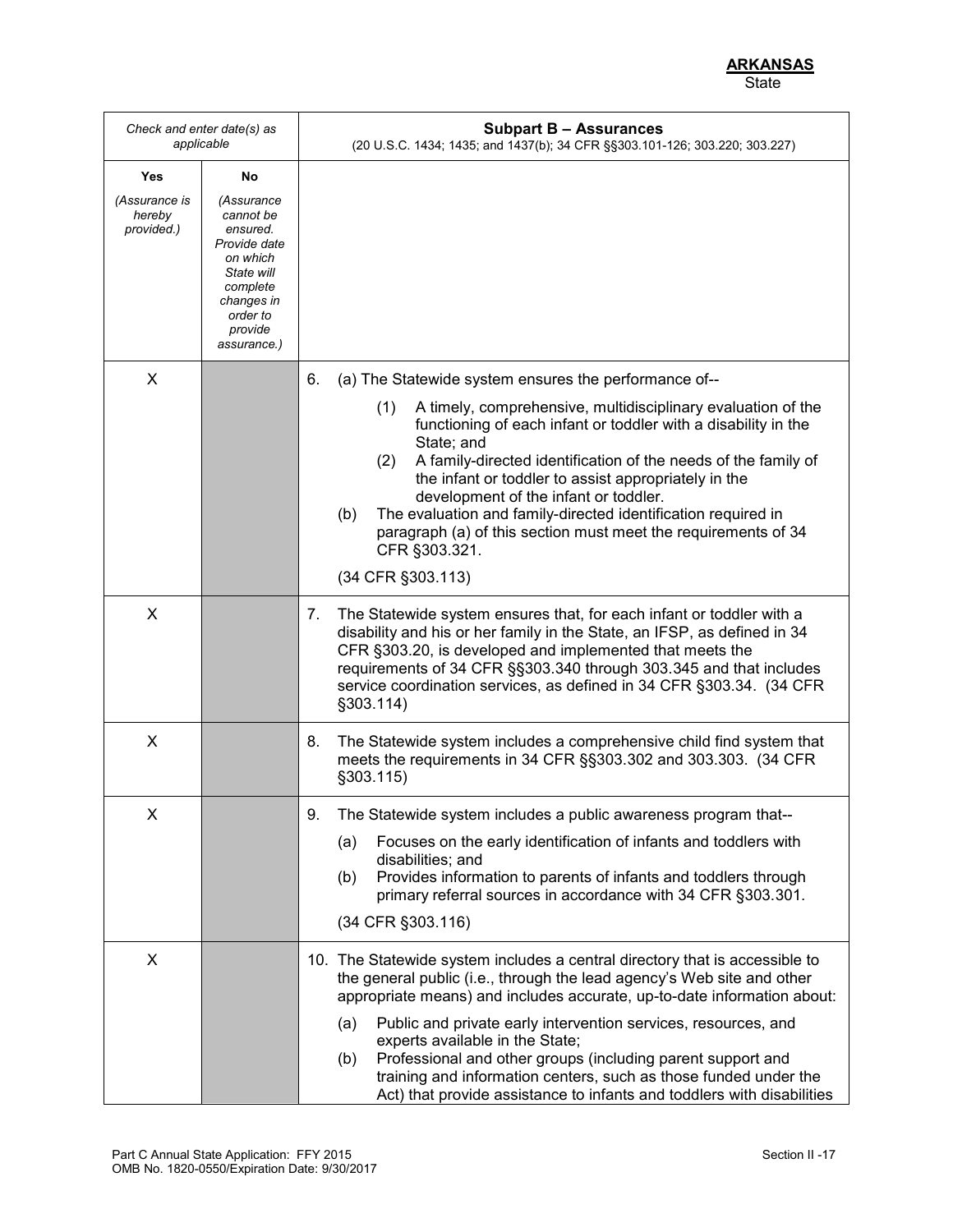|                                              | Check and enter date(s) as<br>applicable                                                                                                            | <b>Subpart B - Assurances</b><br>(20 U.S.C. 1434; 1435; and 1437(b); 34 CFR §§303.101-126; 303.220; 303.227)                                                                                                                                                                                                                                                                                                                                                                                                                                                                                                                                                                                                                                                                                                                                                                                                                                                                                                                                                                                                                                                                                                                                                                                                                                                                                                                                                                                                                                                                                                                                                                                                                            |
|----------------------------------------------|-----------------------------------------------------------------------------------------------------------------------------------------------------|-----------------------------------------------------------------------------------------------------------------------------------------------------------------------------------------------------------------------------------------------------------------------------------------------------------------------------------------------------------------------------------------------------------------------------------------------------------------------------------------------------------------------------------------------------------------------------------------------------------------------------------------------------------------------------------------------------------------------------------------------------------------------------------------------------------------------------------------------------------------------------------------------------------------------------------------------------------------------------------------------------------------------------------------------------------------------------------------------------------------------------------------------------------------------------------------------------------------------------------------------------------------------------------------------------------------------------------------------------------------------------------------------------------------------------------------------------------------------------------------------------------------------------------------------------------------------------------------------------------------------------------------------------------------------------------------------------------------------------------------|
| Yes<br>(Assurance is<br>hereby<br>provided.) | No<br>(Assurance<br>cannot be<br>ensured.<br>Provide date<br>on which<br>State will<br>complete<br>changes in<br>order to<br>provide<br>assurance.) |                                                                                                                                                                                                                                                                                                                                                                                                                                                                                                                                                                                                                                                                                                                                                                                                                                                                                                                                                                                                                                                                                                                                                                                                                                                                                                                                                                                                                                                                                                                                                                                                                                                                                                                                         |
|                                              |                                                                                                                                                     | eligible under Part C of the Act and their families; and<br>Research and demonstration projects being conducted in the State<br>(c)<br>relating to infants and toddlers with disabilities.<br>(34 CFR §303.117)                                                                                                                                                                                                                                                                                                                                                                                                                                                                                                                                                                                                                                                                                                                                                                                                                                                                                                                                                                                                                                                                                                                                                                                                                                                                                                                                                                                                                                                                                                                         |
| X                                            |                                                                                                                                                     | 11. The Statewide system includes a comprehensive system of personnel<br>development, including the training of paraprofessionals and the training<br>of primary referral sources with respect to the basic components of early<br>intervention services available in the State. The State's comprehensive<br>system of personnel development--<br>Includes--<br>(a)<br>(1)<br>Training personnel to implement innovative strategies and<br>activities for the recruitment and retention of EIS providers;<br>Promoting the preparation of EIS providers who are fully and<br>(2)<br>appropriately qualified to provide early intervention services<br>under Part C; and<br>Training personnel to coordinate transition services for<br>(3)<br>infants and toddlers with disabilities who are transitioning<br>from an early intervention services program under Part C of<br>the Act to a preschool program under section 619 of the Act,<br>Head Start, Early Head Start, an elementary school program<br>under Part B of the Act, or another appropriate program.<br>(b)<br>May include--<br>(1)<br>Training personnel to work in rural and inner-city areas;<br>Training personnel in the emotional and social development<br>(2)<br>of young children;<br>Training personnel to support families in participating fully in<br>(3)<br>the development and implementation of the child's IFSP;<br>and<br>Training personnel who provide services under this part<br>(4)<br>using standards that are consistent with early learning<br>personnel development standards funded under the State<br>Advisory Council on Early Childhood Education and Care<br>established under the Head Start Act, if applicable. (34 CFR<br>\$303.118) |
| X                                            |                                                                                                                                                     | 12. The Statewide system includes policies and procedures relating to the<br>establishment and maintenance of qualification standards to ensure that<br>personnel necessary to carry out the purposes of Part C are<br>appropriately and adequately prepared and trained. These policies and<br>procedures provide for the establishment and maintenance of                                                                                                                                                                                                                                                                                                                                                                                                                                                                                                                                                                                                                                                                                                                                                                                                                                                                                                                                                                                                                                                                                                                                                                                                                                                                                                                                                                             |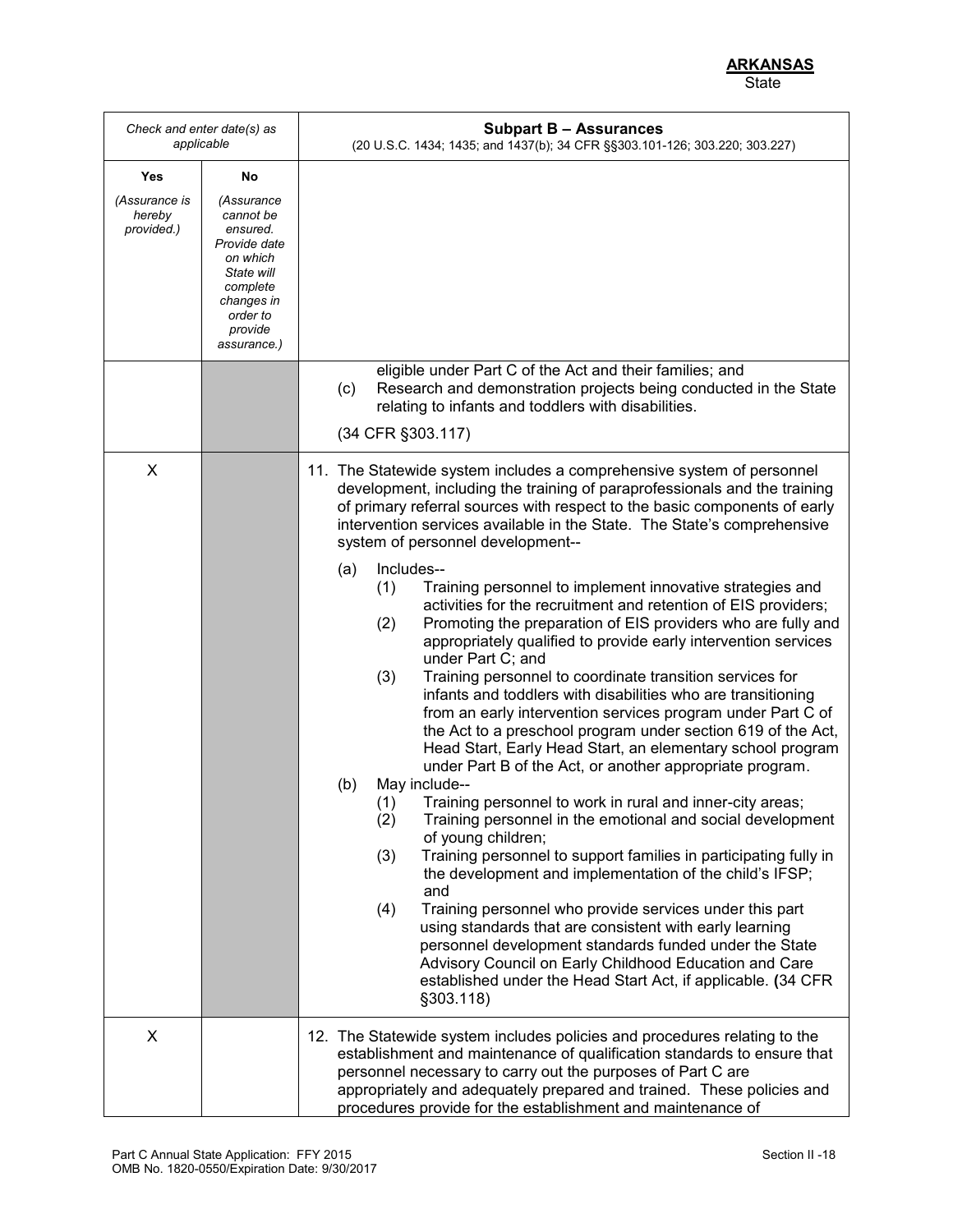*Check and enter date(s) as applicable* **Subpart B – Assurances** (20 U.S.C. 1434; 1435; and 1437(b); 34 CFR §§303.101-126; 303.220; 303.227) **Yes** *(Assurance is hereby provided.)* **No** *(Assurance cannot be ensured. Provide date on which State will complete changes in order to provide assurance.)* qualification standards that are consistent with any State-approved or State-recognized certification, licensing, registration, or other comparable requirements that apply to the profession, discipline, or area in which personnel are providing early intervention services. Nothing in Part C of the Act may be construed to prohibit the use of paraprofessionals and assistants who are appropriately trained and supervised in accordance with State law, regulation, or written policy, to assist in the provision of early intervention services under Part C of the Act to infants and toddlers with disabilities.  $(34 \text{ CFR } \S 303.119(a) - (c))$ X 13. The Statewide system includes a single line of responsibility in a lead agency designated or established by the Governor that is responsible for the following-- (a)(1) The general administration and supervision of programs and activities administered by agencies, institutions, organizations, and EIS providers receiving assistance under Part C of the Act; and (2) The monitoring of programs and activities used by the State to carry out Part C of the Act (whether or not the programs or activities are administered by agencies, institutions, organizations, and EIS providers that are receiving assistance under Part C of the Act), to ensure that the State complies with Part C of the Act, including-- (i) Monitoring agencies, institutions, organizations, and EIS providers used by the State to carry out Part C of the Act; (ii) Enforcing any obligations imposed on those agencies, institutions, organizations, and EIS providers under Part C of the Act and 34 CFR Part 303; (iii) Providing technical assistance, if necessary, to those agencies, institutions, organizations and EIS providers; (iv) Correcting any noncompliance identified through monitoring as soon as possible and in no case later than one year after the lead agency's identification of the noncompliance; and  $(v)$  Conducting the activities in paragraphs  $(a)(2)(i)$ through (a)(2)(iv) of this section, consistent with 34 CFR §§303.700 through 303.707, and any other activities required by the State under those sections. (b) The identification and coordination of all available resources for early intervention services within the State, including those from Federal, State, local, and private sources, consistent with subpart F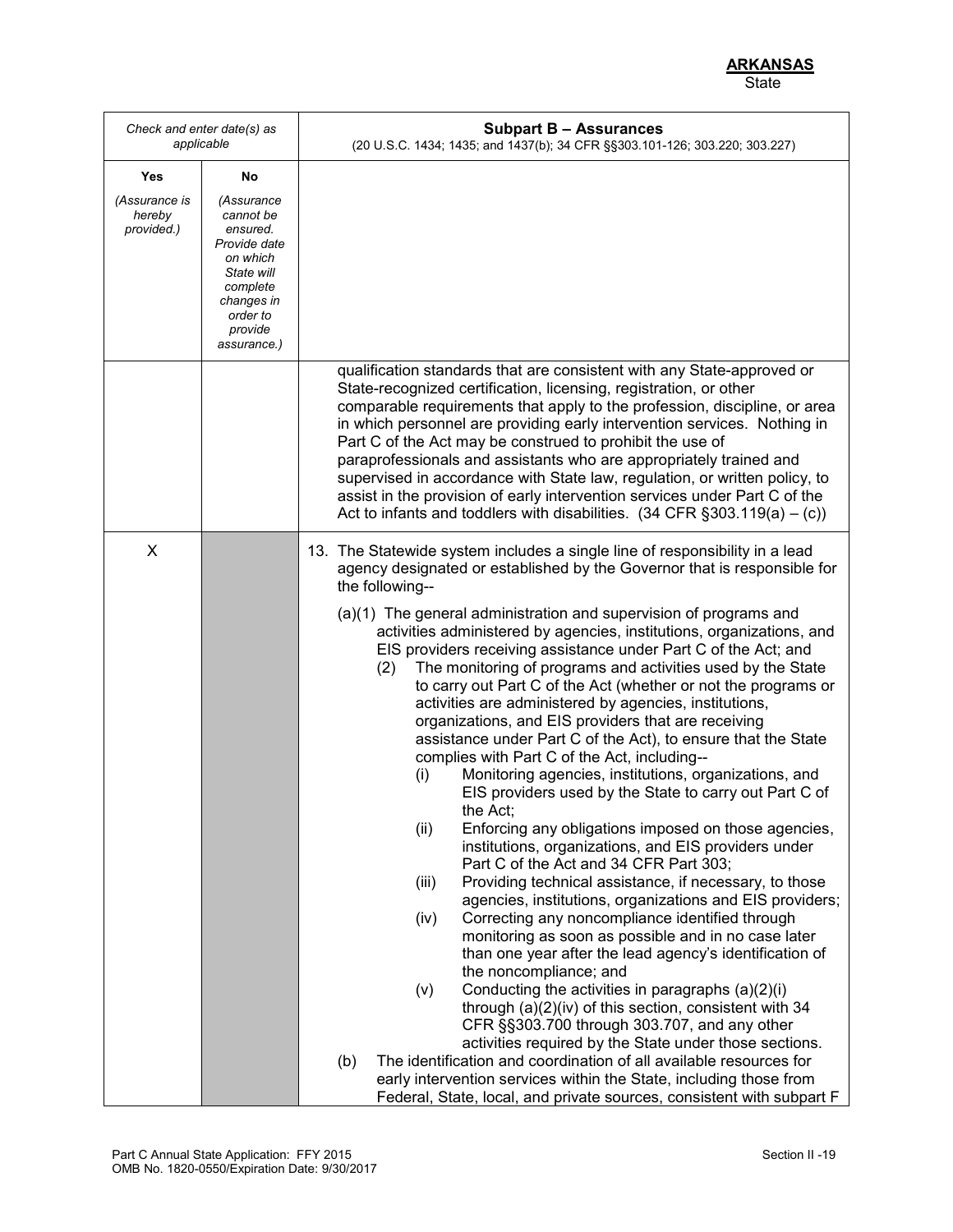*Check and enter date(s) as applicable* **Subpart B – Assurances** (20 U.S.C. 1434; 1435; and 1437(b); 34 CFR §§303.101-126; 303.220; 303.227) **Yes** *(Assurance is hereby provided.)* **No** *(Assurance cannot be ensured. Provide date on which State will complete changes in order to provide assurance.)* of 34 CFR Part 303. (c) The assignment of financial responsibility in accordance with subpart F of 34 CFR Part 303. (d) The development of procedures in accordance with subpart F of 34 CFR Part 303 to ensure that early intervention services are provided to infants and toddlers with disabilities and their families under Part C of the Act in a timely manner, pending the resolution of any disputes among public agencies or EIS providers. (e) The resolution of intra- and interagency disputes in accordance with subpart F of 34 CFR Part 303. (f) The entry into formal interagency agreements or other written methods of establishing financial responsibility, consistent with 34 CFR §303.511, that define the financial responsibility of each agency for paying for early intervention services (consistent with State law) and procedures for resolving disputes and that include all additional components necessary to ensure meaningful cooperation and coordination as set forth in subpart F of 34 CFR Part 303. (34 CFR §303.120) X 14. The Statewide system includes a policy pertaining to the contracting or making of other arrangements with public or private individuals or agency service providers to provide early intervention services in the State, consistent with the provisions of Part C of the Act and 34 CFR Part 303, including the contents of the application, and the conditions of the contract or other arrangements. The policy -- (a) Includes a requirement that all early intervention services must meet State standards and be consistent with the provisions of Part C; and (b) Is consistent with the Education Department General Administrative Regulations in 34 CFR Part 80. (34 CFR §303.121) X 15. The Statewide system includes procedures for securing the timely reimbursement of funds used under Part C of the Act, in accordance with subpart F of 34 CFR Part 303. (34 CFR §303.122) X 16. The Statewide system includes procedural safeguards that meet the requirements of subpart E of 34 CFR Part 303. (34 CFR §303.123)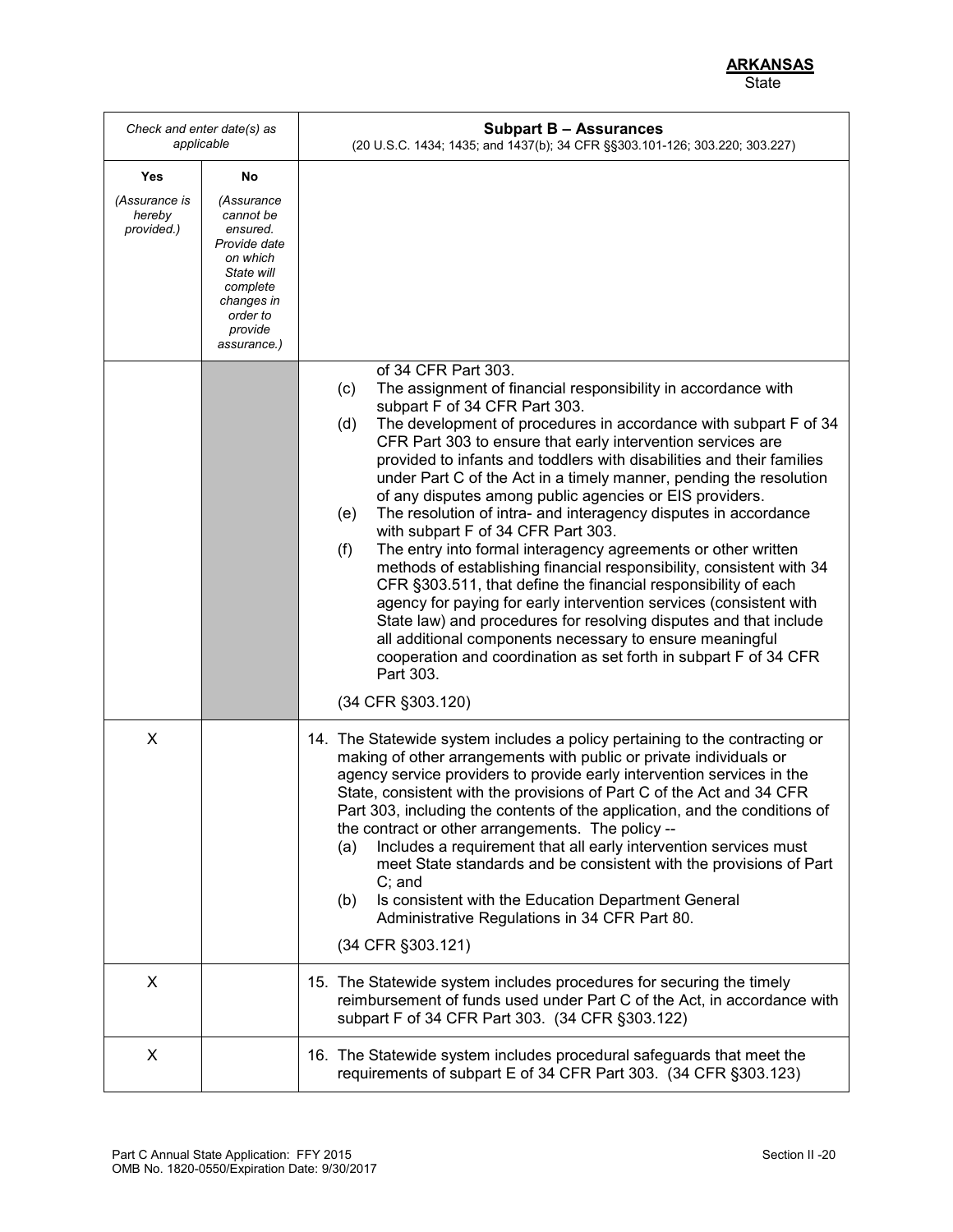|                                                     | Check and enter date(s) as<br>applicable                                                                                                            | <b>Subpart B - Assurances</b><br>(20 U.S.C. 1434; 1435; and 1437(b); 34 CFR §§303.101-126; 303.220; 303.227)                                                                                                                                                                                                                                                                                                                                                                                                                                                                                                                                                                                                          |
|-----------------------------------------------------|-----------------------------------------------------------------------------------------------------------------------------------------------------|-----------------------------------------------------------------------------------------------------------------------------------------------------------------------------------------------------------------------------------------------------------------------------------------------------------------------------------------------------------------------------------------------------------------------------------------------------------------------------------------------------------------------------------------------------------------------------------------------------------------------------------------------------------------------------------------------------------------------|
| Yes<br><i>(Assurance is</i><br>hereby<br>provided.) | No<br>(Assurance<br>cannot be<br>ensured.<br>Provide date<br>on which<br>State will<br>complete<br>changes in<br>order to<br>provide<br>assurance.) |                                                                                                                                                                                                                                                                                                                                                                                                                                                                                                                                                                                                                                                                                                                       |
| X                                                   |                                                                                                                                                     | 17. The Statewide system includes a system for compiling and reporting<br>timely and accurate data that meets the requirements of 34 CFR<br>§§303.700 through 303.702 and 303.720 through 303.724 and the<br>following requirements. The data system includes a description of the<br>process that the State uses, or will use, to compile data on infants or<br>toddlers with disabilities receiving early intervention services under Part<br>C, including a description of the State's sampling methods, if sampling is<br>used, for reporting the data required by the Secretary under sections 616<br>and 618 of the IDEA and 34 CFR §§303.700 through 303.707 and<br>303.720 through 303.724. (34 CFR §303.124) |
| X                                                   |                                                                                                                                                     | 18. The Statewide system includes a State Interagency Coordinating Council<br>(Council) that meets the requirements of subpart G of 34 CFR Part 303.<br>(34 CFR §303.125)                                                                                                                                                                                                                                                                                                                                                                                                                                                                                                                                             |
| X                                                   |                                                                                                                                                     | 19. The Statewide system includes policies and procedures to ensure,<br>consistent with 34 CFR §§303.13(a)(8) (early intervention services),<br>303.26 (natural environments), and 303.344(d)(1)(ii) (content of an<br>IFSP), that early intervention services for infants and toddlers with<br>disabilities are provided--<br>To the maximum extent appropriate, in natural environments; and<br>(a)<br>In settings other than the natural environment that are most<br>(b)<br>appropriate, as determined by the parent and the IFSP Team, only<br>when early intervention services cannot be achieved satisfactorily<br>in a natural environment.<br>(34 CFR §303.126)                                              |
| X                                                   |                                                                                                                                                     | 20. The Statewide system ensures that Federal funds made available to the<br>State under section 643 of the Act will be expended in accordance with<br>the provisions of 34 CFR Part 303, including §§303.500 and 303.501.<br>(34 CFR §303.221)                                                                                                                                                                                                                                                                                                                                                                                                                                                                       |
| X                                                   |                                                                                                                                                     | 21. The Statewide system will comply with the requirements in §§303.510<br>and 303.511 in subpart F of this part. (34 CFR §303.222)                                                                                                                                                                                                                                                                                                                                                                                                                                                                                                                                                                                   |
| X                                                   |                                                                                                                                                     | 22. The Statewide system ensures that--<br>(a) The control of funds provided under 34 CFR Part 303, and title to<br>property acquired with those funds, will be in a public agency for the                                                                                                                                                                                                                                                                                                                                                                                                                                                                                                                            |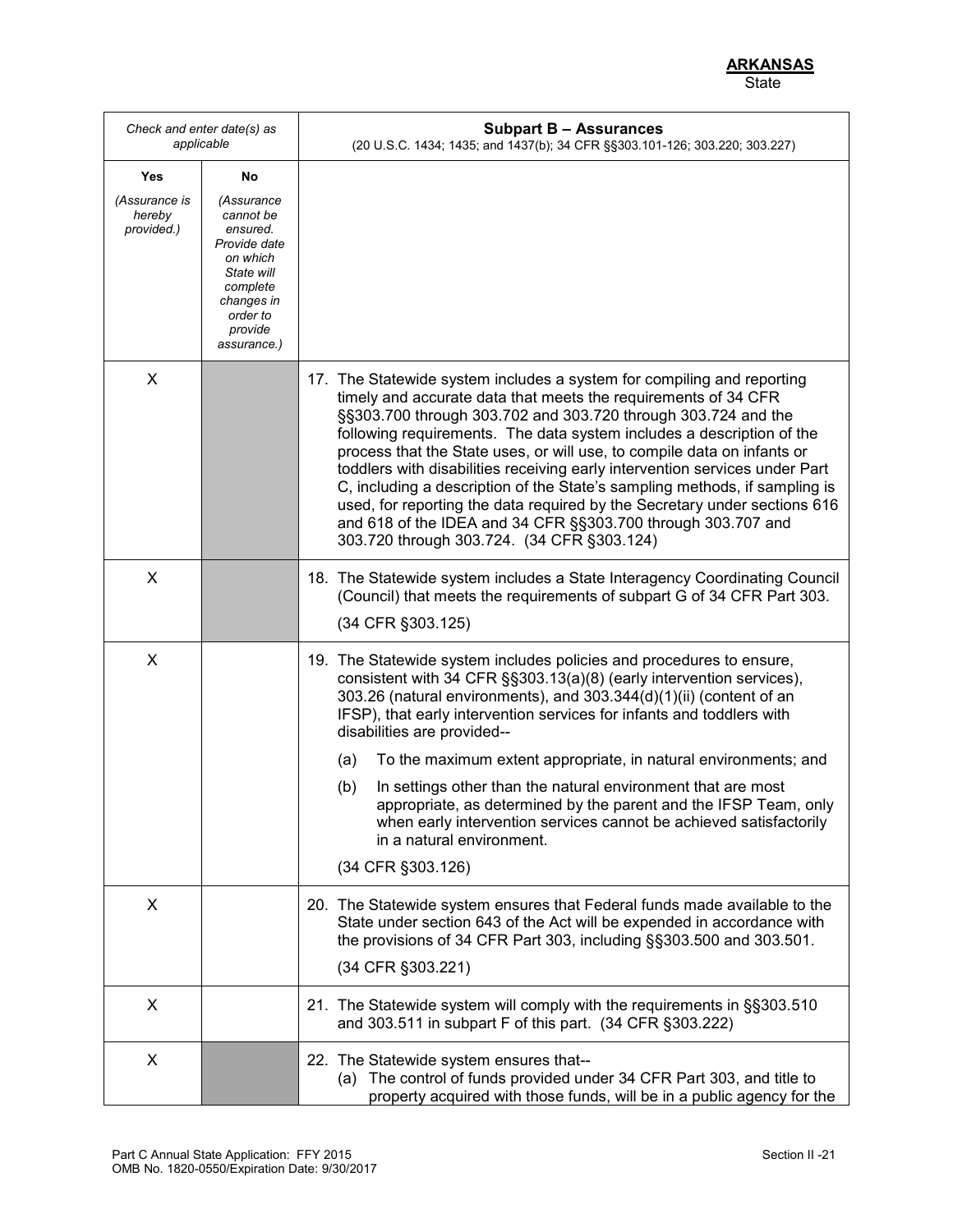| Check and enter date(s) as<br>applicable |                                                                                                                                               | <b>Subpart B - Assurances</b><br>(20 U.S.C. 1434; 1435; and 1437(b); 34 CFR §§303.101-126; 303.220; 303.227)                                                                                                                                                                                                                                                                                                                                                                                                                                                                                                                                                                                                                                                                                                                                                                                                                                                                                                                                                                                                                                                                                                                                                                                                                                                                                                                                                                                                                                                                                                                                                            |
|------------------------------------------|-----------------------------------------------------------------------------------------------------------------------------------------------|-------------------------------------------------------------------------------------------------------------------------------------------------------------------------------------------------------------------------------------------------------------------------------------------------------------------------------------------------------------------------------------------------------------------------------------------------------------------------------------------------------------------------------------------------------------------------------------------------------------------------------------------------------------------------------------------------------------------------------------------------------------------------------------------------------------------------------------------------------------------------------------------------------------------------------------------------------------------------------------------------------------------------------------------------------------------------------------------------------------------------------------------------------------------------------------------------------------------------------------------------------------------------------------------------------------------------------------------------------------------------------------------------------------------------------------------------------------------------------------------------------------------------------------------------------------------------------------------------------------------------------------------------------------------------|
| Yes                                      | No                                                                                                                                            |                                                                                                                                                                                                                                                                                                                                                                                                                                                                                                                                                                                                                                                                                                                                                                                                                                                                                                                                                                                                                                                                                                                                                                                                                                                                                                                                                                                                                                                                                                                                                                                                                                                                         |
| (Assurance is<br>hereby<br>provided.)    | (Assurance<br>cannot be<br>ensured.<br>Provide date<br>on which<br>State will<br>complete<br>changes in<br>order to<br>provide<br>assurance.) |                                                                                                                                                                                                                                                                                                                                                                                                                                                                                                                                                                                                                                                                                                                                                                                                                                                                                                                                                                                                                                                                                                                                                                                                                                                                                                                                                                                                                                                                                                                                                                                                                                                                         |
|                                          |                                                                                                                                               | uses and purposes provided in 34 CFR Part 303; and<br>(b) A public agency will administer the funds and property.<br>(34 CFR §303.223)                                                                                                                                                                                                                                                                                                                                                                                                                                                                                                                                                                                                                                                                                                                                                                                                                                                                                                                                                                                                                                                                                                                                                                                                                                                                                                                                                                                                                                                                                                                                  |
| X                                        |                                                                                                                                               | 23. The Statewide system ensures that it will--<br>(a) Make reports in the form and containing the information that the<br>Secretary may require; and<br>(b) Keep records and afford access to those records as the Secretary<br>may find necessary to ensure compliance with the requirements of<br>34 CFR Part 303, the correctness and verification of reports, and the<br>proper disbursement of funds provided under 34 CFR Part 303.<br>(34 CFR §303.224)                                                                                                                                                                                                                                                                                                                                                                                                                                                                                                                                                                                                                                                                                                                                                                                                                                                                                                                                                                                                                                                                                                                                                                                                         |
| X                                        |                                                                                                                                               | 24. The Statewide system ensures that -                                                                                                                                                                                                                                                                                                                                                                                                                                                                                                                                                                                                                                                                                                                                                                                                                                                                                                                                                                                                                                                                                                                                                                                                                                                                                                                                                                                                                                                                                                                                                                                                                                 |
|                                          |                                                                                                                                               | (a) Federal funds made available under section 643 of the Act to the<br>State -<br>(1) Will not be commingled with State funds; and<br>(2) Will be used so as to supplement the level of State and local<br>funds expended for infants and toddlers with disabilities and their<br>families and in no case to supplant those State and local funds.<br>(b) To meet the requirement in paragraph (a) of this section, the total<br>amount of State and local funds budgeted for expenditures in the current<br>fiscal year for early intervention services for children eligible under this<br>part and their families must be at least equal to the total amount of State<br>and local funds actually expended for early intervention services for<br>these children and their families in the most recent preceding fiscal year<br>for which the information is available. Allowance may be made for-<br>(1) A decrease in the number of infants and toddlers who are eligible<br>to receive early intervention services under this part; and<br>(2) Unusually large amounts of funds expended for such long-term<br>purposes as the acquisition of equipment and the construction of<br>facilities.<br>(c) Requirement regarding indirect costs. (1) Except as provided in<br>paragraph (c)(2) of this section, a lead agency under this part may not<br>charge indirect costs to its Part C grant.<br>(2) If approved by the lead agency's cognizant Federal agency or by<br>the Secretary, the lead agency must charge indirect costs through<br>either--<br>(i) A restricted indirect cost rate that meets the requirements in 34<br>CFR 76.560 through 76.569; or |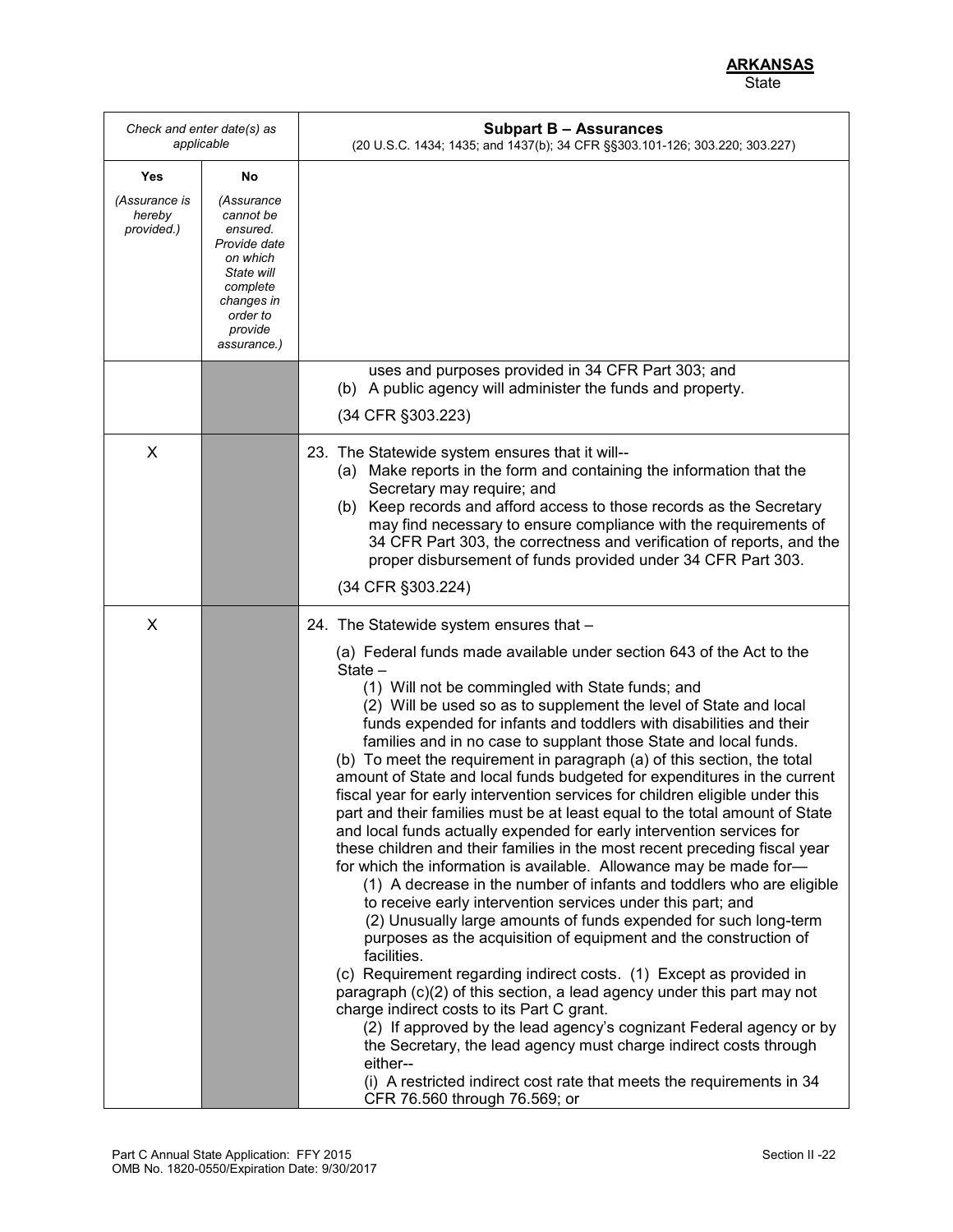| Check and enter date(s) as<br>applicable |                                                                                                                                               | <b>Subpart B - Assurances</b><br>(20 U.S.C. 1434; 1435; and 1437(b); 34 CFR §§303.101-126; 303.220; 303.227)                                                                                                                                                                                                                                                                                                                                                                                                                                                                                                                                                                                        |
|------------------------------------------|-----------------------------------------------------------------------------------------------------------------------------------------------|-----------------------------------------------------------------------------------------------------------------------------------------------------------------------------------------------------------------------------------------------------------------------------------------------------------------------------------------------------------------------------------------------------------------------------------------------------------------------------------------------------------------------------------------------------------------------------------------------------------------------------------------------------------------------------------------------------|
| Yes                                      | No                                                                                                                                            |                                                                                                                                                                                                                                                                                                                                                                                                                                                                                                                                                                                                                                                                                                     |
| (Assurance is<br>hereby<br>provided.)    | (Assurance<br>cannot be<br>ensured.<br>Provide date<br>on which<br>State will<br>complete<br>changes in<br>order to<br>provide<br>assurance.) |                                                                                                                                                                                                                                                                                                                                                                                                                                                                                                                                                                                                                                                                                                     |
|                                          |                                                                                                                                               | (ii) A cost allocation plan that meets the non-supplanting<br>requirements in paragraph (b) of this section and 34 CFR Part 76 of<br>EDGAR.<br>$(3)$ In charging indirect costs under paragraph $(c)(2)(i)$ and $(c)(2)(ii)$<br>of this section, the lead agency may not charge rent, occupancy, or<br>space maintenance costs directly to the Part C grant, unless those<br>costs are specifically approved in advance by the Secretary.<br>(34 CFR §303.225)                                                                                                                                                                                                                                      |
| X                                        |                                                                                                                                               | 25. The Statewide system ensures that fiscal control and fund accounting<br>procedures will be adopted as necessary to ensure proper disbursement<br>of, and accounting for, Federal funds paid under 34 CFR Part 303.<br>(34 CFR §303.226)                                                                                                                                                                                                                                                                                                                                                                                                                                                         |
| X                                        |                                                                                                                                               | 26. The State ensures that policies and practices have been adopted to<br>ensure that--<br>Traditionally underserved groups, including minority, low-income,<br>(a)<br>homeless, and rural families and children with disabilities who are<br>wards of the State, are meaningfully involved in the planning and<br>implementation of all the requirements of Part C; and<br>These families have access to culturally competent services within<br>(b)<br>their local geographical areas.<br>(34 CFR §303.227)                                                                                                                                                                                       |
|                                          |                                                                                                                                               | <b>Assurance Regarding Optional Policy</b>                                                                                                                                                                                                                                                                                                                                                                                                                                                                                                                                                                                                                                                          |
| X                                        |                                                                                                                                               | Enter 'NA' in the cell to the left if this assurance is not applicable to your<br>State.<br>27. A State may adopt and has adopted a policy that includes making<br>ongoing good-faith efforts to recruit and hire appropriately and<br>adequately trained personnel to provide early intervention services to<br>infants and toddlers with disabilities, including, in a geographic area of<br>the State where there is a shortage of such personnel, the most qualified<br>individuals available who are making satisfactory progress toward<br>completing applicable course work necessary to meet the standards<br>described in paragraphs (a) and (b) of this section. (34 CFR<br>\$303.119(d)] |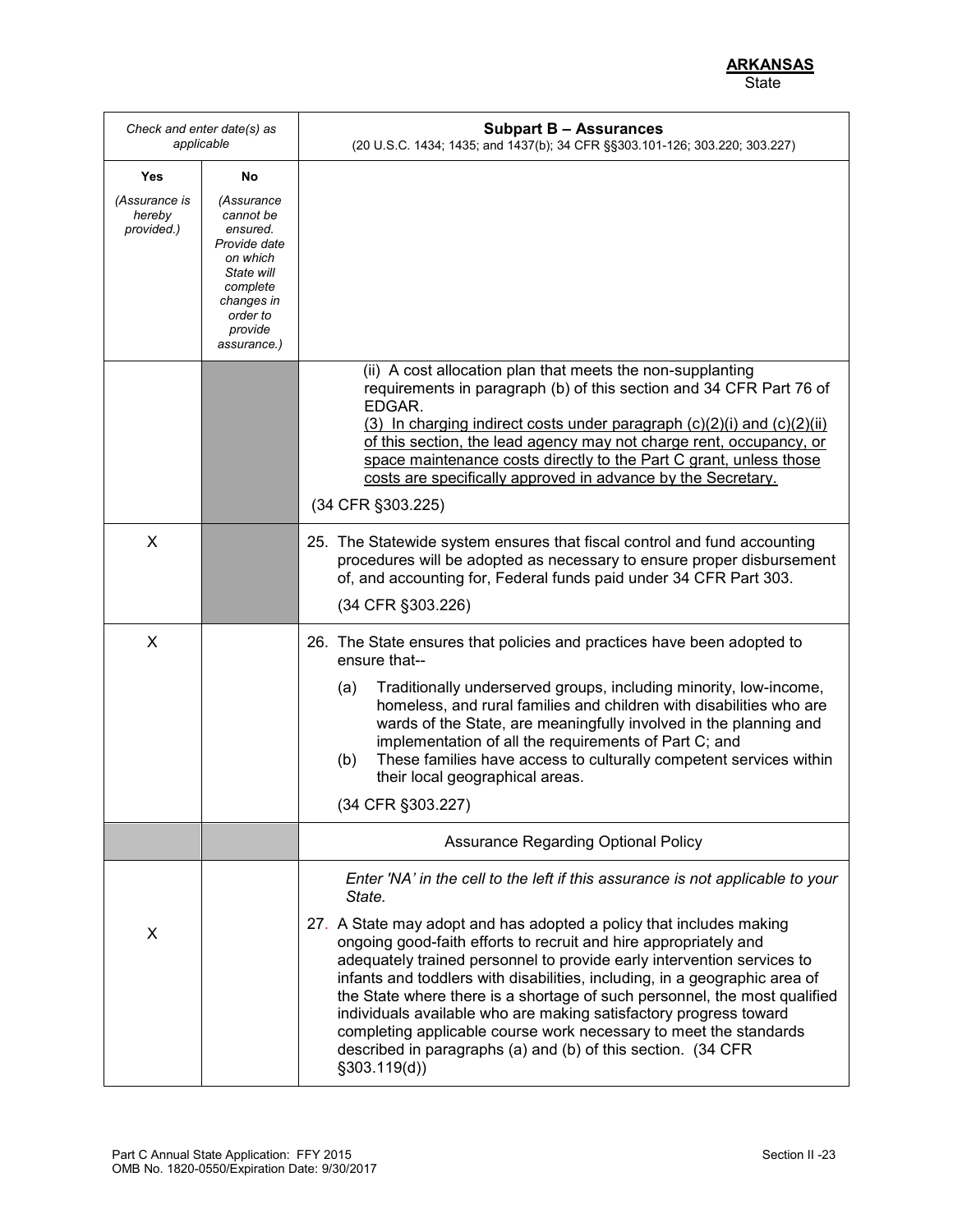# **C. Certifications**

The State Lead Agency is providing the following certifications:

| <b>Yes</b> |                                                                                                                                                                                                                                                                                                                                                                                                                                                                                                                                                                                                                                                                                                                                                                       |
|------------|-----------------------------------------------------------------------------------------------------------------------------------------------------------------------------------------------------------------------------------------------------------------------------------------------------------------------------------------------------------------------------------------------------------------------------------------------------------------------------------------------------------------------------------------------------------------------------------------------------------------------------------------------------------------------------------------------------------------------------------------------------------------------|
| X          | The State certifies that ED Form 80-0013, Certification Regarding Lobbying, is on file<br>$1_{-}$<br>with the Secretary of Education.                                                                                                                                                                                                                                                                                                                                                                                                                                                                                                                                                                                                                                 |
|            | With respect to the Certification Regarding Lobbying the State recertifies that no<br>Federal appropriated funds have been paid or will be paid to any person for<br>influencing or attempting to influence an officer or employee of any agency, a Member<br>of Congress, an officer or employee of Congress, or an employee of a Member of<br>Congress in connection with the making or renewal of Federal grants under this<br>program; that the State shall complete and submit Standard Form-LLL, "Disclosure<br>Form to Report Lobbying," when required (34 CFR Part 82, Appendix B); and that the<br>State Agency shall require the full certification, as set forth in 34 CFR Part 82,<br>Appendix A, in the award documents for all sub awards at all tiers. |
| X          | The State certifies that it has met the certifications in the Education Department<br>2 <sup>1</sup><br>General Administrative Regulations (EDGAR) at 34 CFR §80.11 relating to State<br>eligibility, authority and approval to submit and carry out the provisions of its State<br>application, and consistency of that application with State law are in place within the<br>State.                                                                                                                                                                                                                                                                                                                                                                                 |
| X          | 3.<br>The State certifies that the arrangements to establish financial responsibility for the<br>provision of Part C services among appropriate public agencies under §303.511 and<br>the lead agency's contracts with EIS providers regarding financial responsibility for the<br>provision of Part C services meet the requirements in §§303.500 through 303.521 and<br>are current as of the date of submission of the certification. (34 CFR §303.202)                                                                                                                                                                                                                                                                                                            |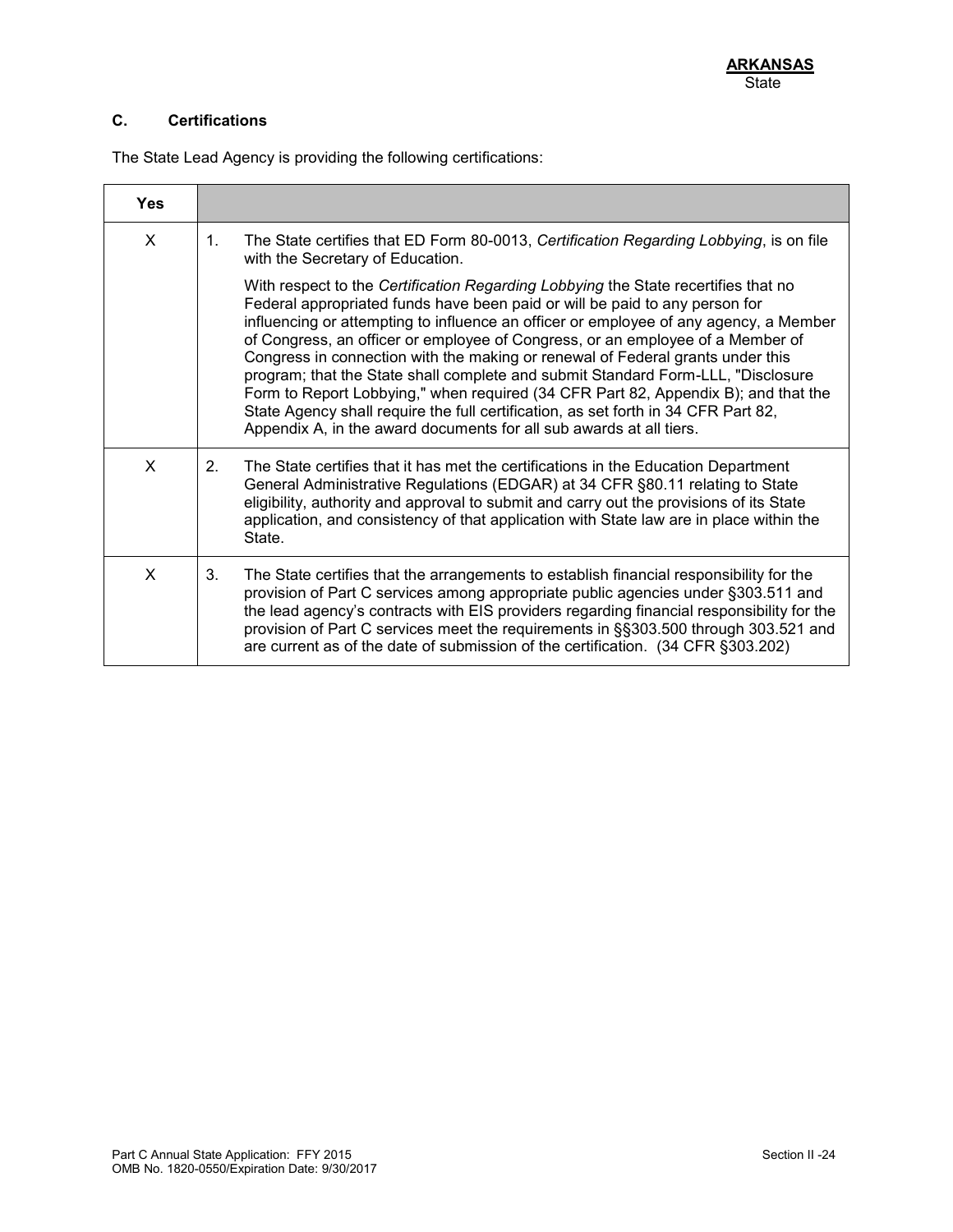### **D. Statement**

I certify that the State of The State of ARKANSAS The State of the policies, procedures, methods, descriptions, and assurances checked as 'yes' in Sections II.A and II.B and the certifications required in Section II.C of this application. These provisions meet the requirements of Part C of the Individuals with Disabilities Education Act as found in 20 U.S.C. 1431-1443 and the final regulations in 34 CFR Part 303. The State will operate its Part C program in accordance with all of the required policies, procedures, methods, descriptions, assurances and certifications.

If any policies, procedures, methods, descriptions, and assurances have been checked 'no', I certify that the State will operate throughout the period of this grant award consistent with the requirements of the IDEA as found in 20 U.S.C. 1431-1443 and the final regulations 34 CFR Part 303, and will make such changes to existing policies and procedures as are necessary to bring those policies and procedures into compliance with the requirements of the IDEA, as amended, as soon as possible, and not later than June 30, 2016. (34 CFR §76.104)

I, the undersigned authorized official of the

\_\_\_\_\_\_\_\_\_\_\_\_\_\_\_\_\_\_\_\_\_\_\_\_\_\_\_\_\_\_\_\_\_\_\_\_\_\_\_\_\_\_\_\_\_\_\_\_\_\_\_\_\_\_\_\_\_\_\_\_\_, (Name of State and official name of State lead agency)

am designated under Part C by the Governor of this State to submit this application for FFY 2015 funds under Part C of the Individuals with Disabilities Education Act (IDEA).

Printed/Typed Name and Title of Authorized Representative of the State:

John Selig,

Director, Department of Human Services

Signature:  $\vert$  Date: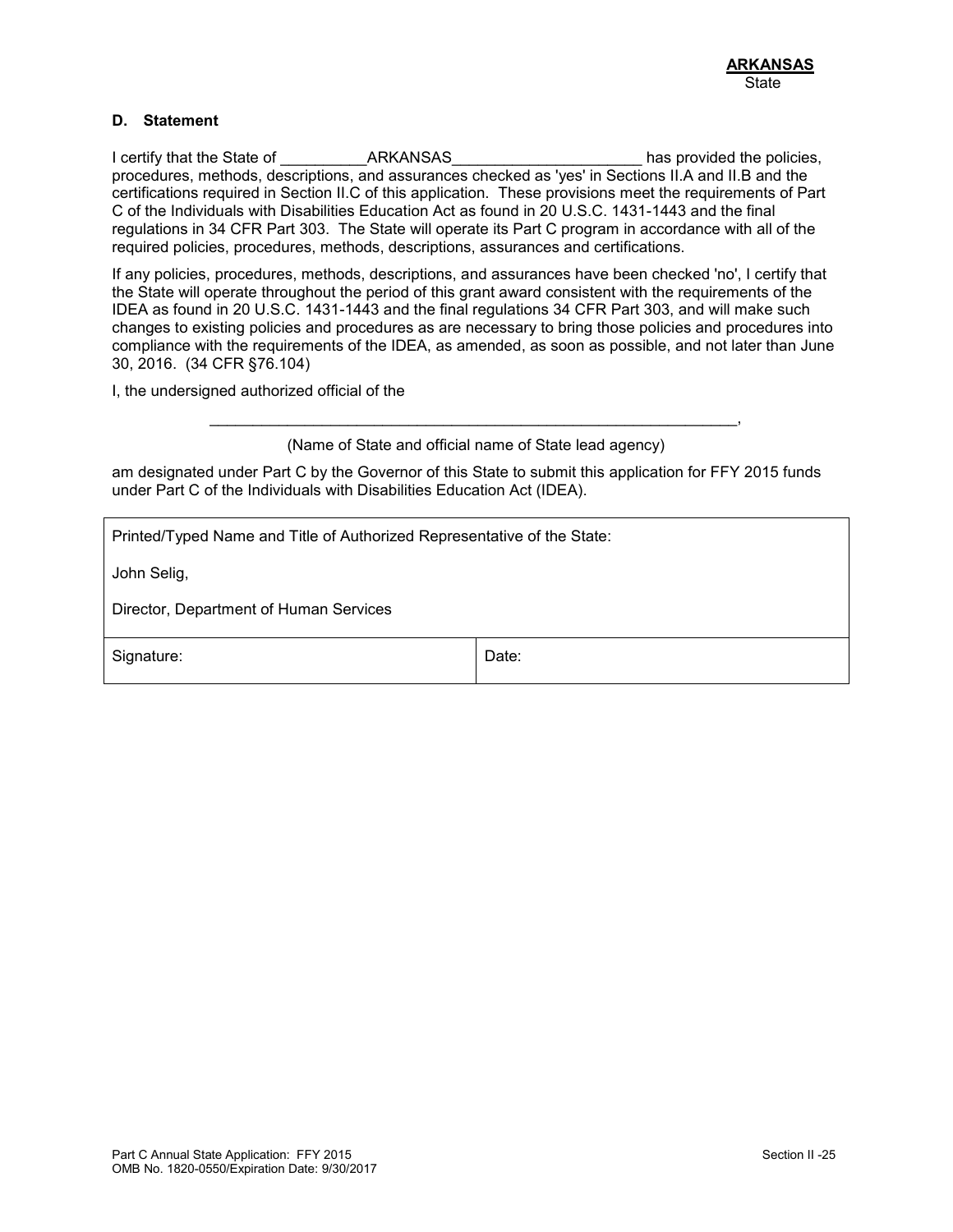# **Section III**

### **A. Description of Use of Part C Funds for the Lead Agency**

(Completion of this Section, III.A is optional for SEAs.)

When completing this section include:

- Totals for the number of lead agency administrative positions, salaries and fringe benefits funded either 100 percent and/or less than 100 percent with Part C funds;
- A general description of the duties which the positions entail; and
- A subtotal of the amount.

Identify any administrative positions for which less than 100% of the time is spent on Part C and, for each such position, indicate the percentage of time spent on Part C and the total amount of salary and fringe benefits included in the Part C application budget.

| <b>Positions</b><br><b>Funded</b>      | <b>Number of</b><br><b>Positions</b> | $%$ of<br><b>Time</b><br><b>Spent</b><br>on Part<br>C | <b>Salaries &amp;</b><br><b>Fringe</b><br><b>Benefits</b> | <b>Description of Duties</b>                                                                                                                                                                                                                                                                                                                                                                                                                                                                                                                                                                                                                                       |
|----------------------------------------|--------------------------------------|-------------------------------------------------------|-----------------------------------------------------------|--------------------------------------------------------------------------------------------------------------------------------------------------------------------------------------------------------------------------------------------------------------------------------------------------------------------------------------------------------------------------------------------------------------------------------------------------------------------------------------------------------------------------------------------------------------------------------------------------------------------------------------------------------------------|
| 100%<br>funded<br>with Part<br>C Funds | 1                                    | 100%                                                  |                                                           | <b>Administrative Assistant:</b><br>Prepares special Early Intervention related projects<br>for supervisor; conducts studies and prepares<br>reports on subjects relevant to Early Intervention;<br>taking notes and transcribes minutes/summaries of<br>ICC meetings/subcommittee meetings; provides<br>support and technical assistance to Governor's<br>Interagency Coordinating Council; helps prepare<br>analysis, reports and recommendations for the<br>Council; provides reports and recommendations to<br>the Coordinator; collects data from various sources;<br>upon request contacts public officials involved with<br>the early intervention program. |
| 100%<br>funded<br>with Part<br>C Funds | 1                                    | 100%                                                  |                                                           | <b>Administrative Assistant:</b><br>Conducts and prepares Early Intervention projects<br>for supervisor. Take/prepares notes for staff<br>meetings. Provides support and technical<br>assistance to Governor's Interagency Coordinating<br>Council; helps prepare analysis, reports and<br>recommendations for the Council; provides reports<br>and recommendations to the Coordinator; collects<br>data from various sources; upon request contacts<br>public officials involved with the early intervention<br>program.                                                                                                                                          |
|                                        |                                      |                                                       |                                                           |                                                                                                                                                                                                                                                                                                                                                                                                                                                                                                                                                                                                                                                                    |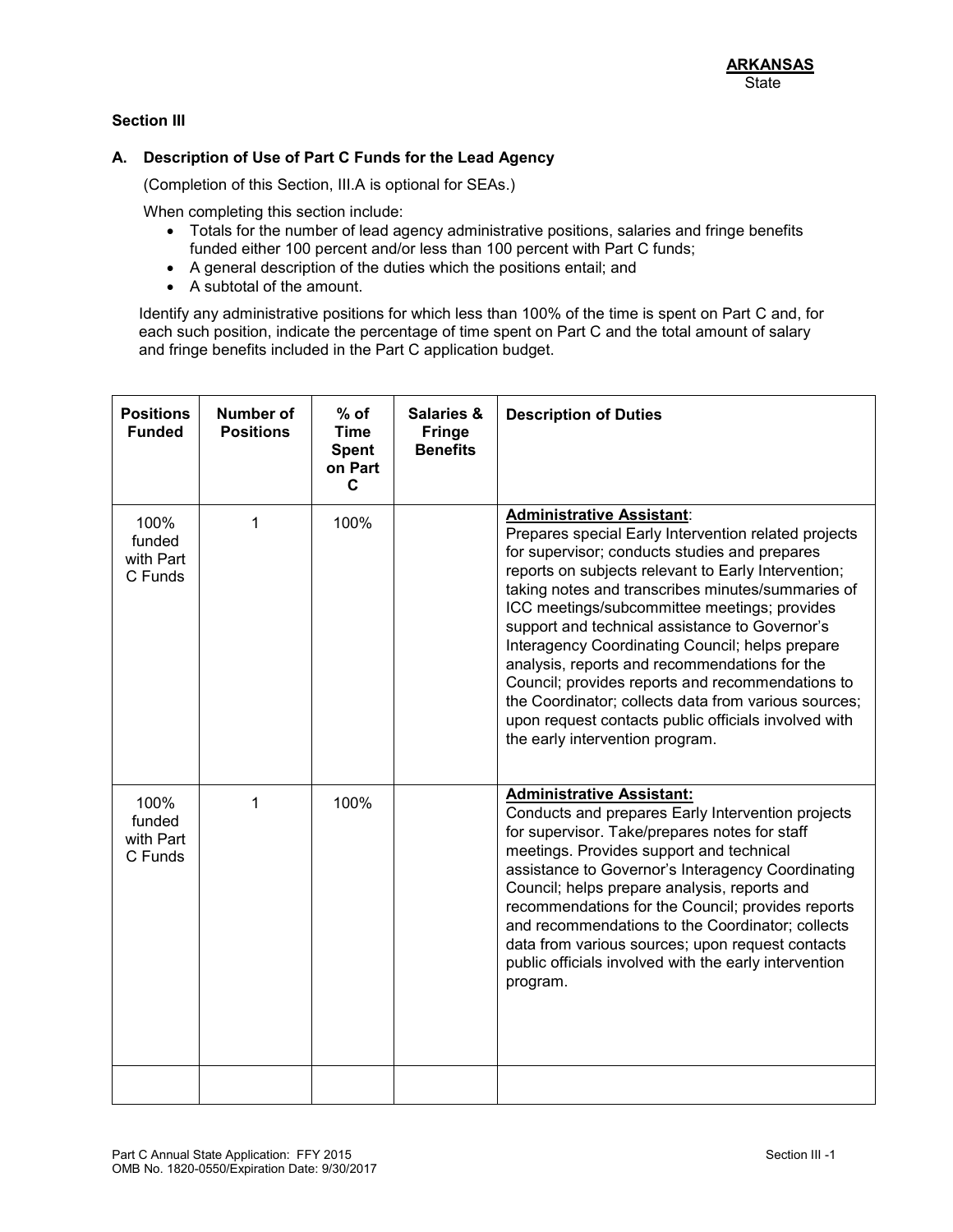| 100%<br>funded<br>with Part<br>C Funds | 5<br>Clerical<br>Support | 100% | <b>Clerical Support:</b><br>Reads incoming correspondence and routes as<br>needed; composes routine correspondence; gathers<br>files and other pertinent data to facilitate answering<br>correspondence by supervisor; answers telephone<br>and provides information for routine questions;<br>maintains appointment calendar, makes travel<br>arrangements; keeps supervisor and other staff<br>aware of scheduled meetings; maintains files<br>containing confidential materials; types<br>correspondence from rough draft for staff;<br>inventories and orders office supplies; provide direct<br>assistance to providers regarding payment of<br>services; performs other duties as assigned.                |
|----------------------------------------|--------------------------|------|------------------------------------------------------------------------------------------------------------------------------------------------------------------------------------------------------------------------------------------------------------------------------------------------------------------------------------------------------------------------------------------------------------------------------------------------------------------------------------------------------------------------------------------------------------------------------------------------------------------------------------------------------------------------------------------------------------------|
|                                        | 1                        | .33% | <b>Health Care Analyst II:</b><br>Provides administrative oversight and act as a<br>liaison between CMS (Children's Services) & DDS,<br>assist staff with administrative functions,<br>Timekeeper for department, and inventories all<br>equipment, orders supplies and coordinate<br>purchase activities.                                                                                                                                                                                                                                                                                                                                                                                                       |
|                                        | 1                        | 100% | <b>Program Consultant:</b><br>Provides technical assistance and consultation to<br>staff, providers and eligible infants and toddlers and<br>their families in the area of parent/child interaction;<br>conducts training; assists in developing training<br>packets; provides technical assistance to<br>committees/task forces and service providers;<br>conducts monitoring and supervision activities for<br>service coordinators and service providers, provide<br>services options to providers and families related to<br>other available services in the state, research and<br>develop trainings regarding available service<br>options for infants and toddlers, performs other<br>duties as assigned. |
|                                        | 1                        | 100% | <b>Speech Pathologist:</b><br>Provides consultation and training related to<br>therapeutic/developmental services to eligible<br>infants/toddlers, providers and parents; provides<br>technical assistance on committees related to early<br>intervention services, serves as consultant for<br>assistive technology, evaluation and programming<br>techniques.                                                                                                                                                                                                                                                                                                                                                  |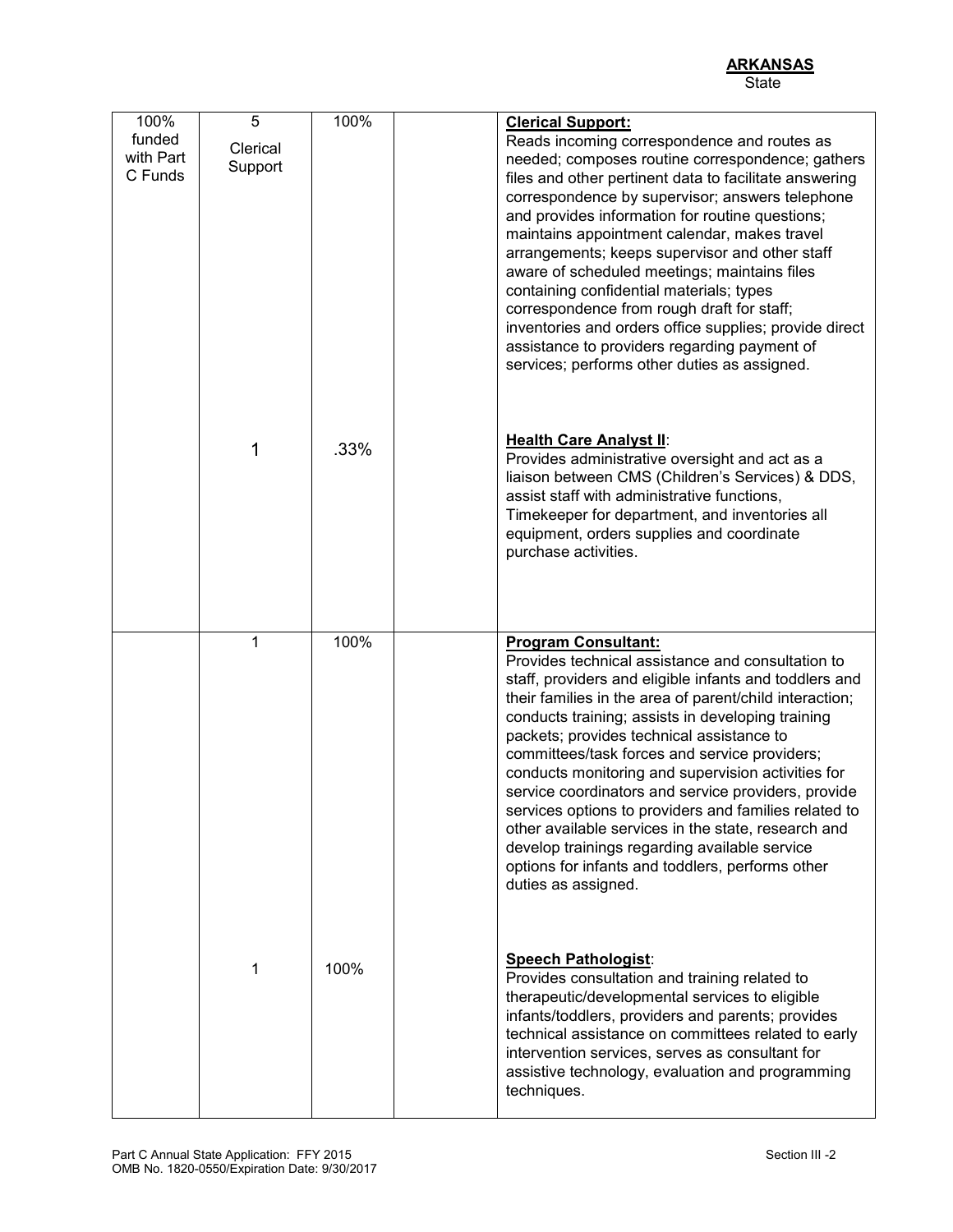| 1 | 100% | Program Manager:<br>Participates in the establishment of goals and<br>objectives and short and long-range plans, develops<br>and implements program policies, procedures, and<br>projects, evaluates program and/or service delivery<br>effectiveness and compliance, initiates corrective<br>actions and revisions, and provides technical<br>direction and administrative support to program<br>personnel. Disseminates and interprets laws,<br>policies, and procedures. Investigates and resolves<br>complaints and monitors and analyzes statewide<br>activities to identify trends, problems, and progress.<br>Assists in the identification of resources to fund the<br>early intervention program. Facilities the<br>development of the contract/voucher process and<br>tracks expenditures for direct services.                                                 |
|---|------|--------------------------------------------------------------------------------------------------------------------------------------------------------------------------------------------------------------------------------------------------------------------------------------------------------------------------------------------------------------------------------------------------------------------------------------------------------------------------------------------------------------------------------------------------------------------------------------------------------------------------------------------------------------------------------------------------------------------------------------------------------------------------------------------------------------------------------------------------------------------------|
| 1 | 100% | Part C Coordinator:<br>The Part C Coordinator coordinates the refinement<br>of the Early Intervention system to provide services<br>to infants and toddlers with disabilities and their<br>families. The Part C Coordinator develops<br>standards which apply to services and programs<br>providing services to infants and toddlers with<br>disabilities and their families. He/she coordinates<br>quality assurance activities and provides reports<br>and recommendations to the Division Director, and<br>the Assistant Director. He/she provides support and<br>technical assistance to the Arkansas Interagency<br>Coordinating Council on Early Intervention;<br>prepares and analyses, reports and makes<br>recommendations for the Council; and provides or<br>secures training or orientation to the Council on the<br>objectives and methods for the program. |
| 3 | 100% | Data Staff:<br>Assist in the management of data entry and<br>reporting. Assist the Data manager in all functions<br>related data. Provide technical assistance to<br>providers and staff. Works with Information<br>Technology personal to assist with the development<br>of reports and other need items to local and state<br>data. Assist Part C Coordinator in activities related<br>to the Early Intervention Program.                                                                                                                                                                                                                                                                                                                                                                                                                                              |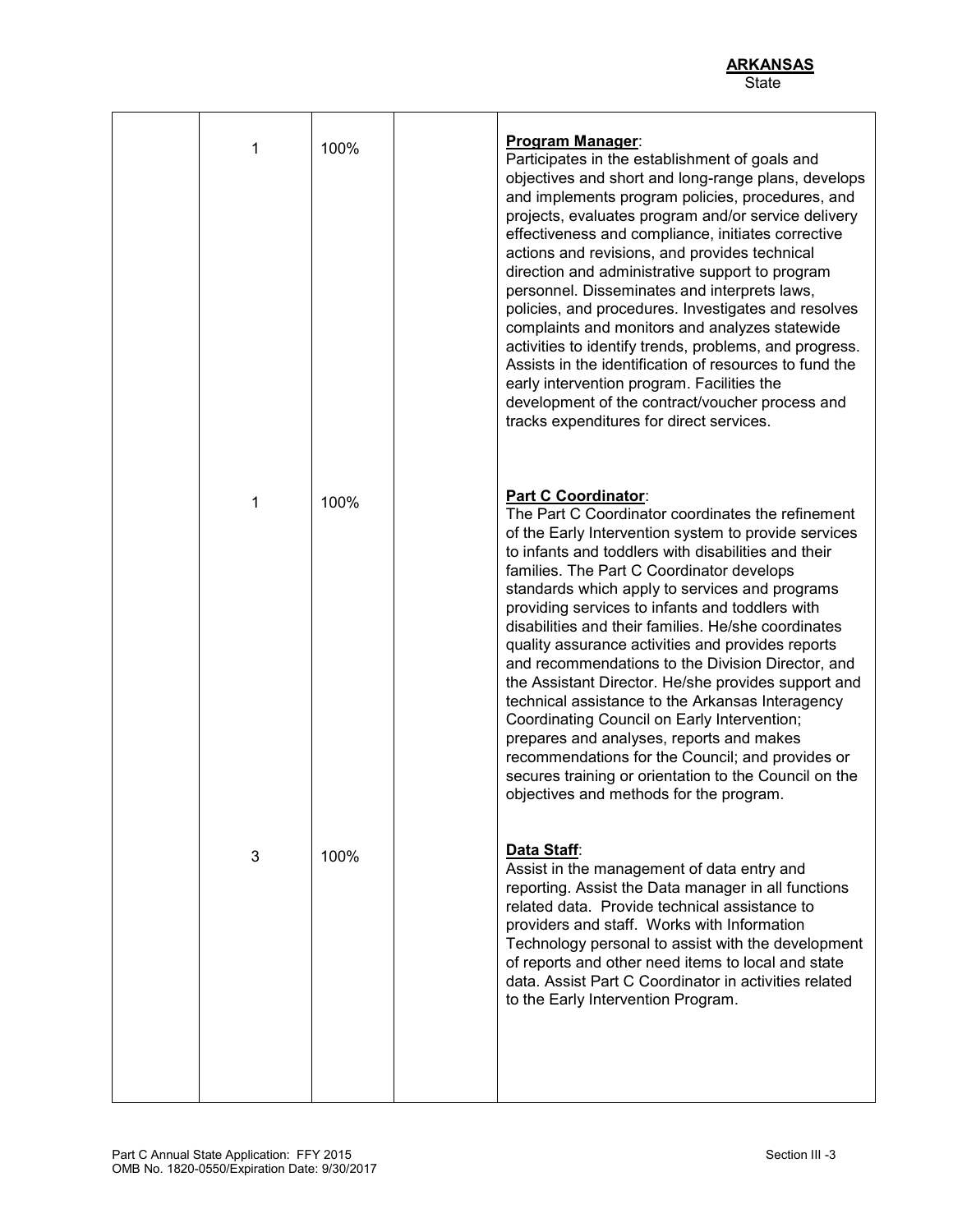|                                             | 1<br>1       | 100%<br>50% | Data Manager:<br>Manages the flow of data entry and data reporting.<br>Collaborate with Information Technology personnel<br>to create federal reports using reported data.<br>Provide training and technical assistance of the use<br>of the web based system (Comprehensive Data<br>System (CDS). Provides technical assistance to staff<br>concerning Early Intervention and monitors to<br>assure compliance with Part C requirements. Also<br>participates in all training and data collecting<br>activities. Provides computer and data support to<br>the early intervention program. Assists in technical<br>assistance to the staff service coordinators.<br><b>Assistant Director:</b><br>Provides overall administrative oversight to the<br>Early Intervention Program. Assures staff performs<br>required functions in an acceptable time manner. |
|---------------------------------------------|--------------|-------------|--------------------------------------------------------------------------------------------------------------------------------------------------------------------------------------------------------------------------------------------------------------------------------------------------------------------------------------------------------------------------------------------------------------------------------------------------------------------------------------------------------------------------------------------------------------------------------------------------------------------------------------------------------------------------------------------------------------------------------------------------------------------------------------------------------------------------------------------------------------|
| <b>Subtotal</b><br>οf<br>amount<br>under A: | \$948,511.07 |             |                                                                                                                                                                                                                                                                                                                                                                                                                                                                                                                                                                                                                                                                                                                                                                                                                                                              |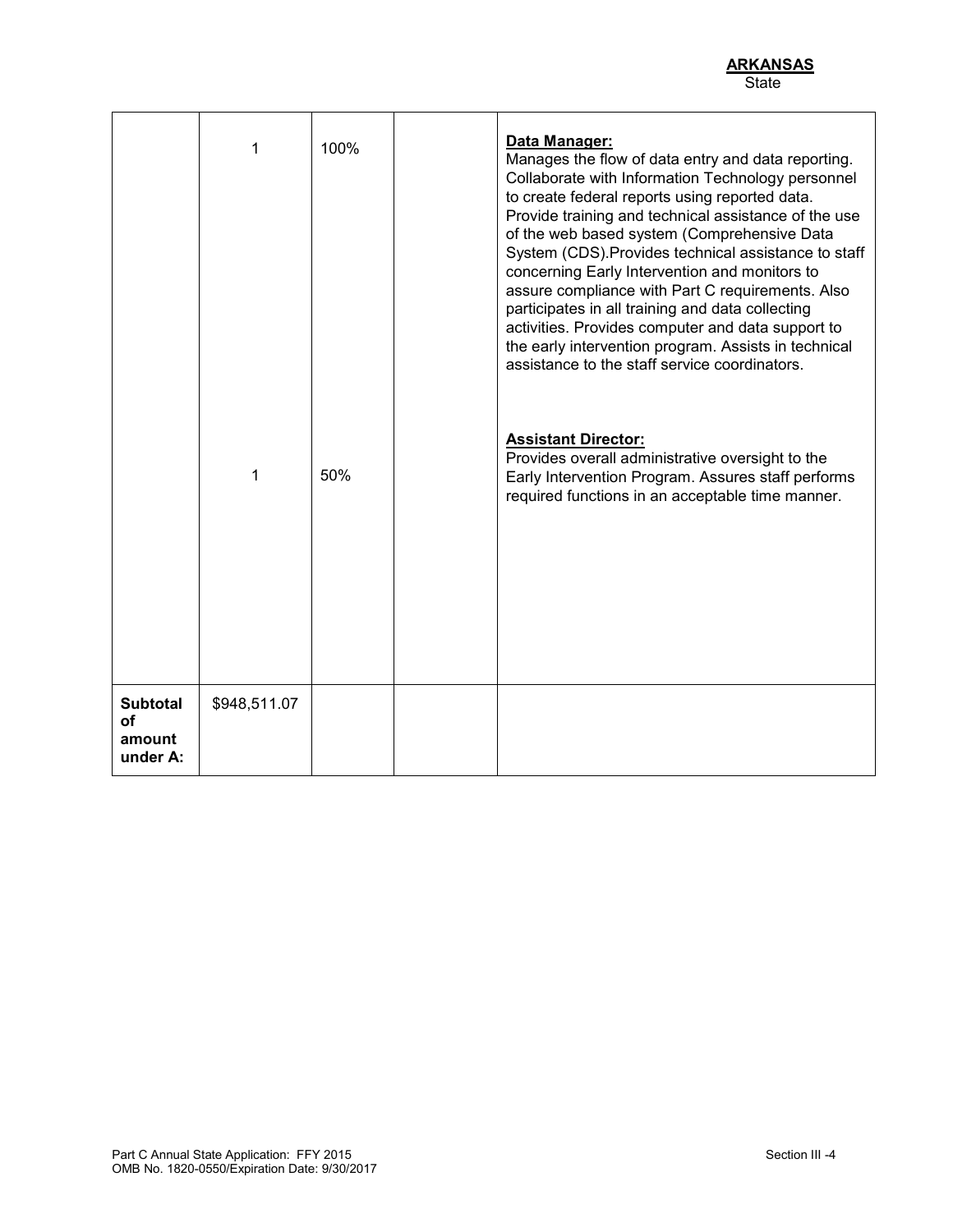### **B. Maintenance and Implementation Activities for the Lead Agency**

When completing this section include:

- A description of the nature and scope of each major activity to be carried out under Part C in maintaining and implementing the statewide system of early intervention services. Activities could include enhancing the Comprehensive System of Personnel Development, implementing child find strategies, or ensuring a timely, comprehensive, multidisciplinary evaluation for each child;
- The approximate amount of funds to be spent for each activity; and
- A subtotal of the amount.

| <b>Major Activity</b>                                                | <b>Part C Funds</b><br>to be Spent | <b>Description of Activities</b>                                                                                                                                                                                                                          |
|----------------------------------------------------------------------|------------------------------------|-----------------------------------------------------------------------------------------------------------------------------------------------------------------------------------------------------------------------------------------------------------|
| <b>Central Directory</b>                                             | \$5000.00                          | The Lead Agency maintains a directory of services for each county<br>on a statewide basis. A toll-free phone line is maintained for<br>consumer use.                                                                                                      |
| In-Service Training                                                  | \$60,000.00                        | In-Service training provided to staff and providers regarding early<br>intervention services. Expenses include, mileage reimbursement,<br>meals and lodging to staff, providers, and families room rental;<br>speaker reimbursement and equipment rental. |
| El Monitoring                                                        | \$229,991.38                       | The Lead Agency provides staff to performs administrative functions<br>as well as monitoring, technical assistance and in-services training<br>activities to staff, providers and families of eligible infants and<br>toddlers.                           |
| Maintenance & General<br>Operation                                   | \$60,000.00                        | Funds are to be utilized to provide travel expenses and<br>supplies/materials required to provide Part C Services.                                                                                                                                        |
| Local Interagency<br><b>Coordinating Council</b><br>(LICC) Operation | \$16,800.00                        | Funds provided to LICC's to enhance access to services and public<br>awareness activities.                                                                                                                                                                |
| Comprehensive System<br>of Personnel<br>Development                  | \$5,000.00                         | Funds provided to CSPD to reimburse members for costs necessary<br>to enable members to attend meetings and fund training initiatives.                                                                                                                    |
| <b>Mediation Services and</b><br>Training                            | \$24,281.00                        | Funds provided for independent mediation and training for Early<br>Intervention families, providers and staff.                                                                                                                                            |
|                                                                      |                                    | Funds provided for independent contractor for the maintenance and<br>continued development of the state's data system.                                                                                                                                    |
| Comprehensive Data<br>System                                         | \$150,0000                         |                                                                                                                                                                                                                                                           |
| <b>Subtotal of amount</b><br>under B:                                | \$551,072.38                       |                                                                                                                                                                                                                                                           |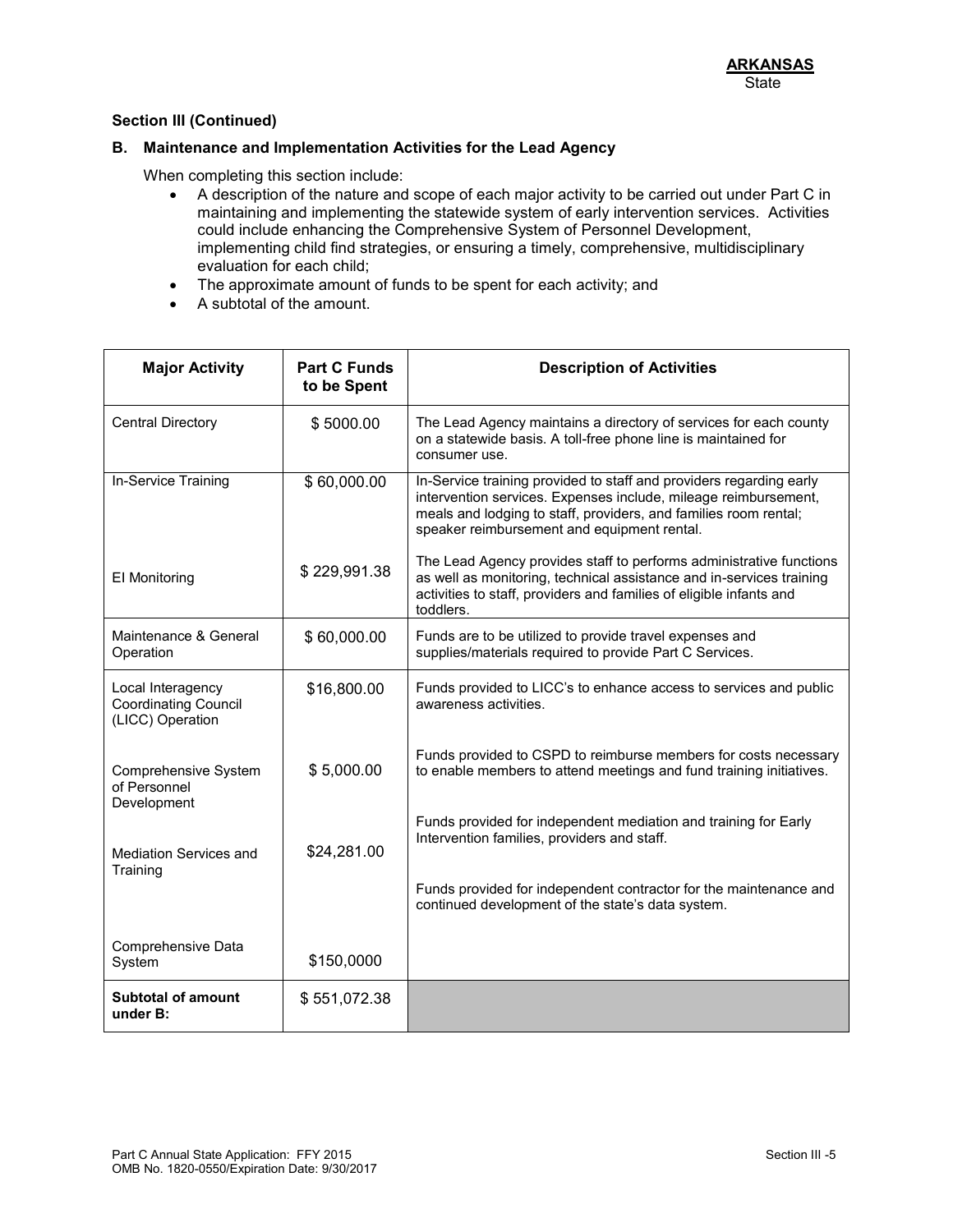# **C. Description of Use of Part C Funds for the Interagency Coordinating Council (ICC)<sup>2</sup>**

- When completing this section include: Totals for the number of ICC administrative positions, salaries and fringe benefits funded either 100 percent and/or less than 100 percent with Part C funds;
- A general description of the duties which the positions entail; and
- A subtotal of the amount.

Identify any administrative positions for which less than 100% of the time is spent on Part C and, for each such position, indicate the percentage of time spent on Part C and the total amount of salary and fringe benefits included in the Part C application budget.

| <b>Positions</b><br><b>Funded</b>           | <b>Number</b><br>οf<br><b>Positions</b> | $%$ of<br>Time<br>Spent on<br>Part C | Amount of<br><b>Salaries &amp;</b><br><b>Fringe</b><br><b>Benefits</b> | <b>Description of Duties</b>                                                                                                                                                                                                                                                                                                                                                                                                                                                              |
|---------------------------------------------|-----------------------------------------|--------------------------------------|------------------------------------------------------------------------|-------------------------------------------------------------------------------------------------------------------------------------------------------------------------------------------------------------------------------------------------------------------------------------------------------------------------------------------------------------------------------------------------------------------------------------------------------------------------------------------|
| 100%<br>funded<br>with Part<br>C Funds      | 1 ICC<br>Developer                      | 100%                                 | \$41,775.75                                                            | Promotes collaboration and communication among<br>community providers and between local ICC's and<br>the council. Provides technical assistance in the<br>development or expansion of ICC programs and/or<br>develops program proposals and descriptions.<br>Maintains proposed program records and information,<br>and helps prepare local ICC and Council annual<br>reports. Assists with recruitment and retention of<br>parent representatives for the ICC and orient new<br>members. |
| < 100%<br>funded<br>with Part<br>C Funds    |                                         |                                      |                                                                        |                                                                                                                                                                                                                                                                                                                                                                                                                                                                                           |
| <b>Subtotal</b><br>Οf<br>amount<br>under C: |                                         |                                      | \$41,775.75                                                            |                                                                                                                                                                                                                                                                                                                                                                                                                                                                                           |

 2 Federal Part C funds used to support the SICC must meet the requirements of 34 CFR §303.603.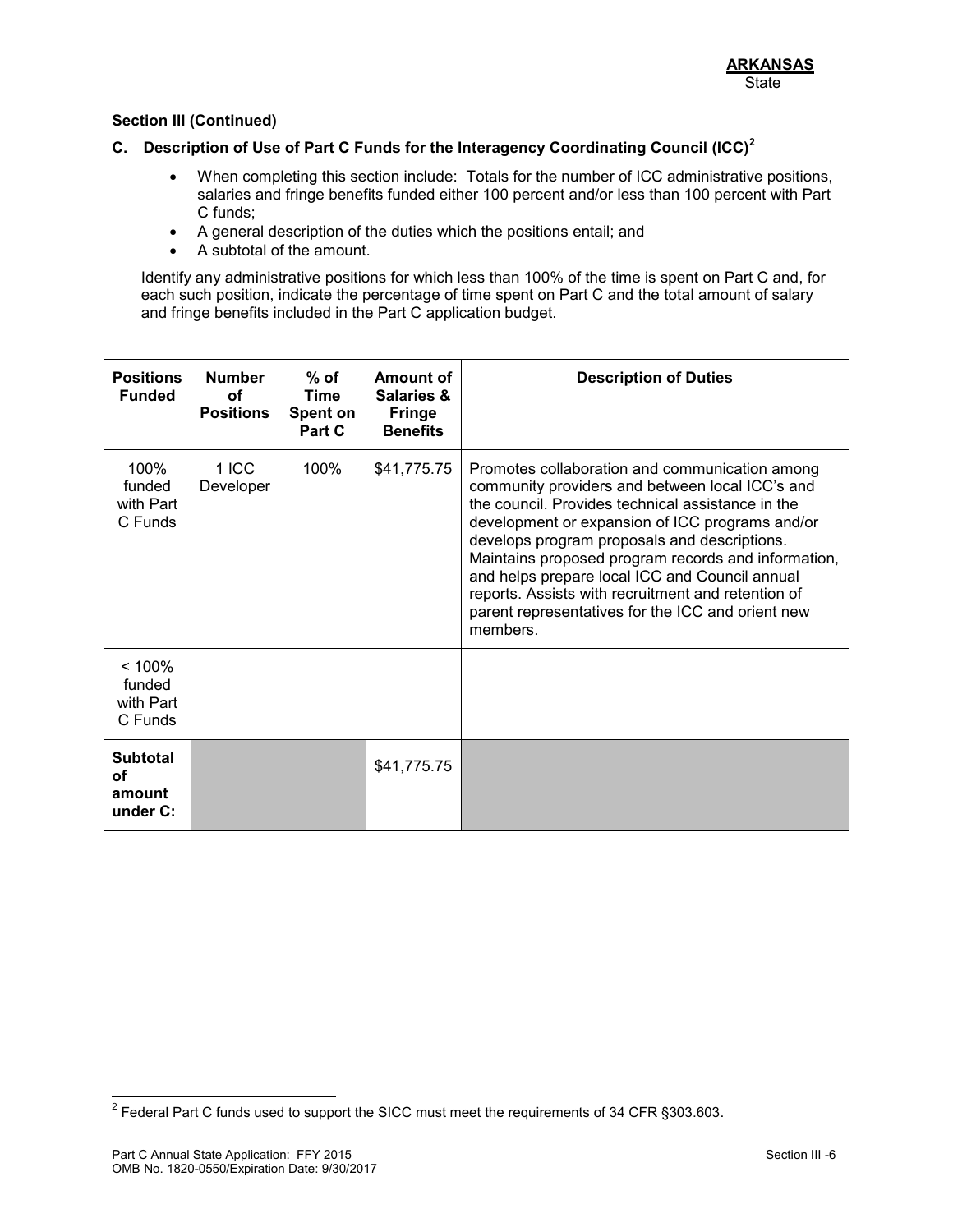## **D. Maintenance and Implementation Activities for the Interagency Coordinating Council (ICC)**

When completing this section include:

- A description of the nature and scope of each major activity to be carried out under Part C in maintaining and implementing the statewide system of early intervention services. Activities could include coordinating child find identification efforts, ensuring the timely provision and payment of early intervention services to eligible children and their families, advising on early childhood transition, support for the ICC (travel), or other implementation and development activities of the SICC;
- The approximate amount of funds to be spent for each activity; and
- A subtotal of the amount.

| <b>Major Activity</b>                                               | <b>Part C Funds</b><br>to be Spent | <b>Description of Activities</b>                                                                                                                                                                                    |
|---------------------------------------------------------------------|------------------------------------|---------------------------------------------------------------------------------------------------------------------------------------------------------------------------------------------------------------------|
| State Interagency<br><b>Coordinating Council</b><br>(SICC) Meetings | \$3,000.00                         | The AICC utilizes to reimburse members of the council for<br>reasonable and necessary expenses for attending council<br>meeting and performing council duties, including child care<br>for parent representatives). |
|                                                                     |                                    |                                                                                                                                                                                                                     |
|                                                                     |                                    |                                                                                                                                                                                                                     |
|                                                                     |                                    |                                                                                                                                                                                                                     |
| <b>Subtotal of amount</b><br>under D:                               | \$3,000.00                         |                                                                                                                                                                                                                     |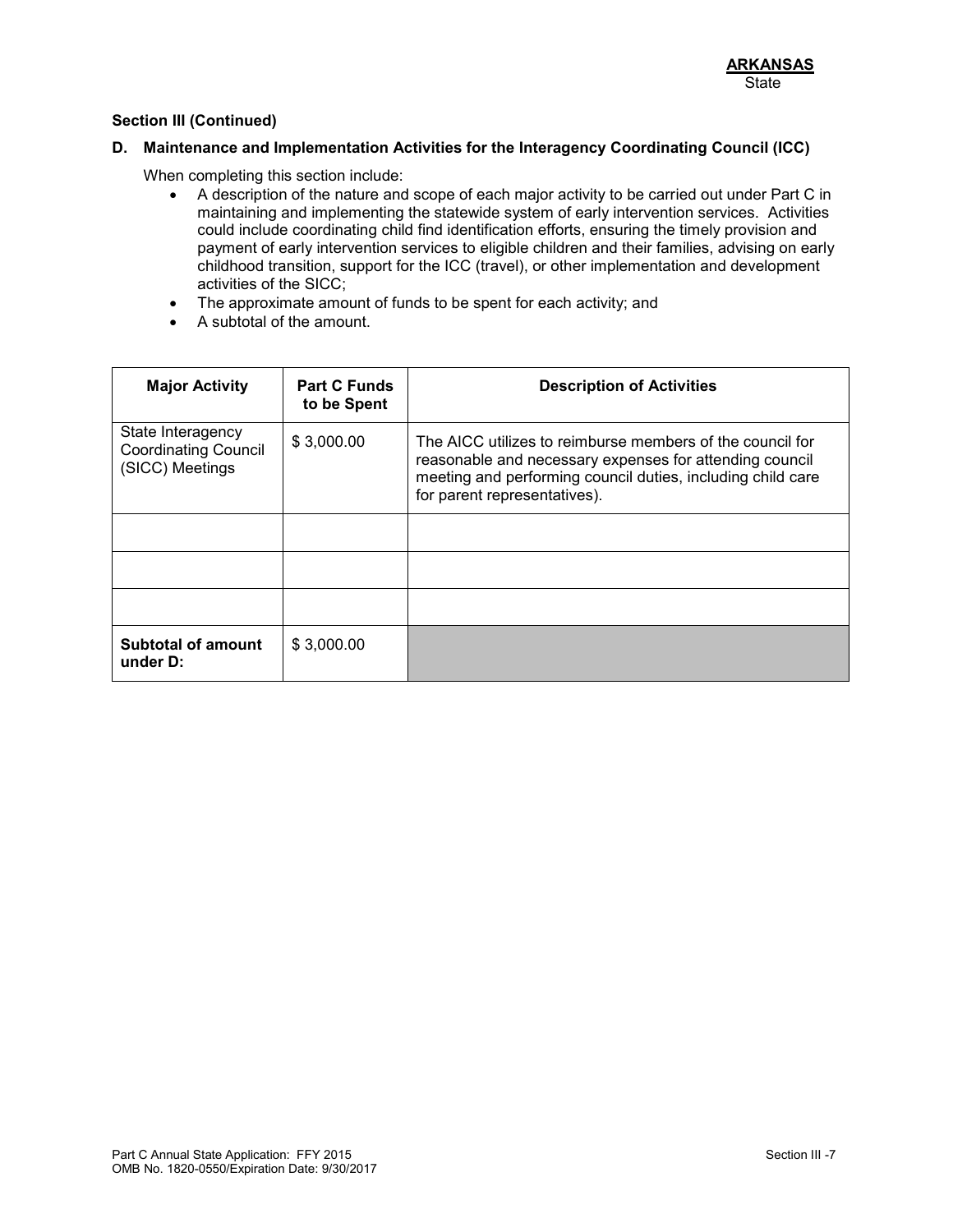### **E. Direct Services (Funded by Part C Federal Dollars)**

 When completing this section include a description of any direct early intervention service that the State lead agency expects to provide to eligible children and their families with funds under Part C, and the approximate amount for each direct service (States must disaggregate by service the approximate amount of funds expected to be expended for each direct service).

| <b>Description of Direct Early Intervention Service</b>                                                                                                                                                                                                                                                                                                                                                                                                                                                                                                                                                                                                                                                                                                                                                                                                                                                                                                                                                                                                                                                                                                                                                                                                                                                                                                                                                                                                                                               | <b>Approximate Amount of Part C</b><br><b>Funds to be Spent on Service</b> |
|-------------------------------------------------------------------------------------------------------------------------------------------------------------------------------------------------------------------------------------------------------------------------------------------------------------------------------------------------------------------------------------------------------------------------------------------------------------------------------------------------------------------------------------------------------------------------------------------------------------------------------------------------------------------------------------------------------------------------------------------------------------------------------------------------------------------------------------------------------------------------------------------------------------------------------------------------------------------------------------------------------------------------------------------------------------------------------------------------------------------------------------------------------------------------------------------------------------------------------------------------------------------------------------------------------------------------------------------------------------------------------------------------------------------------------------------------------------------------------------------------------|----------------------------------------------------------------------------|
| <b>Assistive Technology Services</b>                                                                                                                                                                                                                                                                                                                                                                                                                                                                                                                                                                                                                                                                                                                                                                                                                                                                                                                                                                                                                                                                                                                                                                                                                                                                                                                                                                                                                                                                  |                                                                            |
| A service that directly assists a child with a disability in the<br>selection, acquisition, or use of an assistive technology device.<br>Assistive technology device means any item, piece of<br>equipment, or product system, whether acquired commercially<br>off the shelf, modified or customized that is used to increase<br>maintain, or improve the functional capabilities of children with<br>disabilities. Assistive technology services include: the<br>evaluation of the needs of a child with a disability including<br>functional evaluation of the child in the child's customary<br>environment; purchasing, leasing or otherwise providing for the<br>acquisition of assistive technology devices by children with<br>disabilities; selecting, designing, fitting, customizing, adapting,<br>applying, maintaining, repairing or replacing assistive<br>technology devices, coordinating and using other therapies,<br>interventions, or services with assistive technology devices,<br>such as those associated with exiting education and<br>rehabilitation plans and programs; training or technical<br>assistance for a child with disabilities, or if appropriate, that<br>child's family; and training or technical assistance for<br>professionals (including individuals providing early intervention<br>services) or other individuals who provide services to, or are<br>otherwise substantially involved in the major life functions of<br>individuals with disabilities. |                                                                            |
| All families who participate in the First Connections Program<br>should receive information needed to appropriately address<br>family concerns related to enhancing the development of their<br>infant/toddler and to meet the needs of their infant or toddler<br>with a disability. Services may be provided in the home or<br>community through a variety of learning modes and methods.                                                                                                                                                                                                                                                                                                                                                                                                                                                                                                                                                                                                                                                                                                                                                                                                                                                                                                                                                                                                                                                                                                           |                                                                            |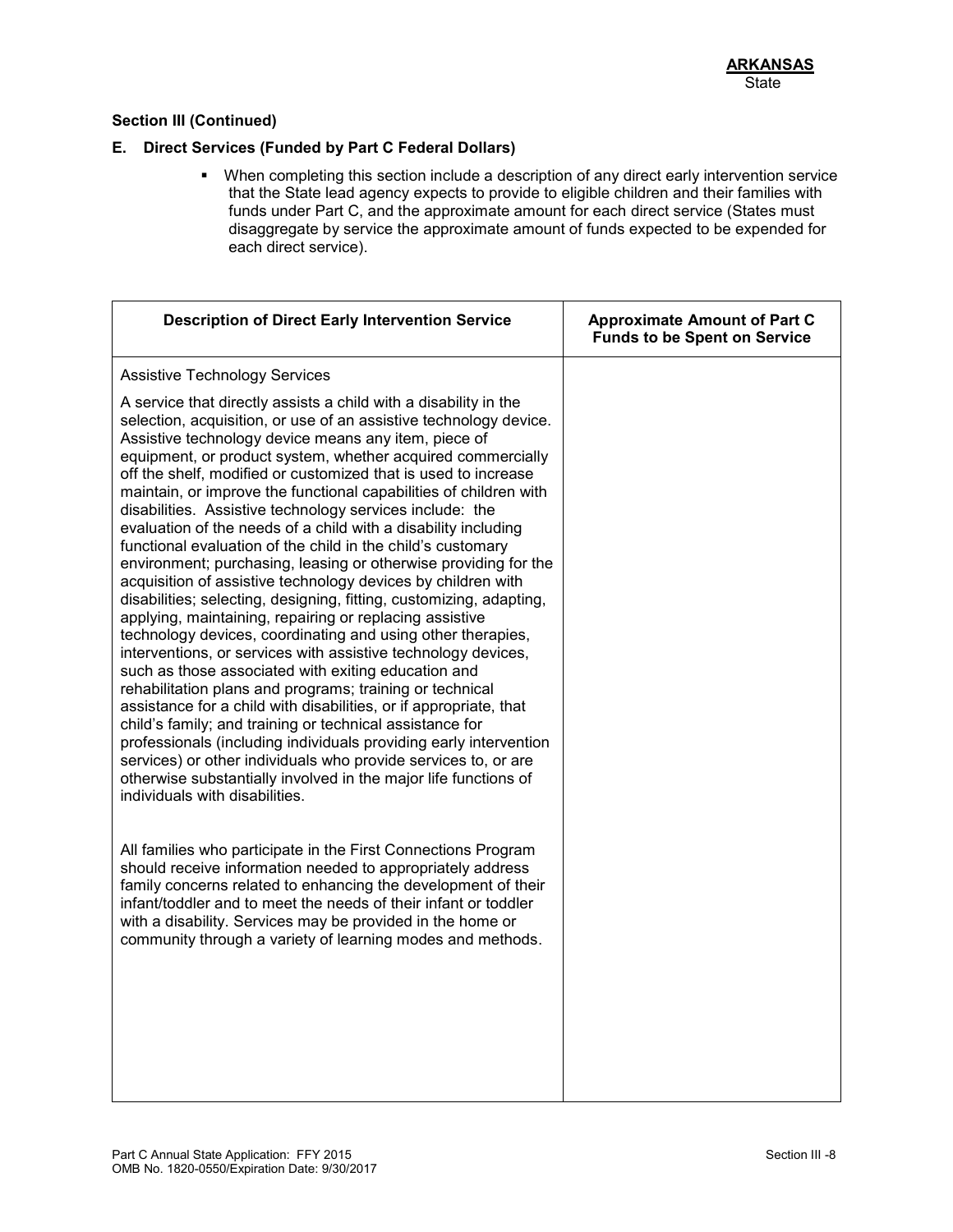|  | <b>Audiology Services</b> |  |
|--|---------------------------|--|
|  |                           |  |

Services provided by public/private providers including; Identification of children with auditory impairment, using at risk criteria and appropriate audio-logical screening techniques; determination of the range, nature and degree of hearing loss and communication functions, by sue of audio-logical evaluation procedures; referral for medical and other services necessary for the habilitation or rehabilitation of children with auditory impairment; provision of auditory impairment; provision of auditory training, aural rehabilitation, speech reading and listening device orientation and training, and other services; provision of services for prevention of hearing loss; and determination of the child's need for individual amplification, including selecting, fitting and dispensing appropriate listening and vibotactile devices, and evaluation effectiveness of those devices.

All families who participate in the First Connections Program should receive the information needed to appropriately address family concerns related to enhancing the development of their infant/toddler and to meet the needs of their infant or toddler with a disability.

Services may be provided in the home or community through a variety of learning modes and methods.

## Family Training, Counseling, & Home Visits

Family training, counseling, and home visits means services provided, as appropriate, by social workers, psychologist, and other qualified personnel to assist the family of a child eligible under this part in understanding the special needs of the child and enhancing the child's development.

All families who participate in the First Connections Program should receive the information needed to appropriately address family concerns related to enhancing the development of their infant/toddler and to meet the needs of their infant or toddler with a disability. Family Training, Counseling, and Home Visits are three separate support services provided by social workers, psychologists, and other qualified personnel to assist the family of an infant or toddler with a disability in understanding the special needs of the child and enhancing the child's development. Such services may include training in any area related to the special needs of the infant or toddler with a disability (such as, but not limited to, the use of specialized equipment or feeding techniques) and must be determined necessary by the multidisciplinary IFSP team.

Services may be provided in the home or community through a variety of learning modes and methods.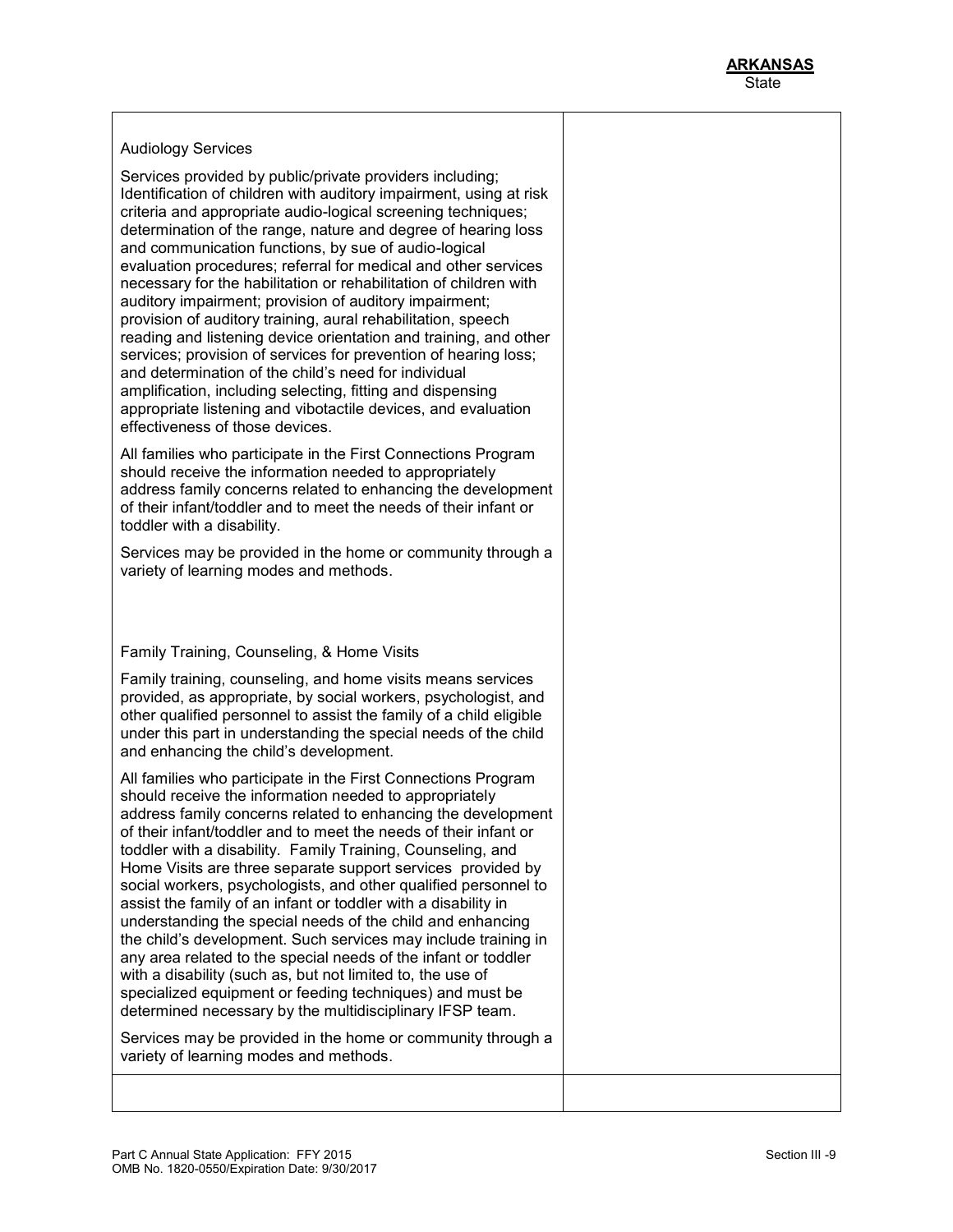| <b>Health Services</b>                                                                                                                                                                                                                                                                                                                                                                                                                                                                                                                                                                                                                                                                                                                                                                                                                                                                                                                                                                                                                                                                                                                                                                                                                             |  |
|----------------------------------------------------------------------------------------------------------------------------------------------------------------------------------------------------------------------------------------------------------------------------------------------------------------------------------------------------------------------------------------------------------------------------------------------------------------------------------------------------------------------------------------------------------------------------------------------------------------------------------------------------------------------------------------------------------------------------------------------------------------------------------------------------------------------------------------------------------------------------------------------------------------------------------------------------------------------------------------------------------------------------------------------------------------------------------------------------------------------------------------------------------------------------------------------------------------------------------------------------|--|
|                                                                                                                                                                                                                                                                                                                                                                                                                                                                                                                                                                                                                                                                                                                                                                                                                                                                                                                                                                                                                                                                                                                                                                                                                                                    |  |
| As used in this part, health services means services necessary<br>to enable a child to benefit from early intervention services<br>during the time that the child is receiving other early<br>intervention services. The term includes such services as<br>clean intermittent catheterization, tracheotomy care, tube-<br>feeding, the changing of dressings or ostomy collection bags,<br>and other health services; and consultation by physicians with<br>other service providers concerning the special health care<br>needs of eligible children that will need to be addressed in the<br>course of providing other early intervention services. The term<br>does NOT include services that are surgical in nature(such as<br>cleft palate surgery, surgery for club foot, or the shunting of<br>hydrocephalus); or purely medical in nature (such as<br>hospitalization for management of congenital heart ailments, or<br>the prescribing of medicine or drugs for any purpose); devices<br>necessary to control or treat a medical condition (example:<br>diapers for a child who has frequent kidney problems);<br>medical-health services (such as immunizations and regular<br>"well baby" care) that are recommended for all children. |  |
| All families who participate in the First Connections Program<br>should receive the information needed to appropriately<br>address family concerns related to enhancing the development<br>of their infant/toddler and to meet the needs of their infant or<br>toddler with a disability. Services may be provided in the home<br>or community through a variety of learning modes and<br>methods.                                                                                                                                                                                                                                                                                                                                                                                                                                                                                                                                                                                                                                                                                                                                                                                                                                                 |  |
| <b>Medical Services</b>                                                                                                                                                                                                                                                                                                                                                                                                                                                                                                                                                                                                                                                                                                                                                                                                                                                                                                                                                                                                                                                                                                                                                                                                                            |  |
| Medical services are only for diagnostic or evaluation purposes<br>and means services provided by a licensed physician to<br>determine a child's development status and need for early<br>intervention services.                                                                                                                                                                                                                                                                                                                                                                                                                                                                                                                                                                                                                                                                                                                                                                                                                                                                                                                                                                                                                                   |  |
| All families who participate in the First Connections Program<br>should receive the information needed to appropriately<br>address family concerns related to enhancing the development<br>of their infant/toddler and to meet the needs of their infant or<br>toddler with a disability. Services may be provided in the home<br>or community through a variety of learning modes and<br>methods.                                                                                                                                                                                                                                                                                                                                                                                                                                                                                                                                                                                                                                                                                                                                                                                                                                                 |  |
| <b>Nursing Service</b>                                                                                                                                                                                                                                                                                                                                                                                                                                                                                                                                                                                                                                                                                                                                                                                                                                                                                                                                                                                                                                                                                                                                                                                                                             |  |
| Nursing services includes: The assessment of health status<br>for the purpose of providing nursing care, including the<br>identification of patterns of human response to actual or<br>potential health problems; Provision of nursing care to prevent<br>health problems, restore or improve functioning, and promote<br>optimal health and development; Administration of medication,<br>treatments and regimens prescribed by a licensed physician.                                                                                                                                                                                                                                                                                                                                                                                                                                                                                                                                                                                                                                                                                                                                                                                             |  |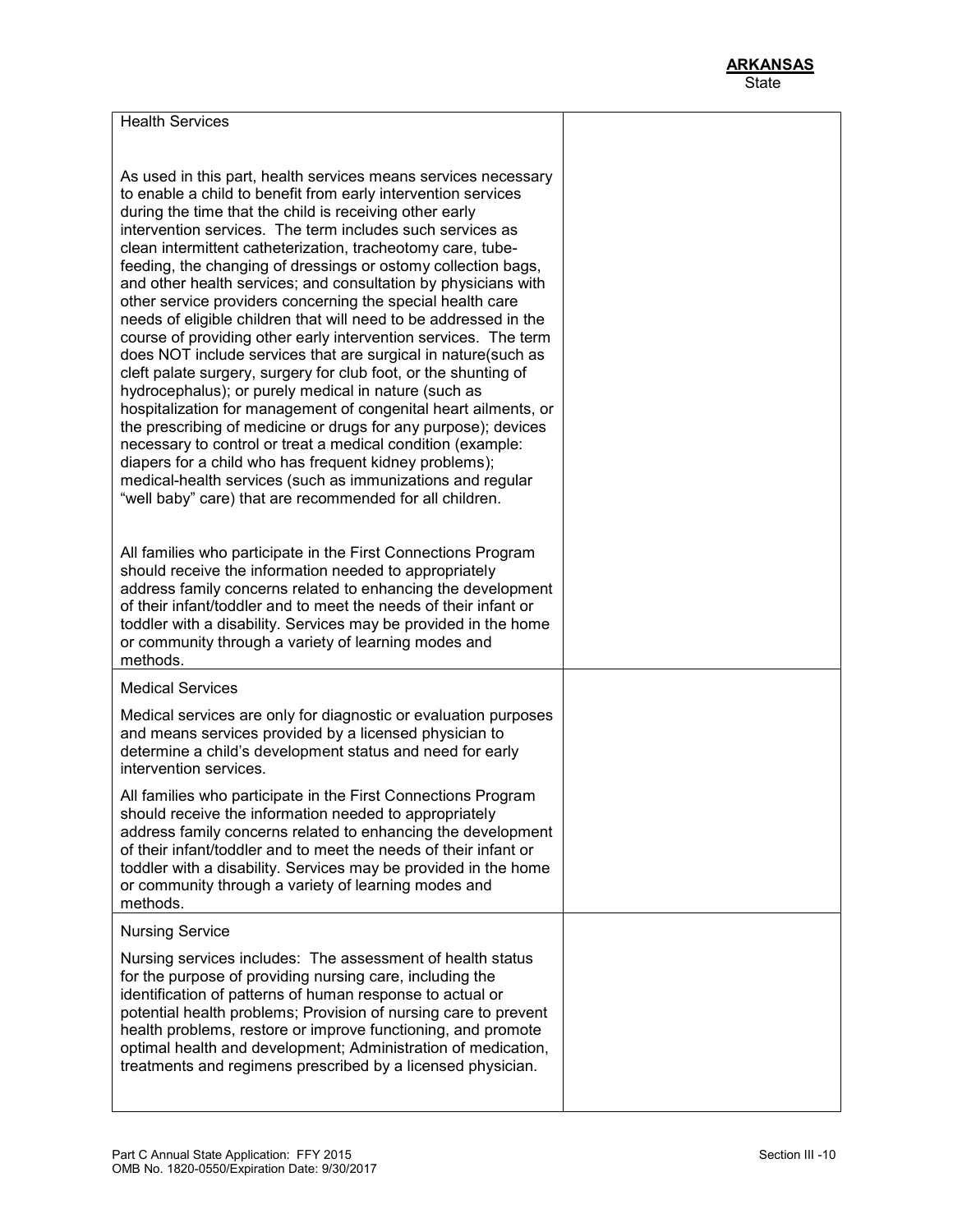| All families who participate in the First Connections Program<br>should receive the information needed to appropriately<br>address family concerns related to enhancing the development<br>of their infant/toddler and to meet the needs of their infant or<br>toddler with a disability. Services may be provided in the home<br>or community through a variety of learning modes and<br>methods.                                                                                                                                                                                                                                                                                                                                                         |  |
|------------------------------------------------------------------------------------------------------------------------------------------------------------------------------------------------------------------------------------------------------------------------------------------------------------------------------------------------------------------------------------------------------------------------------------------------------------------------------------------------------------------------------------------------------------------------------------------------------------------------------------------------------------------------------------------------------------------------------------------------------------|--|
| <b>Nutrition Service</b>                                                                                                                                                                                                                                                                                                                                                                                                                                                                                                                                                                                                                                                                                                                                   |  |
| Nutrition services includes conducting individual assessments<br>in: Nutritional history and dietary intake; Anthropometric,<br>biochemical and clinical variables; Feeding skills and feeding<br>problems; and food habits and food preferences; developing<br>and monitoring appropriate plans to address the nutritional<br>needs of children eligible, based on the findings in paragraph<br>(d) (7) (i) of this section; and making referrals to community<br>resources to carry out nutrition goals.                                                                                                                                                                                                                                                 |  |
| All families who participate in the First Connections Program<br>should receive the information needed to appropriately<br>address family concerns related to enhancing the development<br>of their infant/toddler and to meet the needs of their infant or<br>toddler with a disability. Services may be provided in the home<br>or community through a variety of learning modes and<br>methods.                                                                                                                                                                                                                                                                                                                                                         |  |
| <b>Occupational Therapy Service</b>                                                                                                                                                                                                                                                                                                                                                                                                                                                                                                                                                                                                                                                                                                                        |  |
| Occupational therapy includes services to address the<br>functional needs of a child related to the performance of self-<br>help skills, adaptive behavior and play and sensory, motor and<br>postural development. These services are designed to<br>improve the child's functional ability to perform tasks in home,<br>school and community settings, and include: Identification,<br>assessment, and intervention; adaptation of the environment<br>and selection, design, and fabrication of assistive and orthotic<br>devises to facilitate development and promote the acquisition<br>of functional skills and; prevention or minimization of the<br>impact of initial or future impairment, delay in development or<br>loss of functional ability. |  |
| Early Intervention Service providers are responsible for<br>consulting with and training parents and others concerning the<br>provision of early intervention services described in the IFSP of<br>the infant or toddler with a disability. Additionally, this<br>consultation and training will provide family members with the<br>tools to facilitate a child's development even when a teacher or<br>therapist is not present.                                                                                                                                                                                                                                                                                                                          |  |
| <b>Physical Therapy Service</b>                                                                                                                                                                                                                                                                                                                                                                                                                                                                                                                                                                                                                                                                                                                            |  |
| Physical therapy includes: Screening/evaluation of infants and<br>toddlers to identify movement dysfunction; identification,<br>assessment and intervention; obtaining, interpreting and<br>integrating information appropriate or program planning, to<br>prevent, alleviate, or compensate for movement dysfunction<br>and related functional problems.                                                                                                                                                                                                                                                                                                                                                                                                  |  |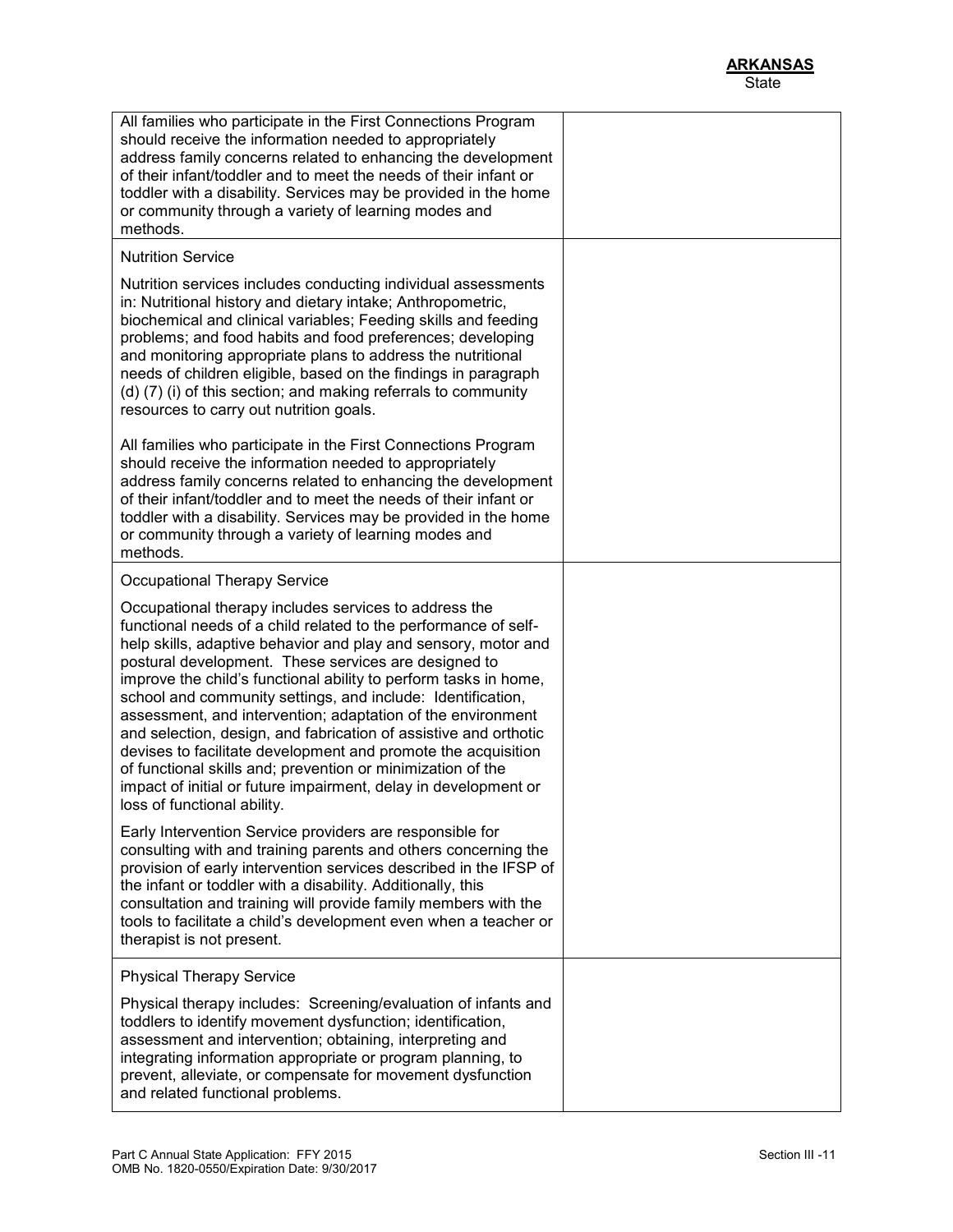| Early Intervention Service providers are responsible for<br>consulting with and training parents and others concerning the<br>provision of early intervention services described in the IFSP of<br>the infant or toddler with a disability. Additionally, this<br>consultation and training will provide family members with the<br>tools to facilitate a child's development even when a teacher or<br>therapist is not present.                                                                                                                                                                                                                                                                                                                                                                                                                                |  |
|------------------------------------------------------------------------------------------------------------------------------------------------------------------------------------------------------------------------------------------------------------------------------------------------------------------------------------------------------------------------------------------------------------------------------------------------------------------------------------------------------------------------------------------------------------------------------------------------------------------------------------------------------------------------------------------------------------------------------------------------------------------------------------------------------------------------------------------------------------------|--|
| <b>Psychological Services</b>                                                                                                                                                                                                                                                                                                                                                                                                                                                                                                                                                                                                                                                                                                                                                                                                                                    |  |
| Psychological Services include: Administering psychological<br>and developmental tests and other assessment procedures;<br>interpreting assessment results; obtaining, integrating and<br>interpreting information about child behavior, and child and<br>family conditions related to learning, mental health and<br>development; and planning and managing a program of<br>psychological services, including psychological counseling for<br>children and parents, family counseling, consultation of child<br>development, parent training and education programs.                                                                                                                                                                                                                                                                                            |  |
| Social Work Service                                                                                                                                                                                                                                                                                                                                                                                                                                                                                                                                                                                                                                                                                                                                                                                                                                              |  |
| Social works services includes: Making home visits to evaluate<br>a child's living conditions and patterns for parent-child<br>interaction; Preparing a social or emotional developmental<br>assessment of the child within the family context, providing<br>individual and family-group counseling with parents and other<br>family members, and appropriate social skill-building activities<br>with the child and parents; working with those problems in a<br>child's and family's living situation (home, community, and any<br>center where early intervention services are provided) that<br>affect the child's maximum utilization of early intervention<br>services; and Identifying, mobilizing and coordinating<br>community resources and services to enable the child and<br>family to receive maximum benefit from early intervention<br>services. |  |
| Early Intervention Service providers are responsible for<br>consulting with and training parents and others concerning the<br>provision of early intervention services described in the IFSP of<br>the infant or toddler with a disability. Additionally, this<br>consultation and training will provide family members with the<br>tools to facilitate a child's development even when a teacher or<br>therapist is not present.                                                                                                                                                                                                                                                                                                                                                                                                                                |  |
| <b>Special Instruction Service</b>                                                                                                                                                                                                                                                                                                                                                                                                                                                                                                                                                                                                                                                                                                                                                                                                                               |  |
| Special instructions includes: the design of learning<br>environments and activities that promote the child's acquisition<br>of skills in a variety of developmental areas. Including<br>cognitive processes and social interaction; of personnel,<br>materials, and time and space, that leads to achieving the<br>outcomes in the child's individualized family service plan<br>(IFSP); providing families with information, skills, and support                                                                                                                                                                                                                                                                                                                                                                                                               |  |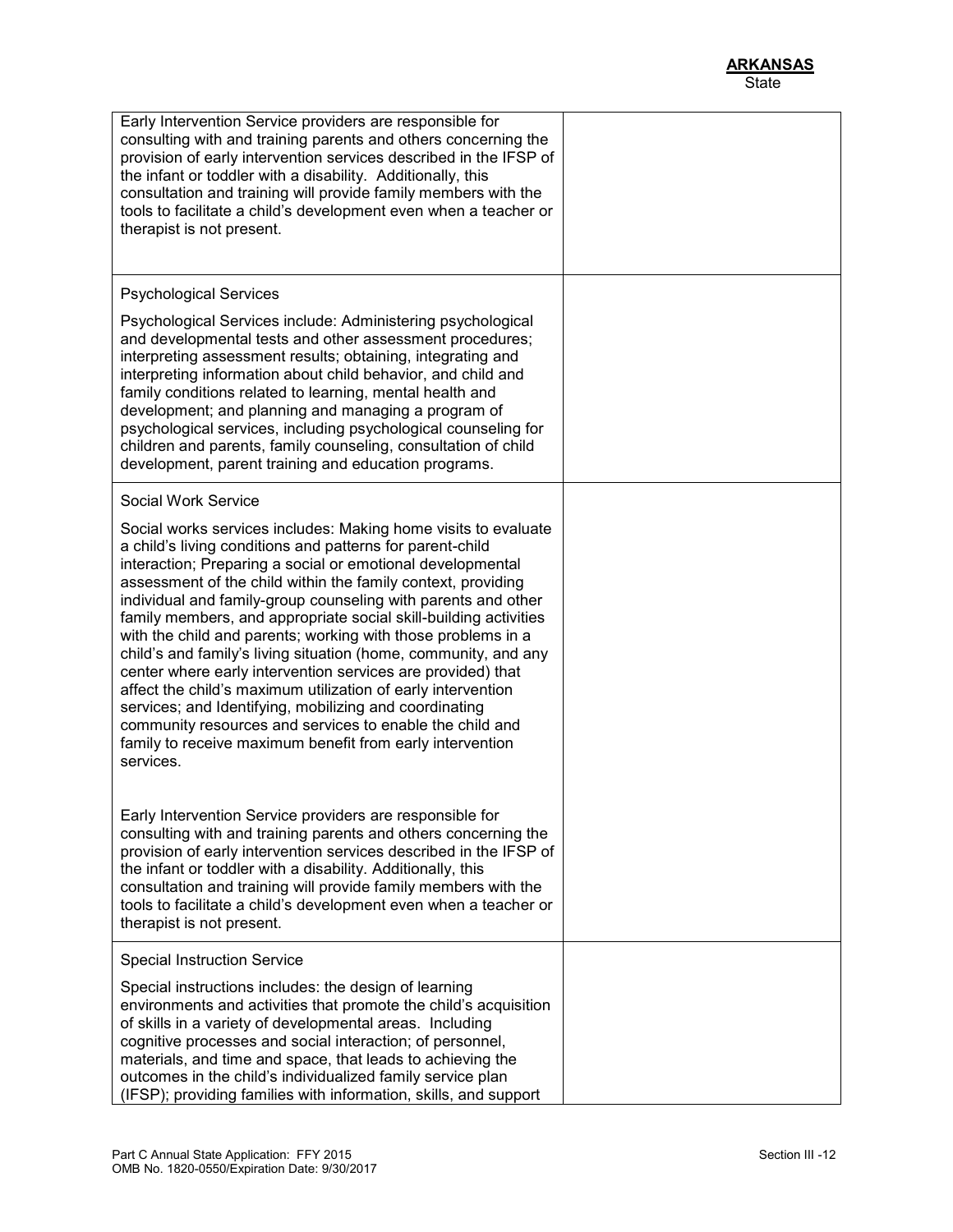| related to enhancing the skill development of the child; and<br>providing direct instruction to the child and parent/caregiver to<br>enhance the child's development identified and documented<br>on the IFSP. This includes Developmental Evaluation/<br>Assessments for infants and toddlers.                                                                                                                                                                                                                                                                                                                                                                                                                                                                                                                                                                                                                                                                                                                                                                                                                                                                                                                                               |  |
|-----------------------------------------------------------------------------------------------------------------------------------------------------------------------------------------------------------------------------------------------------------------------------------------------------------------------------------------------------------------------------------------------------------------------------------------------------------------------------------------------------------------------------------------------------------------------------------------------------------------------------------------------------------------------------------------------------------------------------------------------------------------------------------------------------------------------------------------------------------------------------------------------------------------------------------------------------------------------------------------------------------------------------------------------------------------------------------------------------------------------------------------------------------------------------------------------------------------------------------------------|--|
| Early Intervention Service providers are responsible for<br>consulting with and training parents and others concerning the<br>provision of early intervention services described in the IFSP of<br>the infant or toddler with a disability. Additionally, this<br>consultation and training will provide family members with the<br>tools to facilitate a child's development even when a teacher or<br>therapist is not present.                                                                                                                                                                                                                                                                                                                                                                                                                                                                                                                                                                                                                                                                                                                                                                                                             |  |
| Speech-Language Pathology Service                                                                                                                                                                                                                                                                                                                                                                                                                                                                                                                                                                                                                                                                                                                                                                                                                                                                                                                                                                                                                                                                                                                                                                                                             |  |
| Speech-language pathology includes: Identification of children<br>with communicative or oropharyngeal disorders and delays in<br>development of communication skills, including the diagnosis<br>and appraisal of specific disorders and delays in those skills;<br>referral for medical or other professional services necessary<br>for the habilitation or rehabilitation of children with<br>communicative or oropharyngeal disorders and delays in<br>development of communication skills; provision of services for<br>the habilitation, rehabilitation or prevention of communicative<br>or oropharyngeal disorders and delays in development of<br>communication skills; provisions of consultation services to<br>staff/parents for utilization of specific techniques to enhance<br>the development of communication skills.<br>Early Intervention Service providers are responsible for<br>consulting with and training parents and others concerning the<br>provision of early intervention services described in the IFSP of<br>the infant or toddler with a disability. Additionally, this<br>consultation and training will provide family members with the<br>tools to facilitate a child's development even when a teacher or |  |
| therapist is not present.                                                                                                                                                                                                                                                                                                                                                                                                                                                                                                                                                                                                                                                                                                                                                                                                                                                                                                                                                                                                                                                                                                                                                                                                                     |  |
| Transportation                                                                                                                                                                                                                                                                                                                                                                                                                                                                                                                                                                                                                                                                                                                                                                                                                                                                                                                                                                                                                                                                                                                                                                                                                                |  |
| As used in this part, transportation includes the cost of travel<br>(e.g., mileage, or travel by taxi, common carrier, or other<br>means) related costs (e.g., tolls and parking expenses) that<br>are necessary to enable a child eligible under this part and the<br>child's family to receive early intervention services.                                                                                                                                                                                                                                                                                                                                                                                                                                                                                                                                                                                                                                                                                                                                                                                                                                                                                                                 |  |
| <b>Vision Service</b>                                                                                                                                                                                                                                                                                                                                                                                                                                                                                                                                                                                                                                                                                                                                                                                                                                                                                                                                                                                                                                                                                                                                                                                                                         |  |
| Vision services include: Evaluation and assessment of visual<br>functioning, including the diagnosis and appraisal of specific<br>visual disorders, delays and abilities; referral for medical or<br>other professional services necessary for habilitation or<br>rehabilitation of visual functioning disorders, or both, and<br>communication skills training, orientation and mobility training<br>for all environments; visual training independent living skills<br>training; and additional training necessary to activate visual                                                                                                                                                                                                                                                                                                                                                                                                                                                                                                                                                                                                                                                                                                       |  |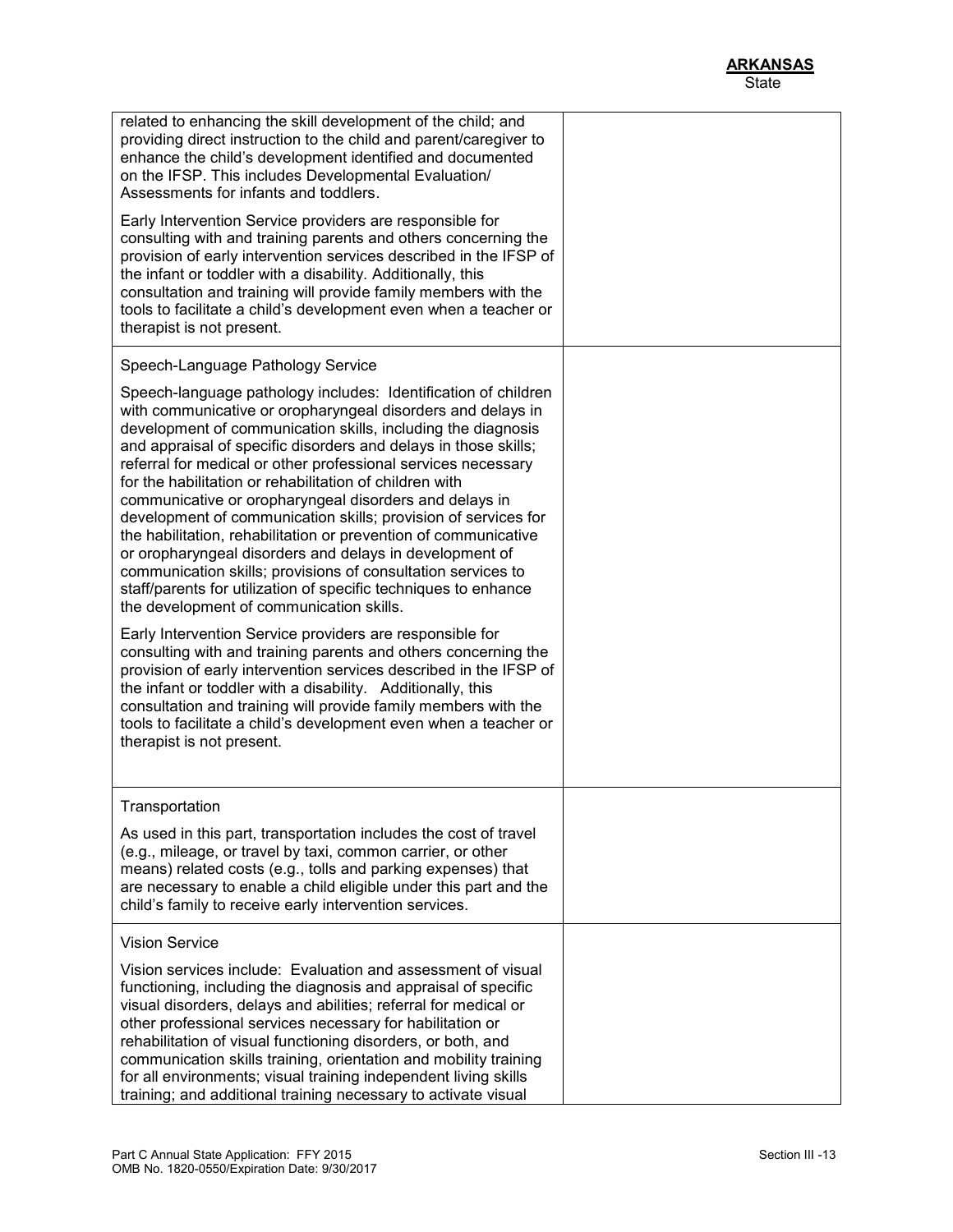| motor abilities.                                                                                                                                                                                                                                                                                                                                                                                                                                                                                                                                                                         |  |
|------------------------------------------------------------------------------------------------------------------------------------------------------------------------------------------------------------------------------------------------------------------------------------------------------------------------------------------------------------------------------------------------------------------------------------------------------------------------------------------------------------------------------------------------------------------------------------------|--|
| Early Intervention Service providers are responsible for<br>consulting with and training parents and others concerning the<br>provision of early intervention services described in the IFSP of<br>the infant or toddler with a disability. Additionally, this<br>consultation and training will provide family members with the<br>tools to facilitate a child's development even when a teacher or<br>therapist is not present.                                                                                                                                                        |  |
|                                                                                                                                                                                                                                                                                                                                                                                                                                                                                                                                                                                          |  |
| Specialized Evaluation                                                                                                                                                                                                                                                                                                                                                                                                                                                                                                                                                                   |  |
| Specialized Evaluation services necessary for diagnostic<br>purposes to assist the IFSP Team in developing and<br>implementing an appropriate plan of services. Specialized<br>evaluation services must be based on need as documented on<br>the Individual Family Service Plan (IFSP), and may include all<br>necessary expenses associated with the required specialized<br>evaluation.                                                                                                                                                                                                |  |
| <b>Service Coordination</b>                                                                                                                                                                                                                                                                                                                                                                                                                                                                                                                                                              |  |
| 17 Staff                                                                                                                                                                                                                                                                                                                                                                                                                                                                                                                                                                                 |  |
| Service Coordination means that the activities carried out by a<br>service coordinator to assist and enable a child eligible and the<br>child's family to receive the rights, procedural safeguards, and<br>services that are authorized to be provided under the First<br>Connections Program. Each eligible child and the child's<br>family will be provided with one service coordinator who is<br>responsible for coordinating all services across agency lines<br>and serving as the single point of contact in helping parents to<br>obtain the services and assistance they need. |  |
| Early Intervention Service providers are responsible for<br>consulting with and training parents and others concerning the<br>provision of early intervention services described in the IFSP of<br>the infant or toddler with a disability. Additionally, this<br>consultation and training will provide family members with the<br>tools to facilitate a child's development even when a teacher or<br>therapist is not present.                                                                                                                                                        |  |
| The First Connections Program provides service coordination<br>through employed personnel. Each service coordinator must<br>complete a forty- hour training course and pass a competency-<br>based test with a minimum score of 70. Each service<br>coordinator must possess a bachelor's degree in education,<br>social work, nursing or a related field, or a Case Manager<br>Certification in addition to specialized training and a score of<br>70.                                                                                                                                  |  |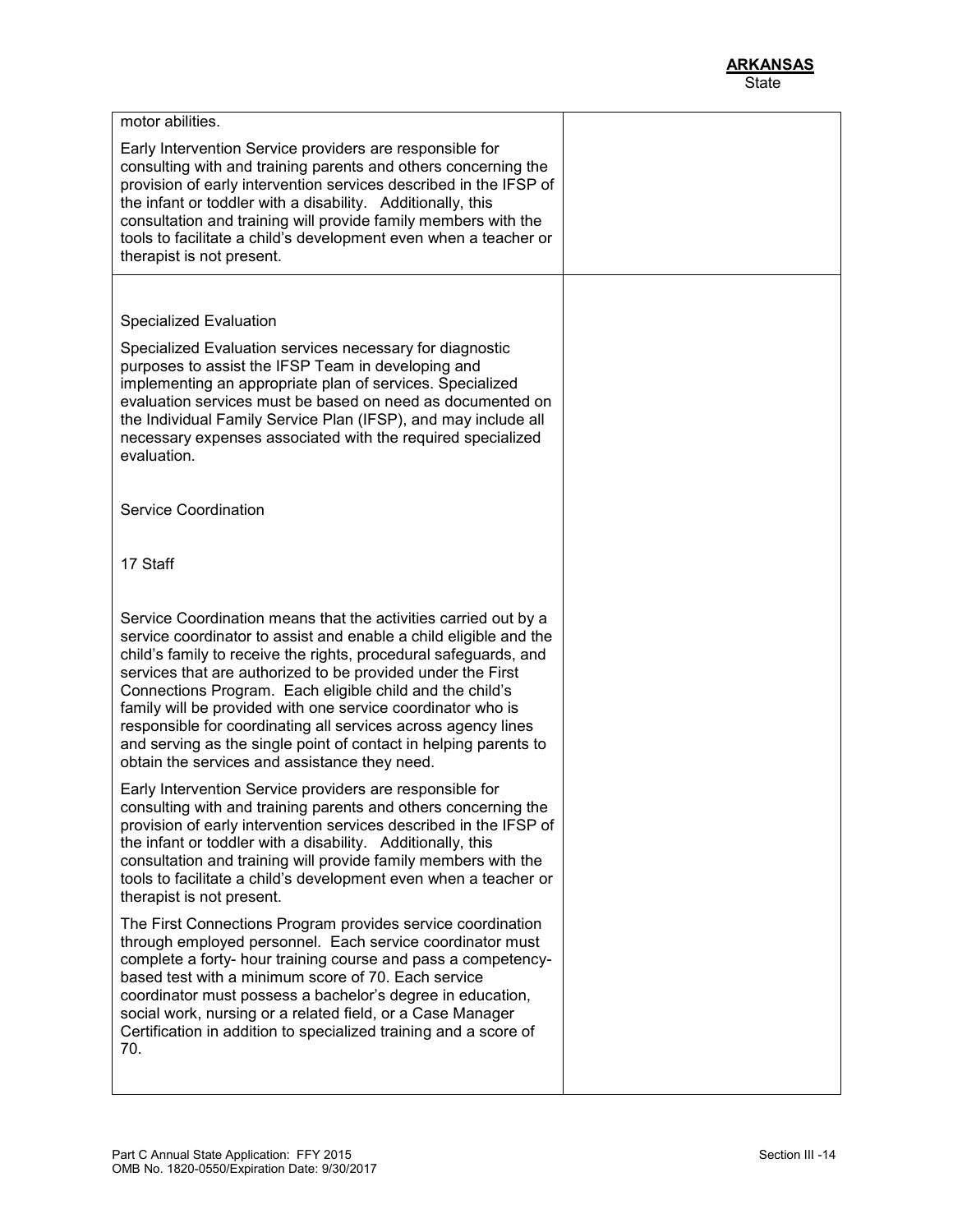| <b>Subtotal of amount under E:</b> | \$2,426,547.80 |
|------------------------------------|----------------|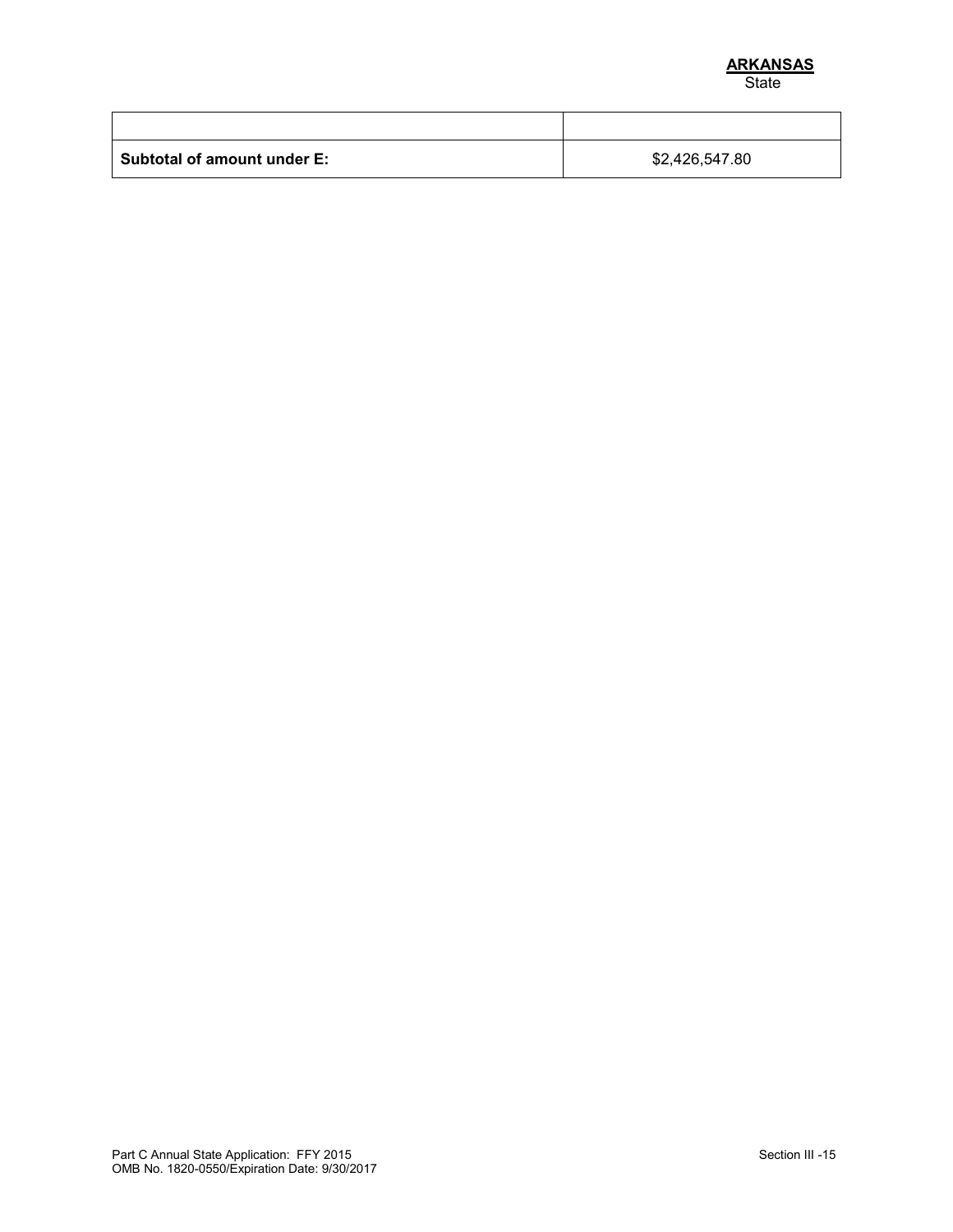#### **F. Description of Optional Use of Part C Funds**

If the State uses Part C funds for initiating, expanding, or improving collaborative efforts related to at-risk infants and toddlers, the application must include:

- The name of the major activity ;
- The approximate amount of funds to be spent; and
- A description of the activities.

Provide subtotal of amount. *(Add columns and rows as needed.)*

| <b>Major Activity</b>                 | <b>Part C Funds</b><br>to be Spent | <b>Description of Activities</b> |
|---------------------------------------|------------------------------------|----------------------------------|
| <b>Not Applicable</b>                 | $\mathbf 0$                        |                                  |
|                                       |                                    |                                  |
|                                       |                                    |                                  |
|                                       |                                    |                                  |
| <b>Subtotal of amount</b><br>under F: | 0                                  |                                  |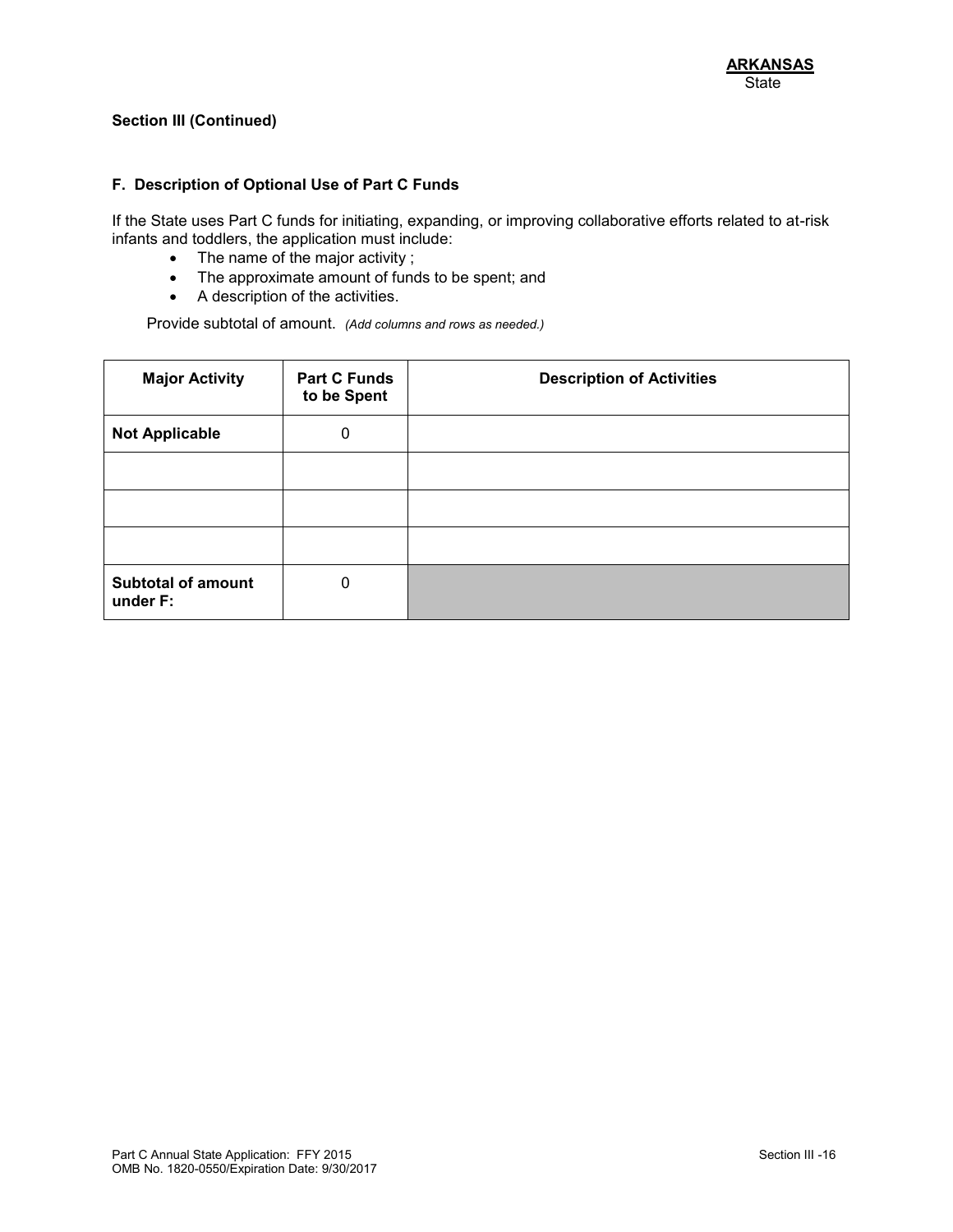#### **G. Activities by Other Agencies**

If other State or local public agencies are to receive a portion of the Federal funds under Part C, the Application must include:

- The name of each public agency expected to receive funds;
- The approximate amount of funds each public agency will receive; and
- A summary of the purposes for which the funds will be used.

Provide subtotal of amount. *(Add columns and rows as needed.)*

| <b>Agency Receiving Funds</b>  | <b>Amount of Funds</b> | <b>Purpose</b> |
|--------------------------------|------------------------|----------------|
| <b>Not Applicable</b>          | 0                      |                |
|                                |                        |                |
|                                |                        |                |
|                                |                        |                |
| Subtotal of amount under<br>G: | 0                      |                |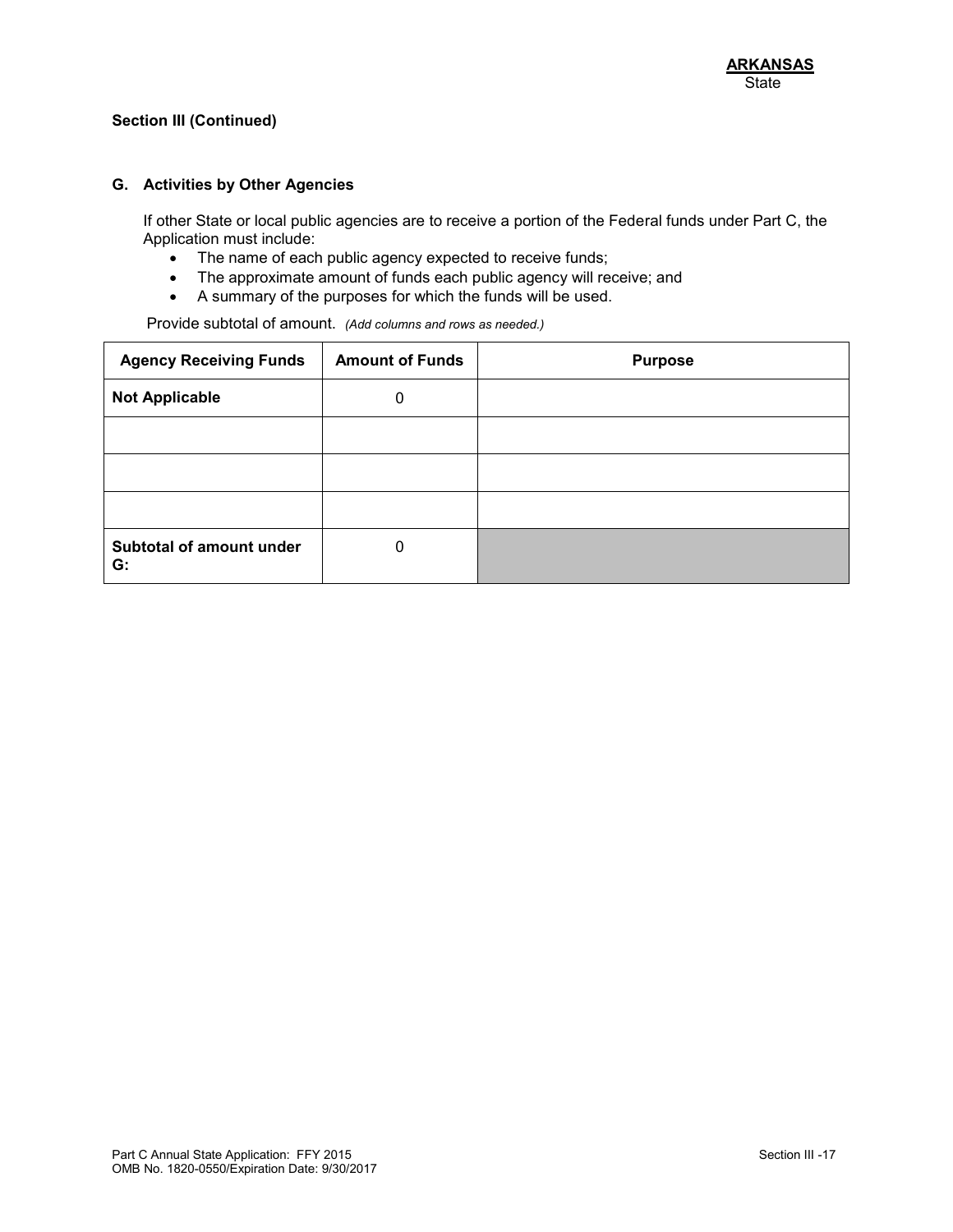# **H. Totals**

Enter the subtotal amounts for Sub Sections A-G found in Section III and any indirect costs charged as specified in Section IV.B. The sub total amounts (Rows 1-8) should total the estimated grant application amount. (A State may apply for less than the full estimated allotted amount.)

| Enter the subtotal amounts for Sub Sections A-G found in Section III of this application. |                |                |
|-------------------------------------------------------------------------------------------|----------------|----------------|
| Row No.                                                                                   | <b>Section</b> | <b>Amount</b>  |
| 1.                                                                                        | III.A.         | \$948,511.07   |
| 2.                                                                                        | III.B.         | \$551,072.38   |
| 3.                                                                                        | III.C.         | \$41,775.75    |
| 4.                                                                                        | III.D.         | \$3,000.00     |
| 5.                                                                                        | III.E.         | \$2,426,547.80 |
| 6.                                                                                        | III.F.         | \$0.00         |
| 7.                                                                                        | III G.         | \$0.00         |
| Enter any Indirect Costs Charged (See Section IV.B of this application.)                  |                |                |
| 8.                                                                                        | IV.B           | \$63,868.00    |
| Total (Rows 1-8)<br>\$4,034,775.00                                                        |                |                |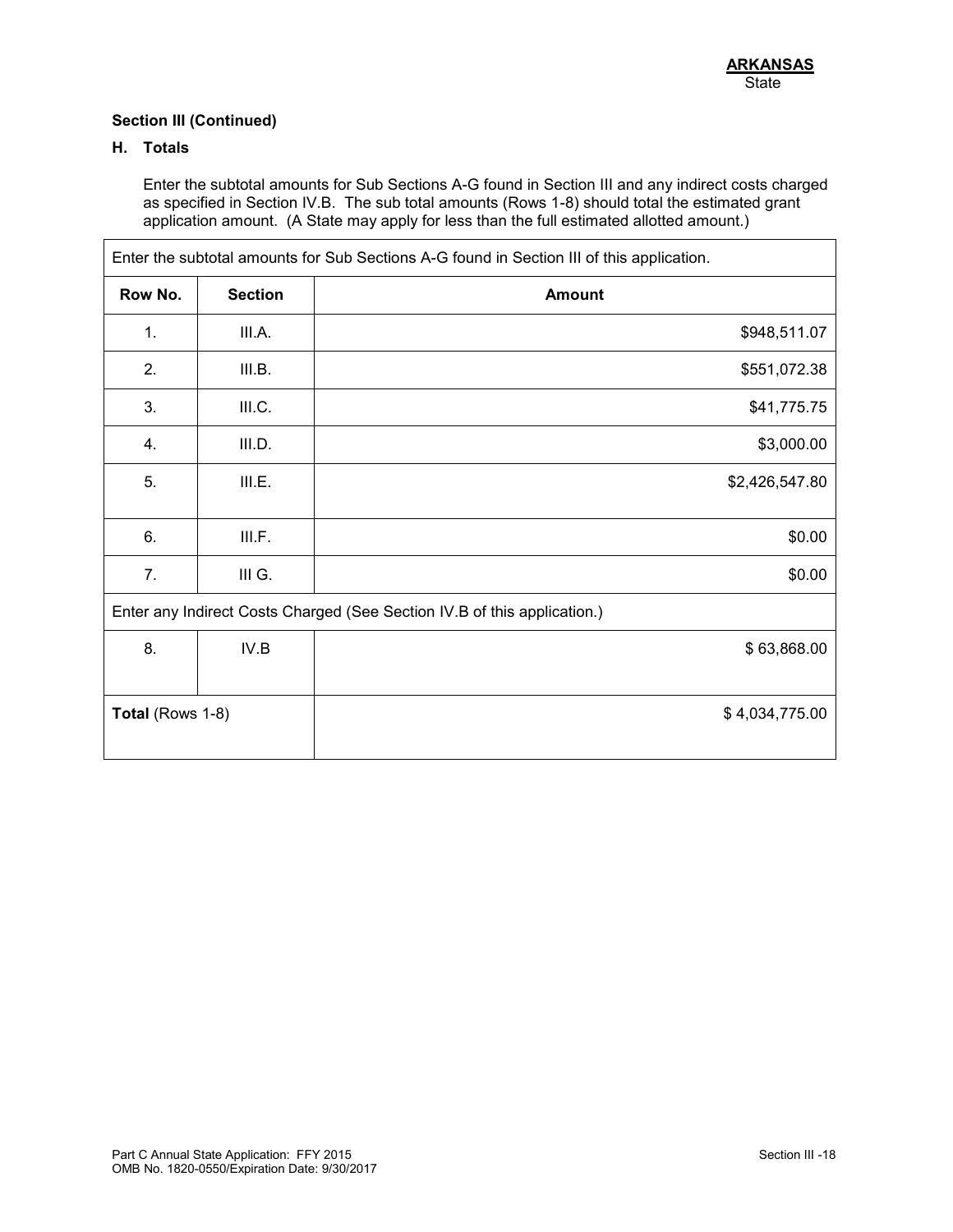## **Section IV**

### **A. System of Payments / Use of Insurance / Program Income**

The State

X does (check as applicable)

does not (check as applicable)

have a system of payments for Part C services under 34 CFR §§303.203(b)(1), 303.500(b), 303.520, and 303.521 which may include use of public benefits or insurance, private insurance or family fees, such as a sliding scale. Any family fees are treated as 'program income' for purposes of 34 CFR §§80.25 and 303.520(e) and are not included in the State's determination of State and local expenditures for purposes of 20 U.S.C. 1437(b)(5)(B) and 34 CFR §303.225(a) and (b). *Note: If the State has adopted new or has revised its existing policies and procedures regarding its system of payments, it must submit these new and/or revised policies and procedures under Item 3.a in Section II.A above.*

### **B. Restricted Indirect Cost Rate/Cost Allocation Plan Information**

#### (*Note: To be completed if Lead Agency is not a State Educational Agency)*

Under 34 CFR §303.225(c), a lead agency may not charge indirect costs to its Part C grant unless the lead agency charges indirect costs through either-- (i) A restricted indirect cost rate that meets the requirements in 34 CFR §§76.560 through 76.569; or (ii) A cost allocation plan that meets the nonsupplanting requirements in paragraph (b) of this section and 34 CFR part 76 of EDGAR.

- 1. If the lead agency is not a State educational agency (as well as any outlying areas that have the Department of Interior as its cognizant Federal agency, even if an SEA) check the applicable status below (more than one check mark may be necessary) and enclose appropriate documentation for this Federal Fiscal Year.
- X The lead agency has a final restricted indirect cost rate or cost allocation plan that has been approved by the State lead agency's cognizant Federal agency and is in effect for this Federal fiscal year (FFY) (ending on June 30, 2016). (Attach a copy of the approved restricted indirect cost rate agreement or cost allocation plan.)
- The lead agency has either a provisional or final restricted indirect cost rate or cost allocation plan that expires or expired on \_\_\_\_\_\_\_\_\_\_\_ and the State is in the process of negotiating a new restricted indirect cost rate agreement or cost allocation plan that will be in effect for the period  $\mathcal{L}_\text{max}$  , where  $\mathcal{L}_\text{max}$  , we have the set of  $\mathcal{L}_\text{max}$  $3$  The State lead agency will continue to charge or bill the Part C grant using the provisional or previously approved final restricted indirect cost rate or cost allocation plan until a new rate or plan is negotiated and approved by the State's cognizant Federal agency, at which point the State lead agency must make appropriate adjustments for applicable FFYs. The State acknowledges that a final restricted indirect cost rate may result in an adjustment of the final audited expenditures allowable to be charged to the Part C grant and the Department's approval of this FFY Part C application with an expired or provisional restricted indirect cost rate does not constitute approval of that rate as the final rate for the lead agency for this FFY. When a final restricted indirect cost rate is approved, the lead agency must submit to OSEP: (1) a copy of the "final" restricted indirect cost rate agreement; and (2) details of adjustments made to past GAPS draw downs in light of the "final" rate. (Attach a copy of the previously approved restricted indirect cost rate agreement or cost allocation plan.)
	- No indirect costs are charged to the Part C grant. The total amount of the Federal Part C grant is used for allowable direct costs.

<sup>&</sup>lt;sup>3</sup> A "provisional" indirect cost rate is a temporary rate established for a future prospective period of time to permit budgeting, obligations, and payment of funds by awarding agencies until such time as the actual indirect costs can be determined and a final rate is established for the applicable period; provisional rates are subject to adjustment by issuance of a "final" rate based on actual indirect costs incurred for the period (usually the organization's fiscal year).